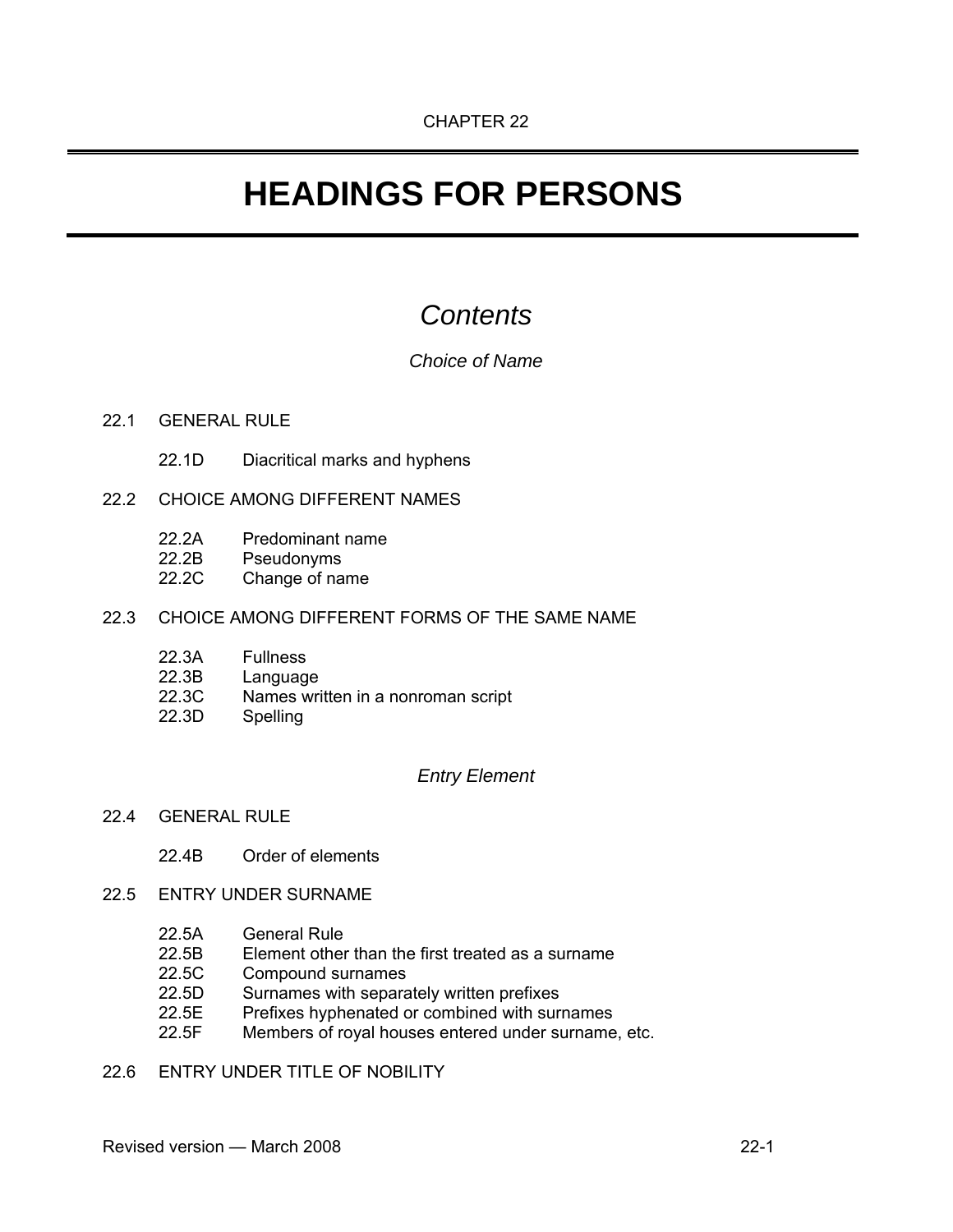- 22.6A General rule
- 22.6B Special rules
- 22.7 ENTRY UNDER ROMANIAN PATRONYMIC
- 22.8 ENTRY UNDER GIVEN NAME, ETC.
	- 22.8A General rule
	- 22.8B Names including a patronymic
	- 22.8C Names of royal persons
- 22.9 ENTRY OF ROMAN NAMES
- 22.10 ENTRY UNDER INITIALS, LETTERS, OR NUMERALS
- 22.11 ENTRY UNDER PHRASE

#### *Additions to Names*

*General* 

- 22.12 DATES
- 22.13 TITLES OF NOBILITY AND TERMS OF HONOUR
	- 22.13A Titles of nobility
	- 22.13B British terms of honour
- 22.14 SAINTS
- 22.15 SPIRITS
- 22.16 ADDITIONS TO NAMES ENTERED UNDER SURNAME
	- 22.16B Terms of address of married women
- 22.17 ADDITIONS TO NAMES ENTERED UNDER GIVEN NAME, ETC.
	- 22.17A Royalty
	- 22.17B Popes
	- 22.17C Bishops, etc.
	- 22.17D Other persons of religious vocations

#### *ADDITIONS TO DISTINGUISH IDENTICAL NAMES*

- 22.18 FULLER FORMS
- 22.19 DISTINGUISHING TERMS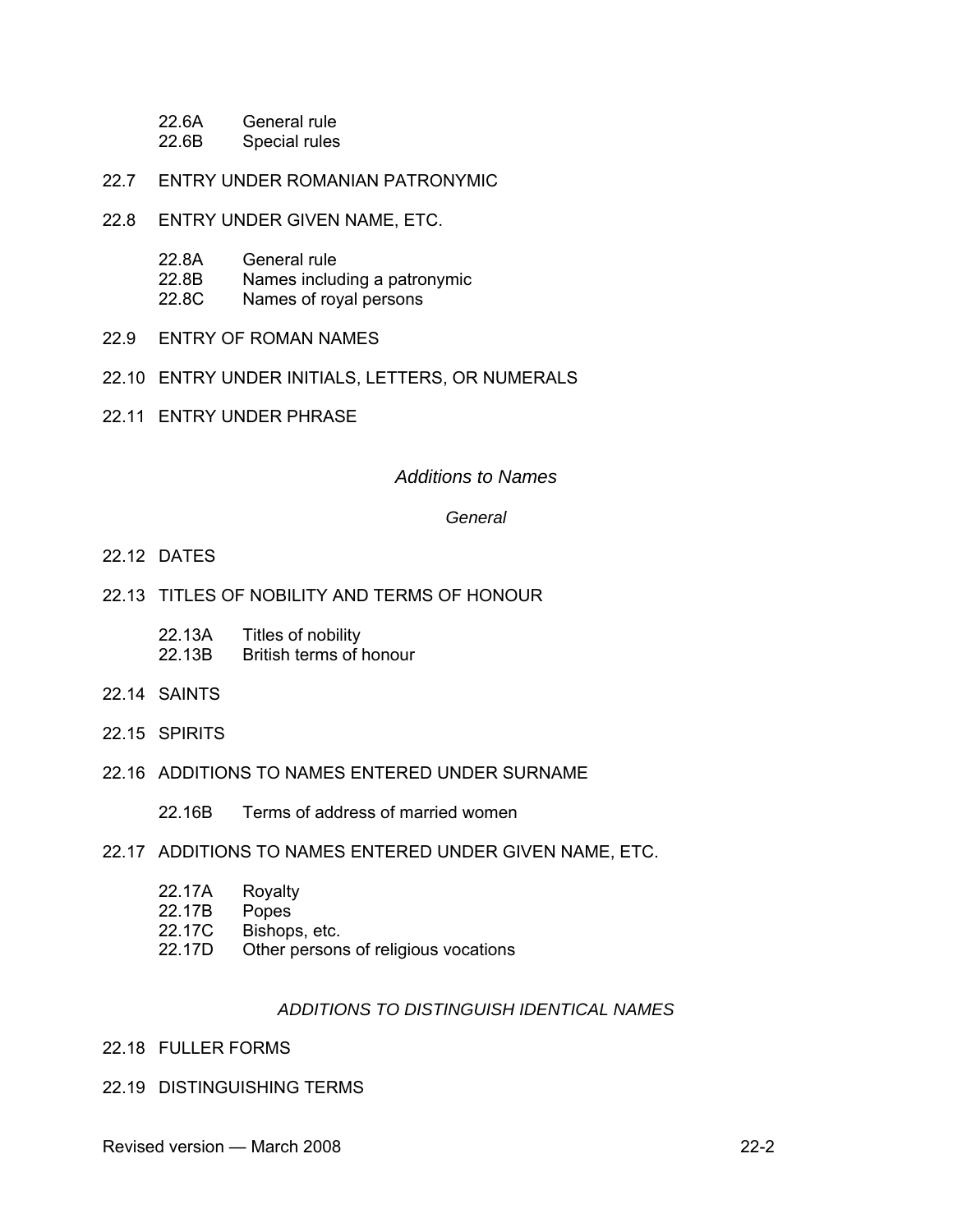- 22.19A Names in which the entry element is a given name, etc.
- 22.19B Names in which the entry element is a surname

#### 22.20 UNDIFFERENTIATED NAMES

#### *SPECIAL RULES FOR NAMES IN CERTAIN LANGUAGES*

#### 22.20 INTRODUCTORY RULE

#### 22.22 NAMES IN THE ARABIC ALPHABET

- 22.22A Scope
- 22.22B Entry element
- 22.22C Essential elements
- 22.22D Order of elements
- 22.23 BURMESE AND KAREN NAMES
- 22.24 CHINESE NAMES CONTAINING A NON-CHINESE GIVEN NAME
- 22.25 INDIC NAMES
	- 22.25A Early names
	- 22.25B Modern names
	- 22.25B2 Kannada, Malayalam, Tamil, and Telugu names
	- 22.25B3 Sikh names
	- 22.25B4 Religious names
- 22.26 INDONESIAN NAMES
	- 22.26A Scope<br>22.26B Entry e
	- Entry element
	- 22.26C Names entered under the first element
	- 22.26D Names consisting of given name(s) plus *adat* title
	- 22.26E Names containing place names
	- 22.26F Names of Chinese origin
	- 22.26G Titles

#### 22.27 MALAY NAMES

- 22.27A Scope
- 22.27B General rule
- 22.27C Filial indicators
- 22.27D Titles

#### 22.28 THAI NAMES

22.28A General rule

22.28B Royalty

Revised version — March 2008 22-3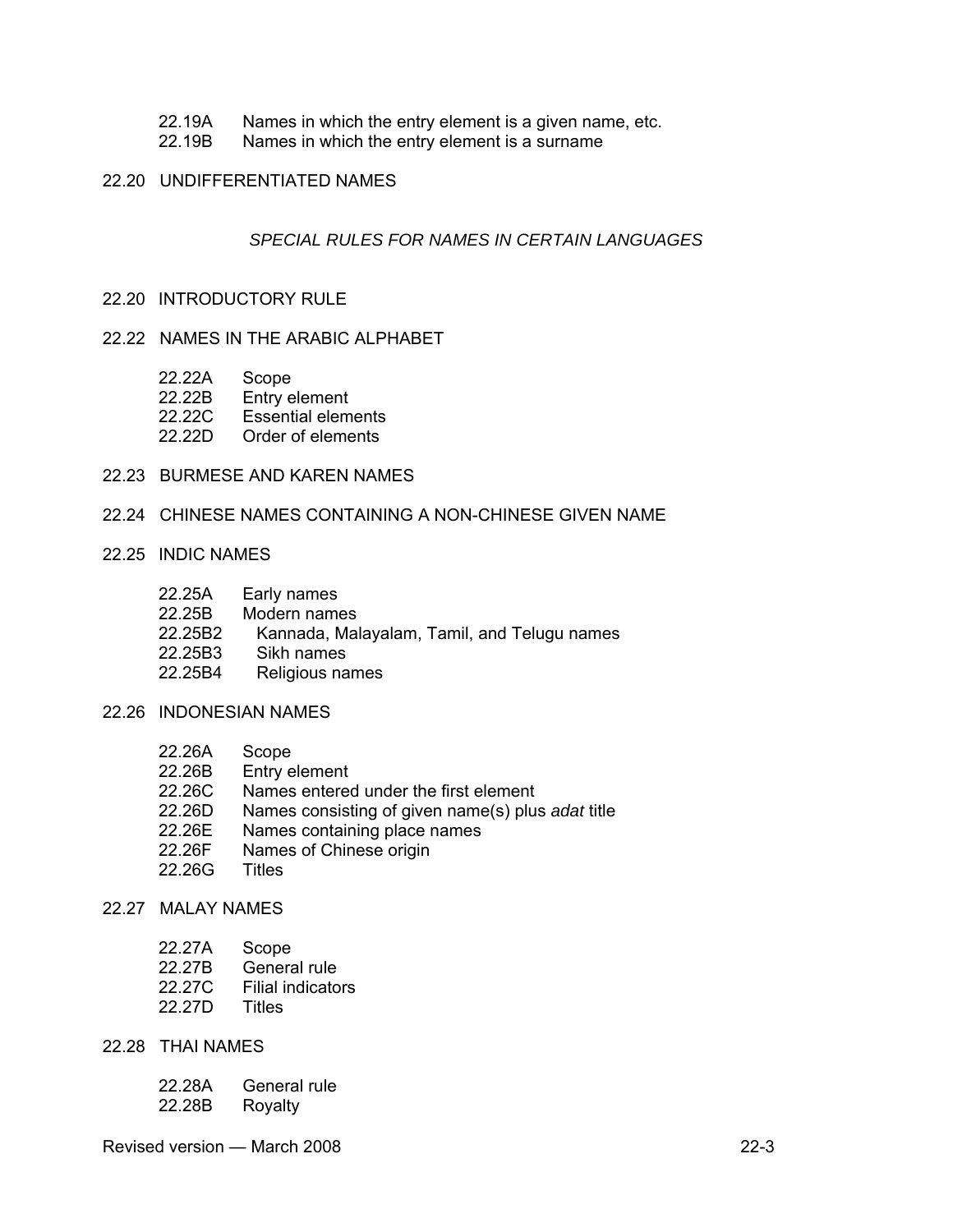22.28C Nobility (Khunnang) 22.28D Buddhist monastics, ecclesiastics, and patriarchs

## *SPECIAL RULES FOR FAMILY NAMES*

#### 22.29 FAMILY NAMES

- 22.29A General rule
- 22.29B Entry element<br>22.29C Distinguishing
- Distinguishing among identical names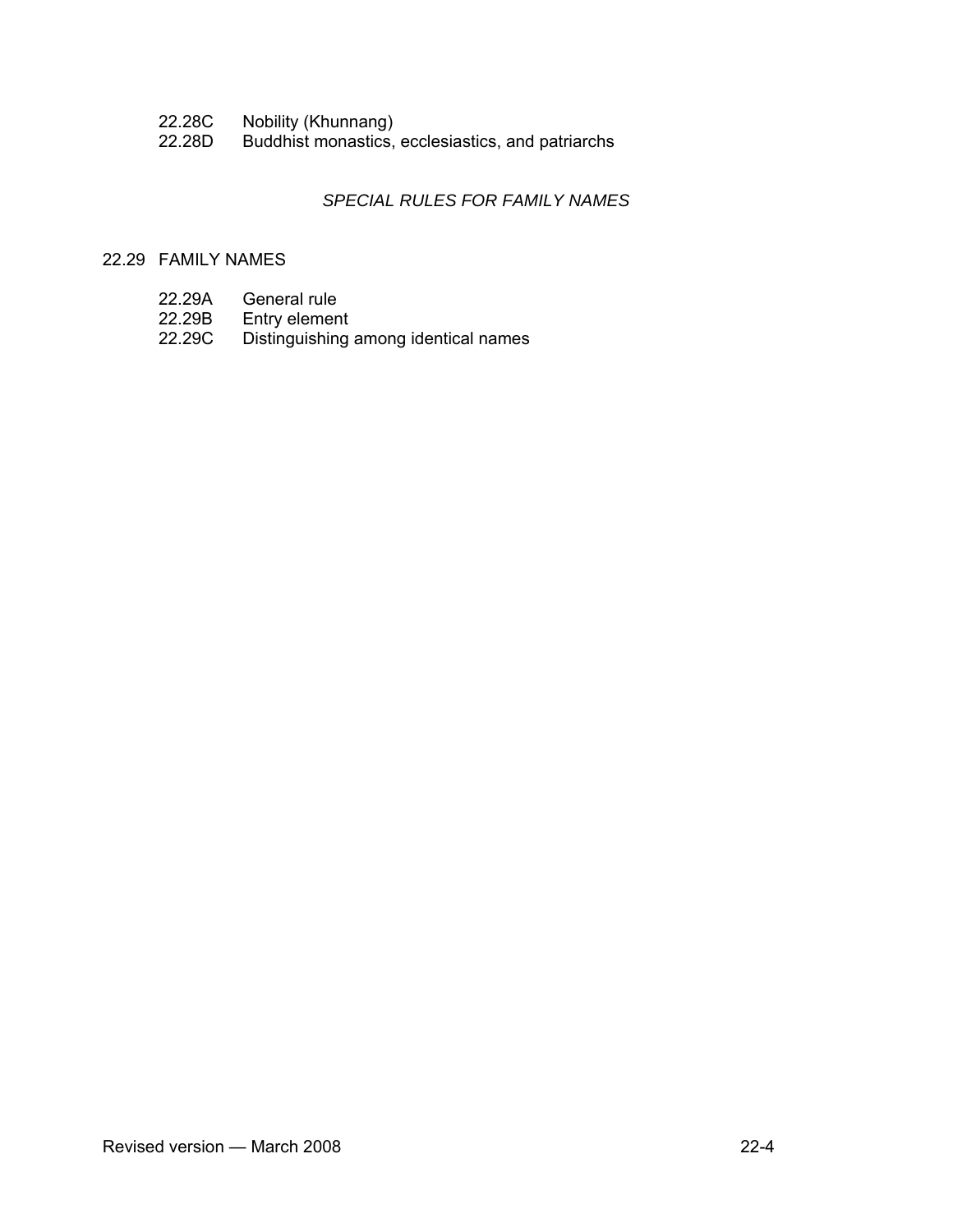#### *Choice of Name*

#### **22.1 GENERAL RULE**

**22.1A.** In general, choose, as the basis of the heading for a person, the name by which he or she is known. This may be the person's real name, pseudonym, title of nobility, nickname, initials, or other appellation. Treat a roman numeral associated with a given name (as, for example, in the case of some popes, royalty, and ecclesiastics) as part of the name. For the treatment of the names of persons using one or more pseudonyms or a real name and one or more pseudonyms, see 22.2B. For the form of names used in headings, see 22.4-22.11 and 22.13-22.17.

- Bruce Cockburn Robert Charlebois Emily Carr Grey Owl Joseph Francis Terry Fox
- *not* Terrance Stanley Fox
- Anne-Marie *not* Nellie Maillard David
- Ed Broadbent *not* John Edward Broadbent
- Bob McCown *not* Robert Alan McCown
	- Davidson, Florence Edenshaw (Haida artist)

(22.1A.)

**22.1B.** Determine the name by which a person is known in the following order of preference: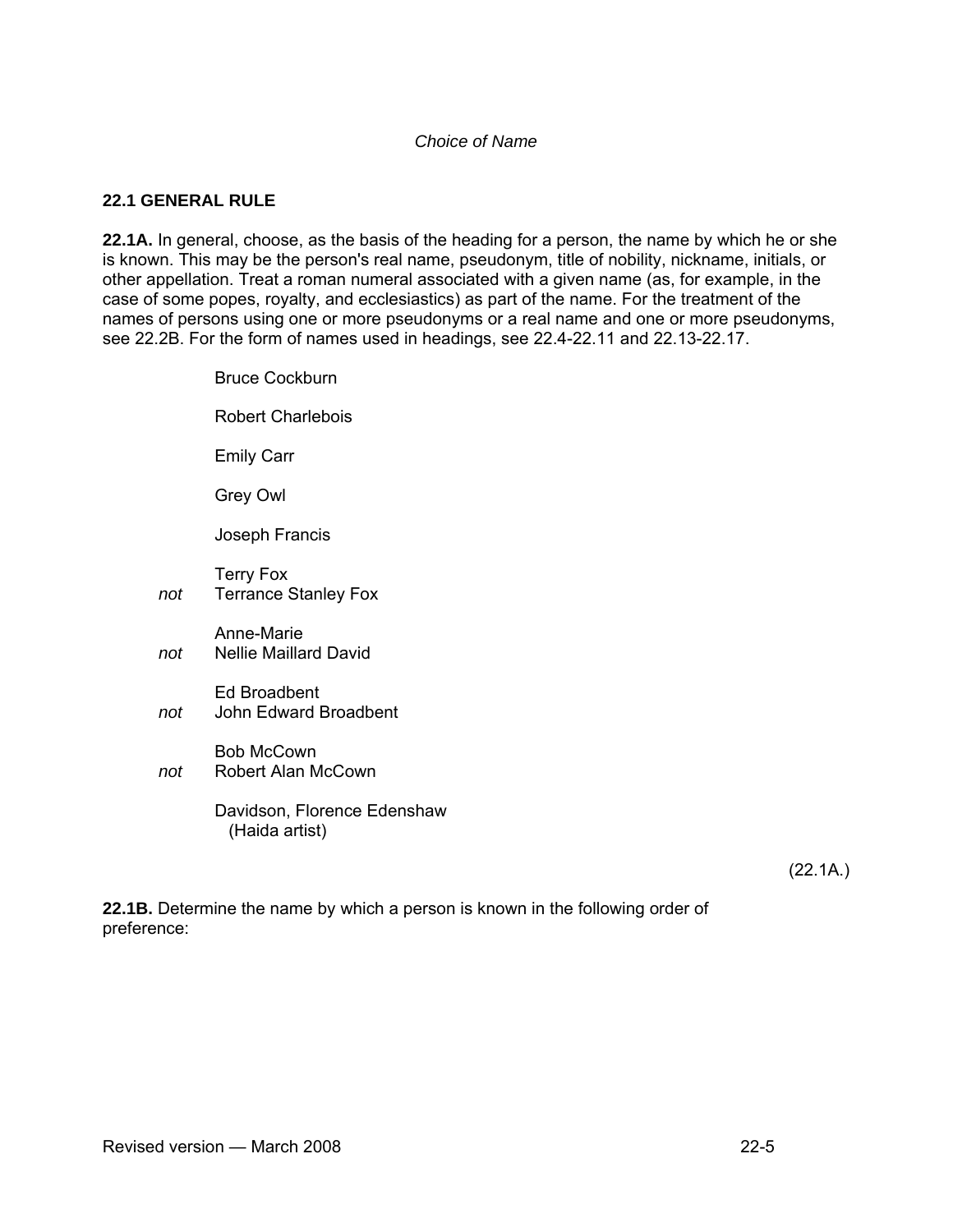- a) from the chief source of information for his or her works<sup>1</sup>
- b) from reference sources<sup>2</sup>
- c) from the chief source of information for the person's fonds (see the .0A rules in Part I)
- d) from the archival records

 If the name does not appear on a chief source of information (e.g., a photographer's fonds that consists only of unsigned photographs) determine the name by which he or she is known from reference sources issued in his or her language or country of residence or activity.

(22.1B.)

**22.1C.** Include any titles of nobility or terms of honour (see also 22.13) or words or phrases (see also 22.8 and 22.16) that appear in association with the name either wholly or in part. For the treatment of other terms appearing in association with the name, see 22.19B.

> Duke of Wellington Sir Clifford Sifton Sir John A. Macdonald Sister Charlotte Sister Mary Joseph

> > (22.1C.)

#### **22.1D. Diacritical marks and hyphens**

**22.1D1. Accents, etc.** Include accents and other diacritical marks appearing in a name. Supply them if it is certain that they are integral to a name but have been omitted in the source(s) from which the name is taken.

> Louis-Marie Côté Robert René de Cotret Eliphas Lévi

(*Sometimes appears without diacritical marks*)

(22.1D1.)

**22.1D2. Hyphens.** Retain hyphens between given names if they are used by the bearer of the name.

Louis-Joseph Papineau

Jean-Paul Riopelle

 $\frac{1}{1}$  $<sup>1</sup>$  For the purposes of these rules a work is defined as "an item or set of items that has been</sup> published or distributed." For works, the chief source of information is the title page or its equivalent.

<sup>2</sup> *Reference sources,* as used in this chapter, includes books and articles written about a person.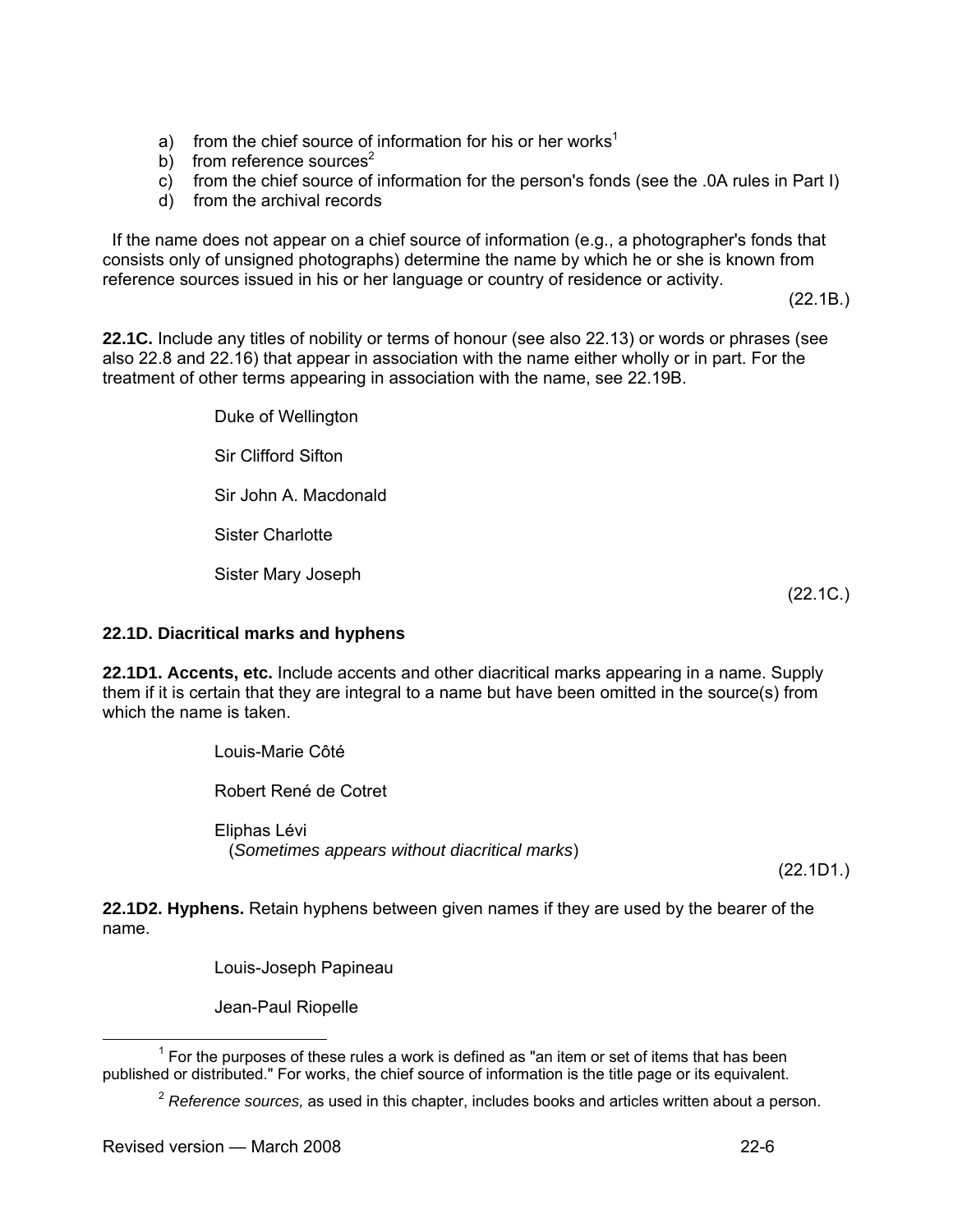Include hyphens in romanized names if they are prescribed by the romanization system adopted by the institution.

Ch'oe Sin-d4k

Omit a hyphen that joins one of a person's forenames to the surname.

Lucien Graux (*Name appears as*: Lucien-Graux)

#### **22.2. CHOICE AMONG DIFFERENT NAMES**

#### **22.2A. Predominant name**

**22.2A1.** If a person (other than one using a pseudonym or pseudonyms, see 22.2B) is known by more than one name, choose the name by which the person is commonly known, if there is one. Otherwise, choose one name or form of name according to the following order of preference:

- a) the name that appears most frequently in the person's works
- b) the name that appears most frequently in reference sources
- c) the name that appears most frequently in the person's fonds
- d) the name that appears most frequently in the archival records
- e) the latest name.

**22.2B. Pseudonyms.** Because a pseudonym is defined as "a name assumed by a *personal* author<sup>3</sup> to conceal or obscure his or her identity," apply these rules only if a person has published or distributed works under a pseudonym. Otherwise choose the person's real name.

**22.2B1. One pseudonym**. If all the works and/or records of one person are identified only by a pseudonym, choose the pseudonym. If the real name is known, make a reference from the real name to the pseudonym.

(22.2B1.)

**22.2B2. Separate identities**. If a person has established two or more identities, as indicated by the fact that works of one type appear under one pseudonym and works and/or records of other types appear under the person's real name or other pseudonyms, choose, as the basis for the heading for each group of works or records, the name by which those works or records are identified. Make references to connect the names (see 26.2C and 26.2D). For contemporary authors see also 22.2B3.

> Charles William Gordon (*Real name found in his fonds*) Ralph Connor (*Pseudonym used in literary works*)

(22.2A1.)

(22.1D2.)

<sup>&</sup>lt;sup>3</sup> Personal author is defined here as the person chiefly responsible for the creation of the intellectual or artistic content of a work.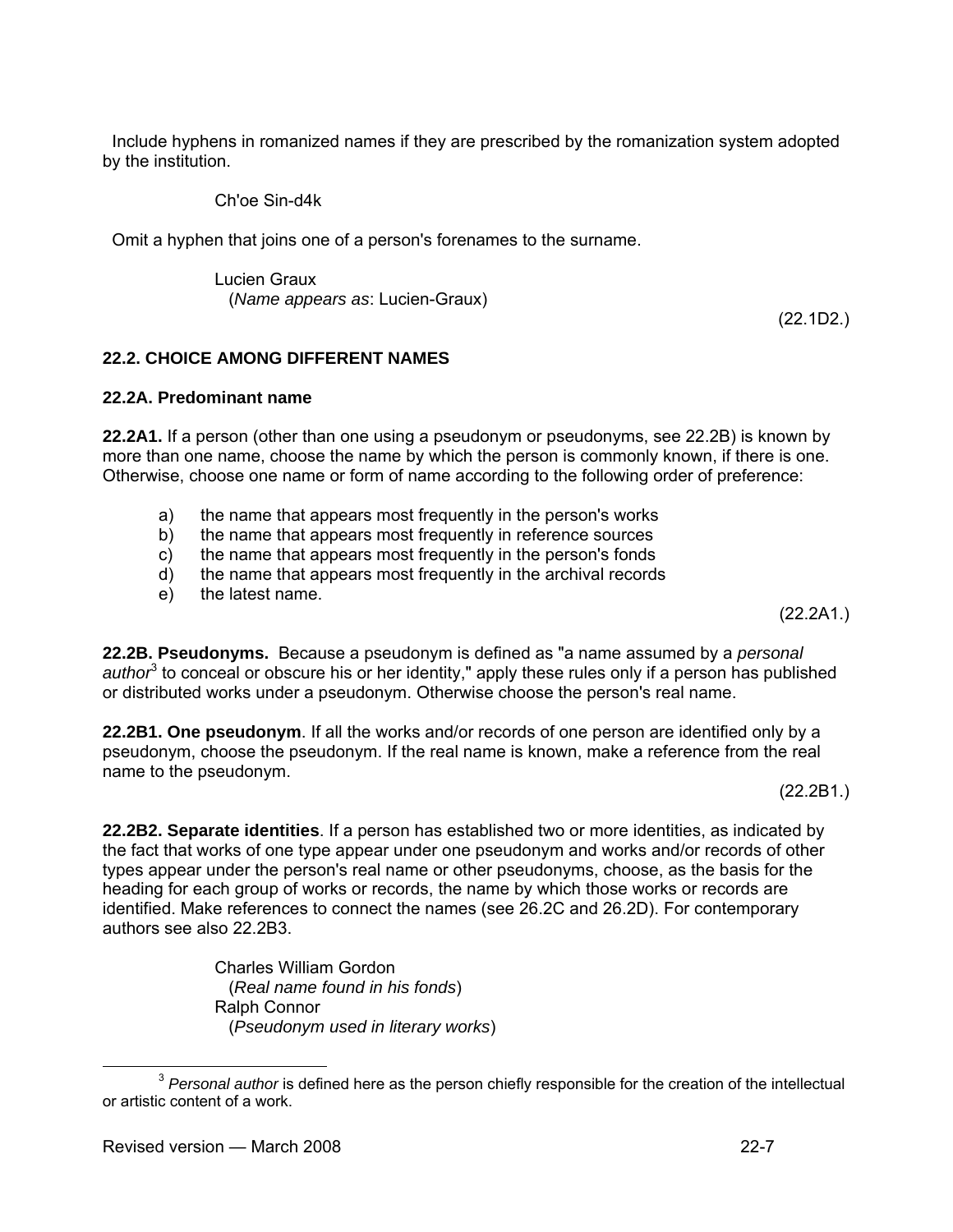Berthe Potvin (*Real name found in her fonds*) Genevieve de Francheville (*Pseudonym used in her literary works*)

Thomas D'Arcy McGee (*Real name used in some works and in his fonds*) Backwoodsman (*Pseudonym used in some literary works*)

(22.2B2.)

**22.2B3. Contemporary authors**. If a contemporary author uses more than one pseudonym or his or her real name and one or more pseudonyms, use, as the basis for the heading for each descriptive unit, the name appearing in it. Make references to connect the names (see 26.2C and 26.2D).

> Philippa Carr Victoria Holt

Kathleen Kellow Jean Plaidy Ellalice Tate (*Pseudonyms used by the same person*)

 If, in the works of contemporary authors, different names appear in different editions or versions of the same work or two or more names appear in one edition or version, choose, for all editions or versions, the name most frequently used in editions or versions of the work. If that cannot be determined readily, choose the name appearing in the latest available edition or version of the work. Make name-title references from the other name or names (see 26.2B1).

The rising tide / M.J. Farrell

 (*Two editions known. The later published under the name* Molly Keane)  *Use* Molly Keane *as the basis for the heading Make a name-title reference using* M.J. Farrell *as the basis for the reference*

Cut thin to win / Erle Stanley Gardner as A.A. Fair (*Two editions known. One published under the name* A.A. Fair, *the later as above*)  *Use* Erle Stanley Gardner *as the basis for heading Make a name-title reference using* A.A. Fair *as the basis for the reference* (22.2B3.)

**22.2B4.** If a person using more than one pseudonym or his or her real name and one or more pseudonyms

*neither* has established separate identities (see 22.2B2) *nor* is a contemporary author (see 22.2B3)

choose, as the basis for the heading, the person's real name. Make references from other names.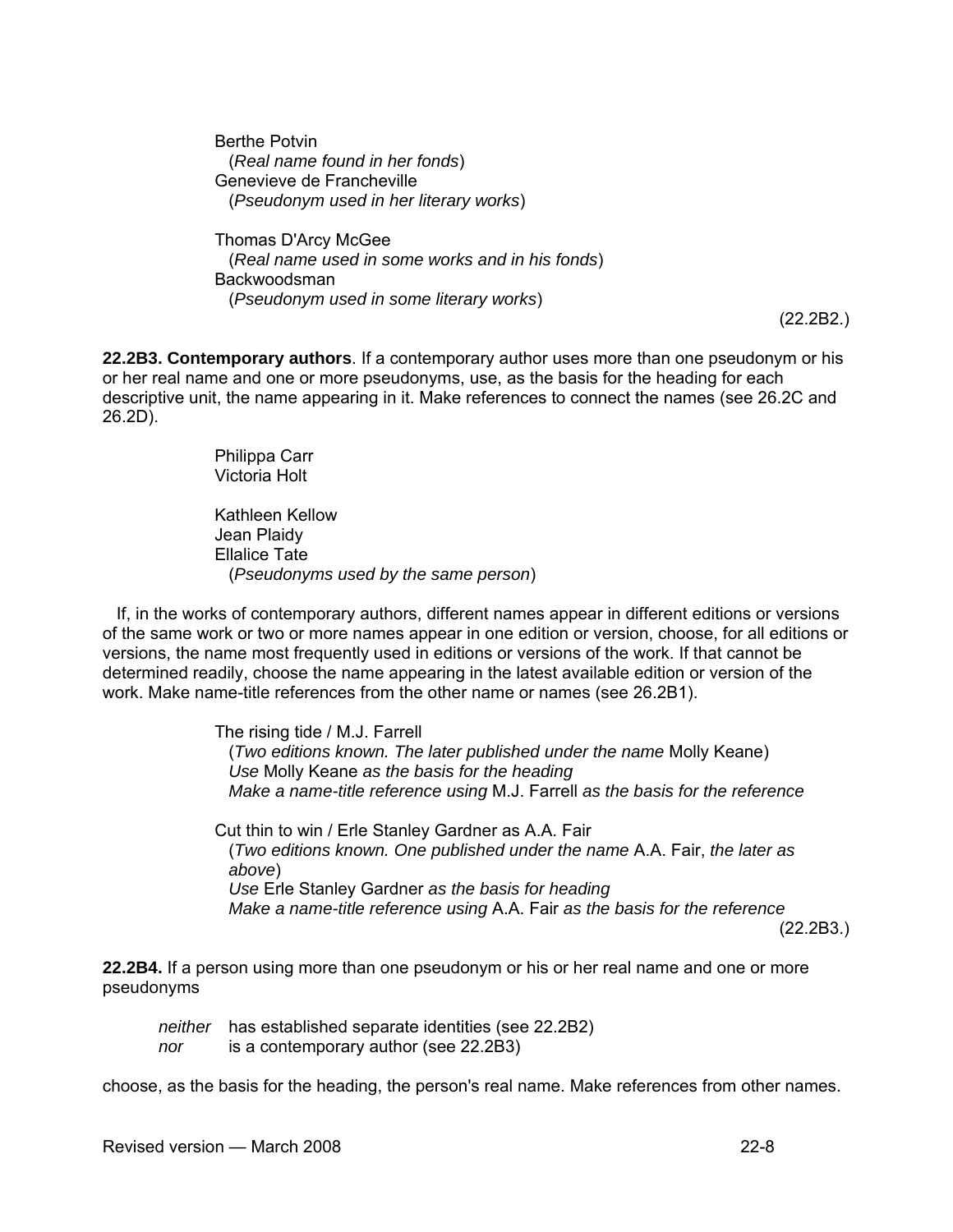Catherine Parr Traill

*not* Author of Prejudice reproved, The tell-tale, &c.

(22.2B4.)

#### **22.2C. Change of name**

**22.2C1.** If a person (other than one using a pseudonym or pseudonyms) has changed his or her name, choose the latest name or form of name unless there is reason to believe that an earlier name will persist as the name by which the person is better known. Follow the same rule for a person who has acquired and become known by a title of nobility (see also 22.6).

| not | Amor DeCosmos<br><b>William Alexander Smith</b><br>(Birth name; commonly known under later name)            |
|-----|-------------------------------------------------------------------------------------------------------------|
| not | Marie de l'Incarnation<br>Marie Guyart Martin<br>(Name used before she entered a religious order)           |
| not | Mère Marie-Rose<br>Eulalie Durocher<br>(Name used before the author entered a religious order)              |
| not | L.M. Montgomery<br>L.M. Montgomery MacDonald<br>(Name acquired later in life; better known by earlier name) |
| not | <b>Grey Owl</b><br>Archibald Stansfeld Belaney<br>(Birth name; known in Canada by later name)               |

(22.2C1.)

#### **22.3. CHOICE AMONG DIFFERENT FORMS OF THE SAME NAME**

#### **22.3A. Fullness**

**22.3A1**. If the forms of a name vary in fullness, choose the form of the name according to the following order of preference:

- a) the form of the name that appears most frequently in the person's works
- b) the form of the name that appears most frequently in reference sources
- c) the fullest form of the name that appears in the person's fonds
- d) the fullest form of the name that appears in the archival records.

As required, make references from the other form(s).

Marshall Saunders (*Form used in person's works*: Marshall Saunders) (*Full name*: Margaret Marshall Saunders)

William Crichlow Harris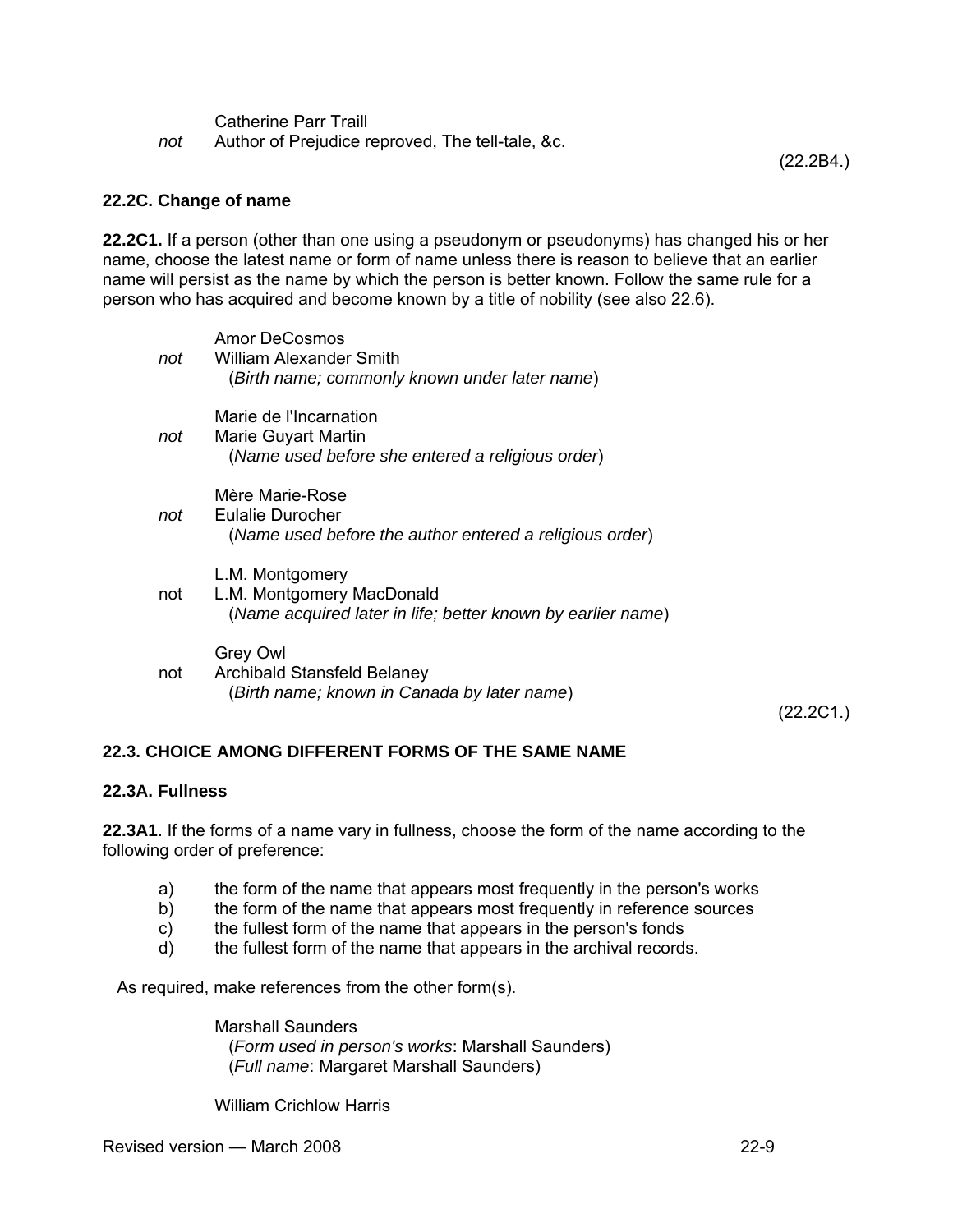Vincent Massey (*Form used in person's works*: Vincent Massey) (*Full name*: Charles Vincent Massey)

Margaret Laurence (*Form used in person's works*: Margaret Laurence) (*Full name*: Jean Margaret Wemyss Laurence)

(22.3A1.)

#### **22.3B. Language**

**22.3B1. Persons using more than one language**. If the name of a person who has used more than one language appears in different language forms in his or her works, in reference sources, in his or her fonds, or in the archival records, choose the form according to the following order of preference:

- a) the form corresponding to the language of most of that person's work
- b) the form that appears most frequently in reference sources
- c) the form corresponding to the language of most of that person's fonds
- d) the form corresponding to the language of most of the archival records.

 George Mikes *not* György Mikes

 Philippe Garigue *not* Philip Garigue

If, however, one of the languages is Latin or Greek, apply 22.3B2.

 For persons identified by a well-established English form of name, see 22.3B3. If the name chosen is written in a nonroman script, see 22.3C.

(22.3B1.)

**22.3B2. Names in vernacular and Greek or Latin forms**. If a name occurs in reference sources and/or in the person's works, in his or her fonds, or in the archival records, in a Greek or Latin form as well as in a form in the person's vernacular, choose the form most commonly found in reference sources.

 Sixt Birck *not* Xystus Betulius

 Hugo Grotius *not* Hugo de Groot

 In case of doubt, choose the Latin or Greek form for persons who were active before, or mostly before, A.D. 1400. For persons active after that date, choose the vernacular form.

 Giovanni da Imola *not* Joannes de Imola *(Died 1436)* 

(22.3B2.)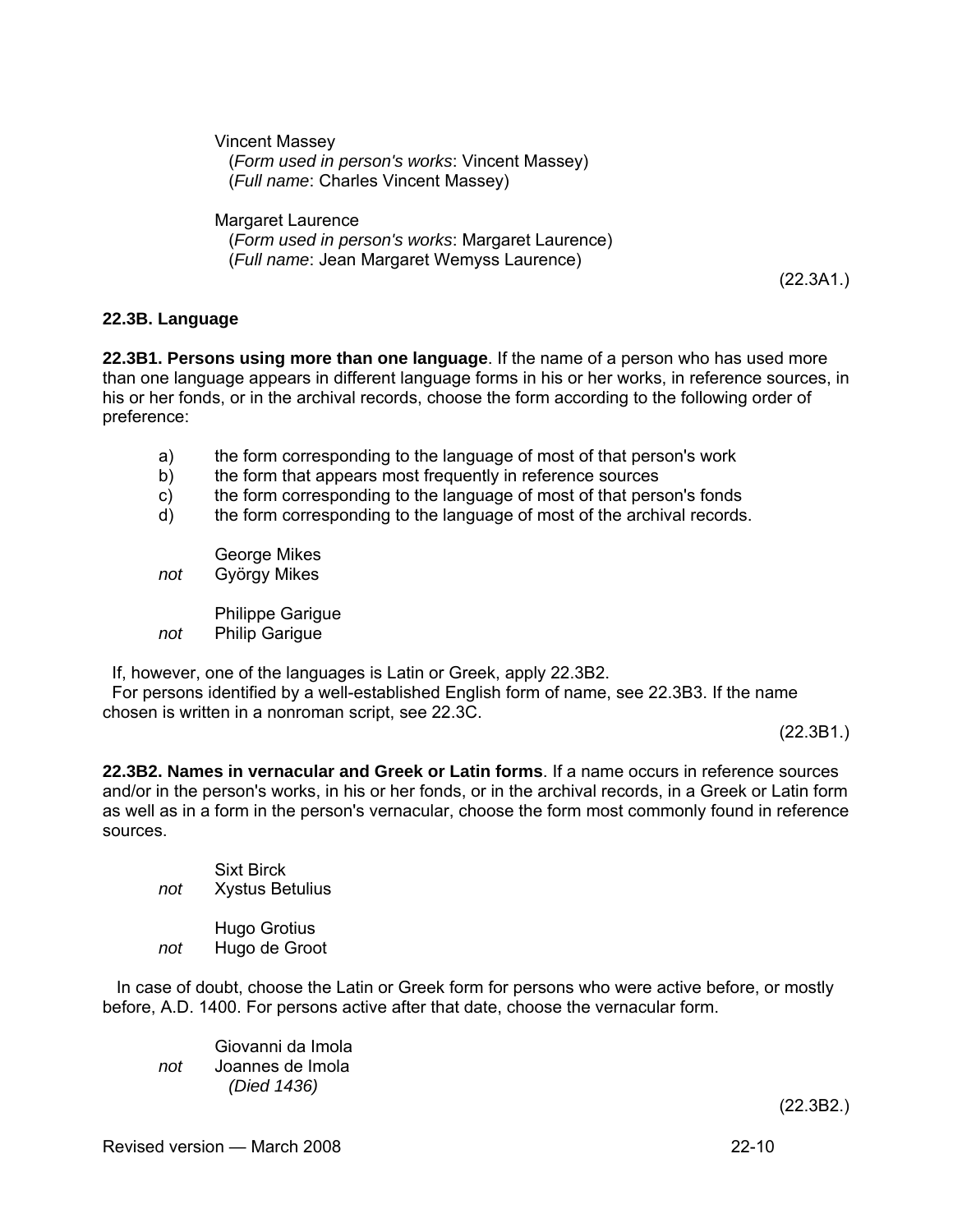#### **22.3B3. Names written in the roman alphabet and established in an English form.**

 Choose the English form of name for a person entered under given name, etc. (see 22.8) or for a Roman of classical times (see 22.9) whose name has become well established in an English form in English-language reference sources.

| not | <b>Saint Francis of Assisi</b><br>San Francesco d'Assisi |
|-----|----------------------------------------------------------|
| not | Pope John XXIII<br>Joannes Papa XXIII                    |
| not | Horace<br><b>Quintus Horatius Flaccus</b>                |
| not | Charles V<br>Karl V                                      |

In case of doubt, use the vernacular or Latin form.

Carlos I

 Sainte Thérèse de Lisieux *not* Saint Theresa of Lisieux

(22.3B3.)

(22.3B4.)

**22.3B4. Other names.** In all cases of names found in different language forms and not covered by 22.3B1-22.3B3, choose the form most frequently found in reference sources of the person's country of residence or activity.

 Hildegard Knef *not* Hildegarde Neff

#### **22.3C. Names written in a nonroman script<sup>4</sup>**

**22.3C1. Persons entered under given name, etc**. Choose the form of name that has become well-established in English-language reference sources for a person entered under given name, etc. (see 22.8) whose name is in a language written in a nonroman script. If variant Englishlanguage forms are found, choose the form that occurs most frequently. As required, make references from other forms.

 Alexander the Great *not* Alexandros ho Megas

**Confucius** *not* K'ung-tzu

 $\overline{\phantom{a}}$  $<sup>4</sup>$  Systematic romanizations used in the examples in this chapter follow the tables (published by the</sup> Library of Congress in *Cataloging Service*, bulletin 118- ) adopted jointly by the American Library Association, the Canadian Library Association, and the Library of Congress.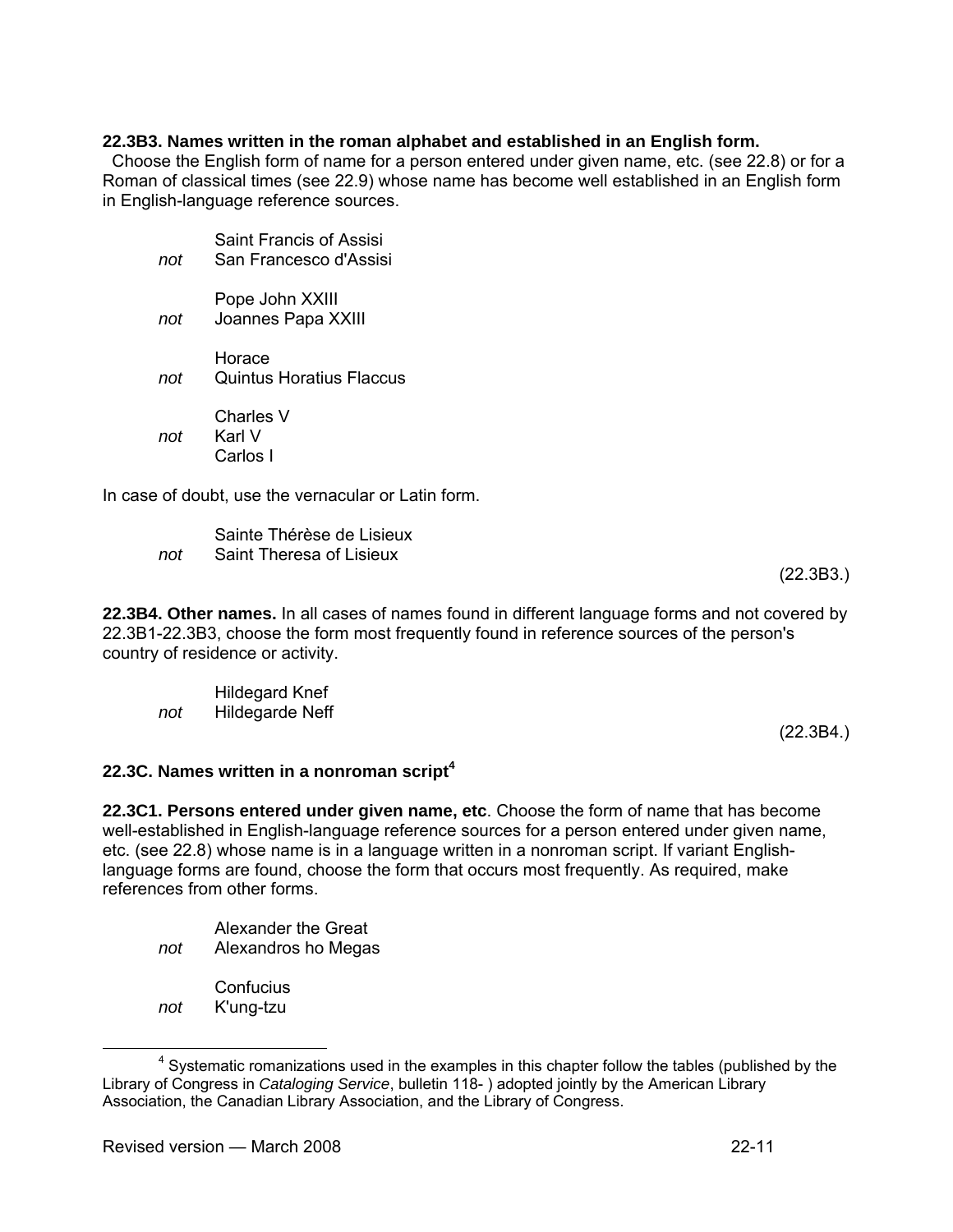Homer *not* Homeros **Homerus** 

 Isaiah the Prophet *not* Yesha'yahu

 If no English romanization is found, or if no one romanization predominates, romanize the name according to the table for the language adopted by the institution.

(22.3C1.)

22.3C2. Persons entered under surname.<sup>5</sup> If the name of a person entered under surname (see 22.5) is written in a nonroman script, romanize the name according to the table for the language adopted by the institution. Add vowels to names that are not vocalized. As required, make references from other romanized forms.

 Lin Yü-t'ang *not* Lin Yutang P.S. lrãmaccantiran *not* P.S. Ramachandran Mosheh Dayan *not* Moshe Dayan

 Shelomit Kohen *not* Shlomit Cohen

If the name of a person is found only in a romanized form, use it as found.

 Ghaoutsi Bouali *not* Ghawthī 'Abū 'Alī

 If such a person's name is found in more than one romanized form, choose the form that occurs most frequently.

<sup>5</sup> Alternative rule. This alternative rule may be applied selectively language by language.

 **Persons entered under surname.** Choose the romanized form of name that has become wellestablished in English-language reference sources for a person entered under surname (see 22.5) whose name is in a language written in a nonroman script. For a person who uses Hebrew or Yiddish and whose name is not found to be well-established in English-language reference sources, choose the romanized form appearing in his or her works, in his or her fonds, or in the archival records (in that order of preference).

If variant romanized forms are found in English-language reference sources, choose the form that occurs most frequently.

As required, make references from other romanized forms.

 Lin Yutang  *not* Lin Yü-t'ang

Revised version — March 2008 22-12 22-12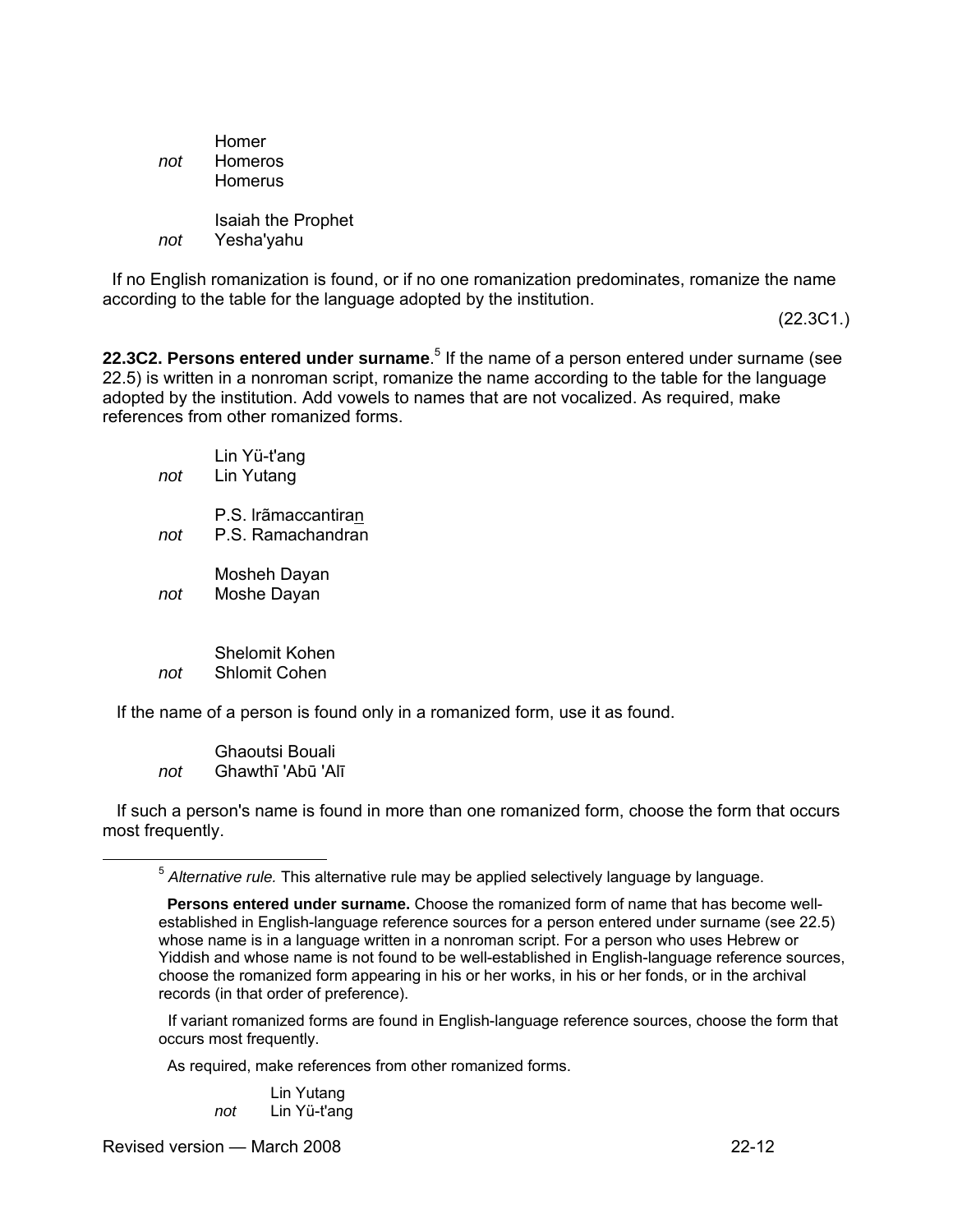If a name is written in more than one nonroman script, romanize it according to the table for the original language of most of the works, of most of the fonds, or of most of the archival records (in that order of preference). As required, make references from other romanized forms.

 'Alī Muhammad Irtizā not 'Alī Muhammad Irtidā (*Wrote primarily in Persian but also in Arabic*)

 In case of doubt as to which of two or more languages written in the Arabic script should be used for the romanization, base the choice on the nationality of the person or the language of the area of residence or activity. If these criteria do not apply, choose (in this order of preference): Urdu, Arabic, Persian, any other language.

(22.3C2.)

## **22.3D. Spelling**

**22.3D1.** If variant spellings of a person's name are found and these variations are not the result of different romanizations, choose the form resulting from an official change in orthography, or, if this does not apply, choose the predominant spelling. In case of doubt, choose the spelling that seems most appropriate. For spelling differences resulting from different romanizations, see 22.3C. (22.3D1.)

#### *ENTRY ELEMENT*

#### **22.4. GENERAL RULE**

**22.4A.** If a person's name (chosen according to 22.1-22.3) consists of several parts, select as the entry element that part of the name under which the person would normally be listed in authoritative alphabetic lists<sup>6</sup> in his or her language or country of residence or activity. In applying this general rule, follow the instructions in 22.5-22.9. If, however, a person's preference is known to be different from the normal usage, follow that preference in selecting the entry element.

(22.4A.)

#### **22.4B. Order of elements**

**22.4B1.** If the entry element is the first element of the name, enter the name in direct order.

#### **Gray Lock**

(22.4B1.)

**22.4B2.** If the first element is a surname,<sup>7</sup> follow it by a comma.

 <sup>6</sup> *Authoritative alphabetic lists* means publications of the "who's who" type or biographical dictionaries, encyclopedias, but not telephone directories or similar compilations.

<sup>7</sup> *Surname*, as used in this chapter, includes any name used as a family name (other than those used as family names by Romans of classical times, see 22.9).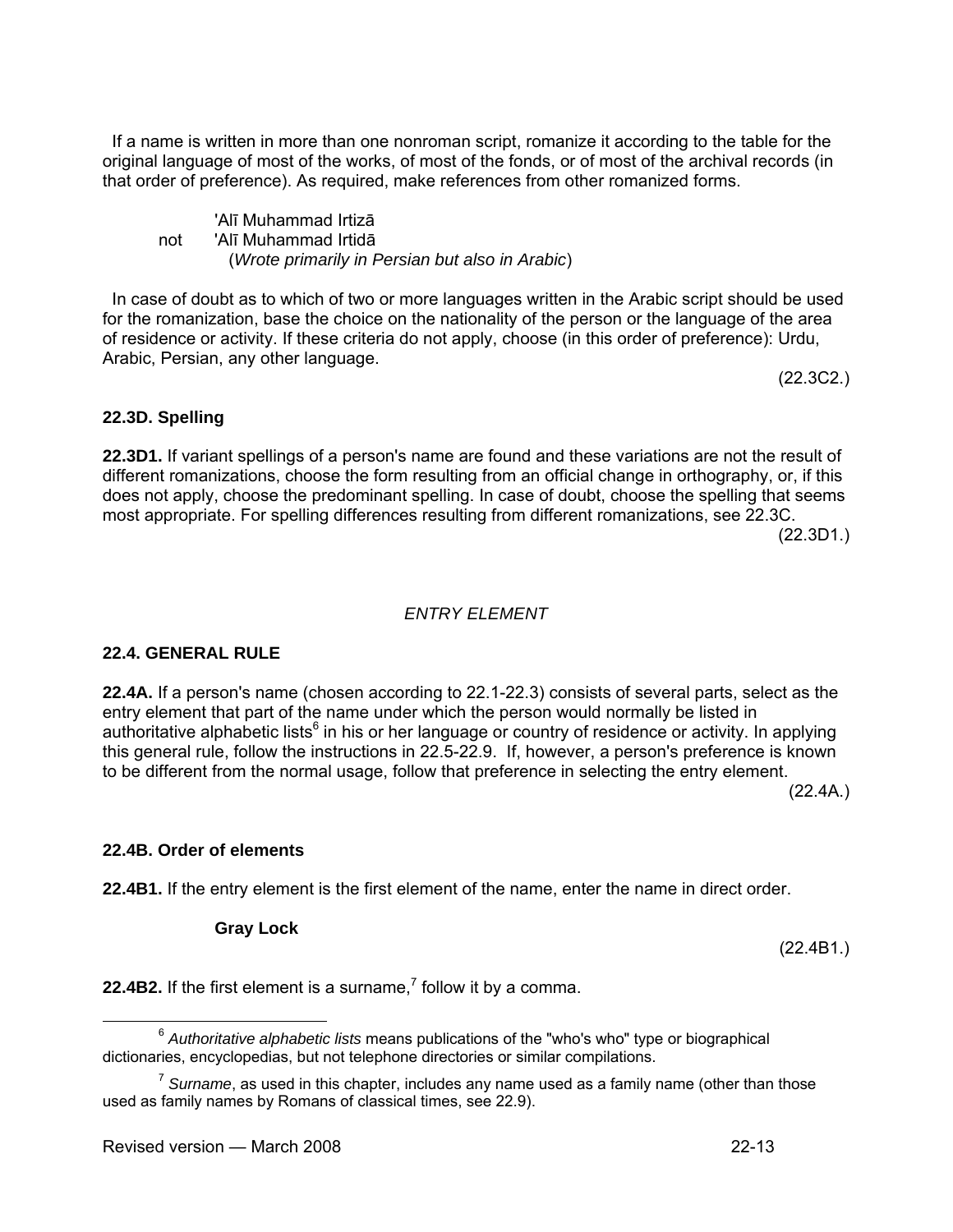## **Chiang, Kai-shek**

 (*Name:* Chiang Kai-shek) (*Surname:* Chiang)

## **Molnar, Ferenc**

 (*Name:* Molnar Ferenc) (*Surname:* Molnar)

## **Trinh, Vân Thanh**

 (*Name:* Trinh Vân Thanh) (*Surname:* Trinh)

**22.4B3.** If the entry element is not the first element of the name, transpose the elements of the name preceding the entry element. Follow the entry element by a comma.

## **McClure, Christine Hilda**

(*Name:* Christine Hilda McClure)

**22.4B4.** If the entry element is the proper name in a title of nobility (see 22.6), follow it by the personal name in direct order and then by the part of the title denoting rank. Precede the personal name and the part of the title denoting rank by commas.

> **Leighton, Frederick Leighton,** *Baron*  **Caradon, Hugh Foot,** *Baron*

## **22.5. ENTRY UNDER SURNAME**

## **22.5A. General Rule**

**22.5A1.** Enter a name containing a surname (or consisting only of a surname, see 22.16A) under that surname unless subsequent rules (e.g., 22.6, 22.10, 22.28) provide for entry under a different element.

**Anka, Paul** 

**Fowke, Edith** 

**King, William Lyon Mackenzie** 

**Leslie, Kenneth** 

**Waite, P.B.** 

(22.4B3.)

(22.4B2.)

(22.4B4.)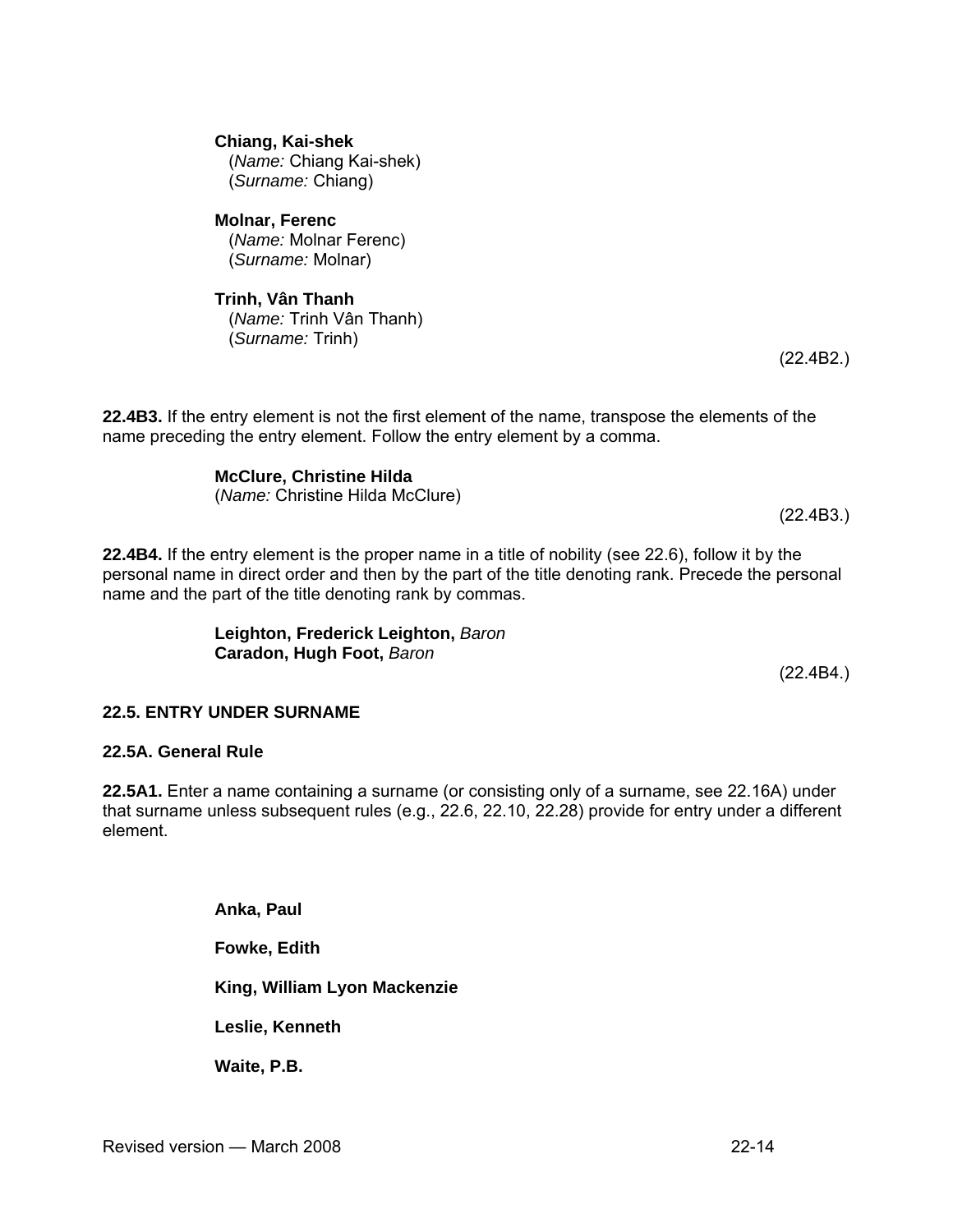If the surname is represented by an initial, but at least one element of the name is given in full, enter under the initial that represents the surname.

#### **A., Bruce**

#### **22.5B. Element other than the first treated as a surname8**

**22.5B1.** If the name does not contain a surname but contains an element that identifies the individual and functions as a surname, enter under this element followed by a comma and the rest of the name.

#### **Hus, Jan**

#### **Alexandre, Marie**

## **Ali, Muhammad**

(*The American boxer*)

#### **X, Malcolm**

(22.5B1.)

#### **22.5C. Compound surnames**

**22.5C1. Preliminary rule.** The following rules deal with the entry of surnames consisting of two or more proper names (referred to as "compound surnames") and names that may or may not contain compound surnames. Apply the rules in the order given. Refer from elements of compound surnames not chosen as the entry element.

(22.5C1.)

(22.5A1.)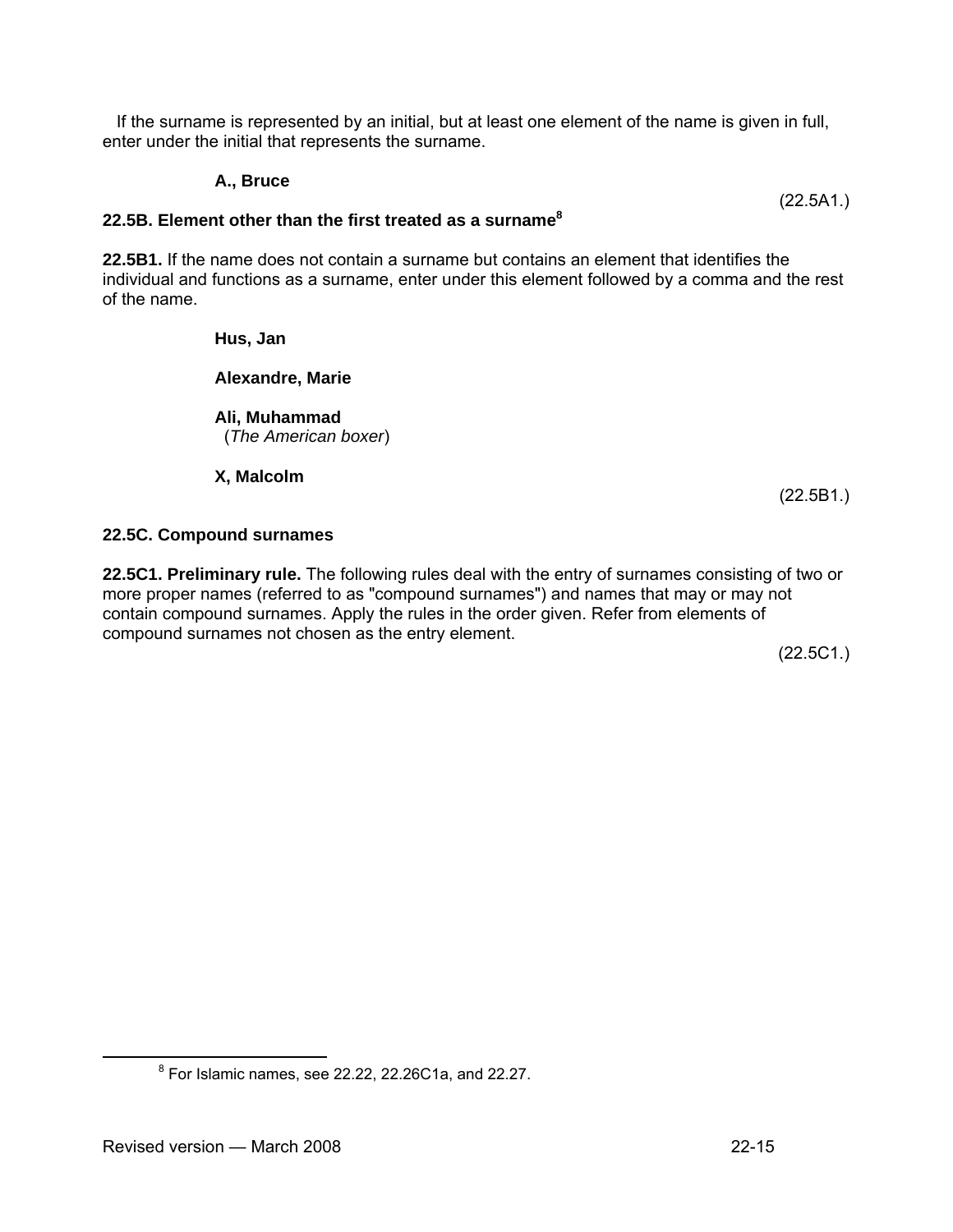**22.5C2. Preferred or established form known.** Enter a name containing a compound surname under the element by which the person bearing the name prefers to be entered.<sup>9</sup> If this is unknown, enter the name under the element under which it is listed in reference sources<sup>10</sup> in the person's language or country of residence or activity.

#### **Crawford, Isabella Valancy**

**Lloyd George, David**  (*Paternal surname:* George)

#### **Machado de Assis, Joaquim Maria**

(*Paternal surname:* de Assis)

(22.5C2.)

**22.5C3. Hyphenated surnames.** If the elements of a compound surname are regularly or occasionally hyphenated, enter under the first element (see also 22.5E1).

**Beresford-Howe, Constance** 

**Charron-Lecorre, Odette** 

**McLean-Carr, Carol Aitken** 

**Sainte-Marie, Buffy** 

(22.5C3.)

**22.5C4. Other compound surnames, except those of married women whose surname consists of surname before marriage and husband's surname.** Enter under the first element of the compound surname unless the person's language is Portuguese. If the person's language is Portuguese, enter under the last element.

 **Martel Richard, Micheline** 

 **Peuvret Demesnu, Jean-Baptiste** 

*but* **Silva, Ovidio Saraiva de Carvalho e**

(22.5C4.)

 9 <sup>9</sup> Take regular or occasional initializing of an element preceding a surname as an indication that that element is not used as part of the surname.

#### **Chavarri, Eduardo L6pez**

(Name sometimes appears as: Eduardo L. Chavarri)

#### **Szentpal, Maria Sz.**

 (Name appears as: Sz. Szentpal Maria) (Husband's surname: Szilagi)

 $10$  Disregard reference sources that list compound surnames in a uniform style regardless of preference or customary usage.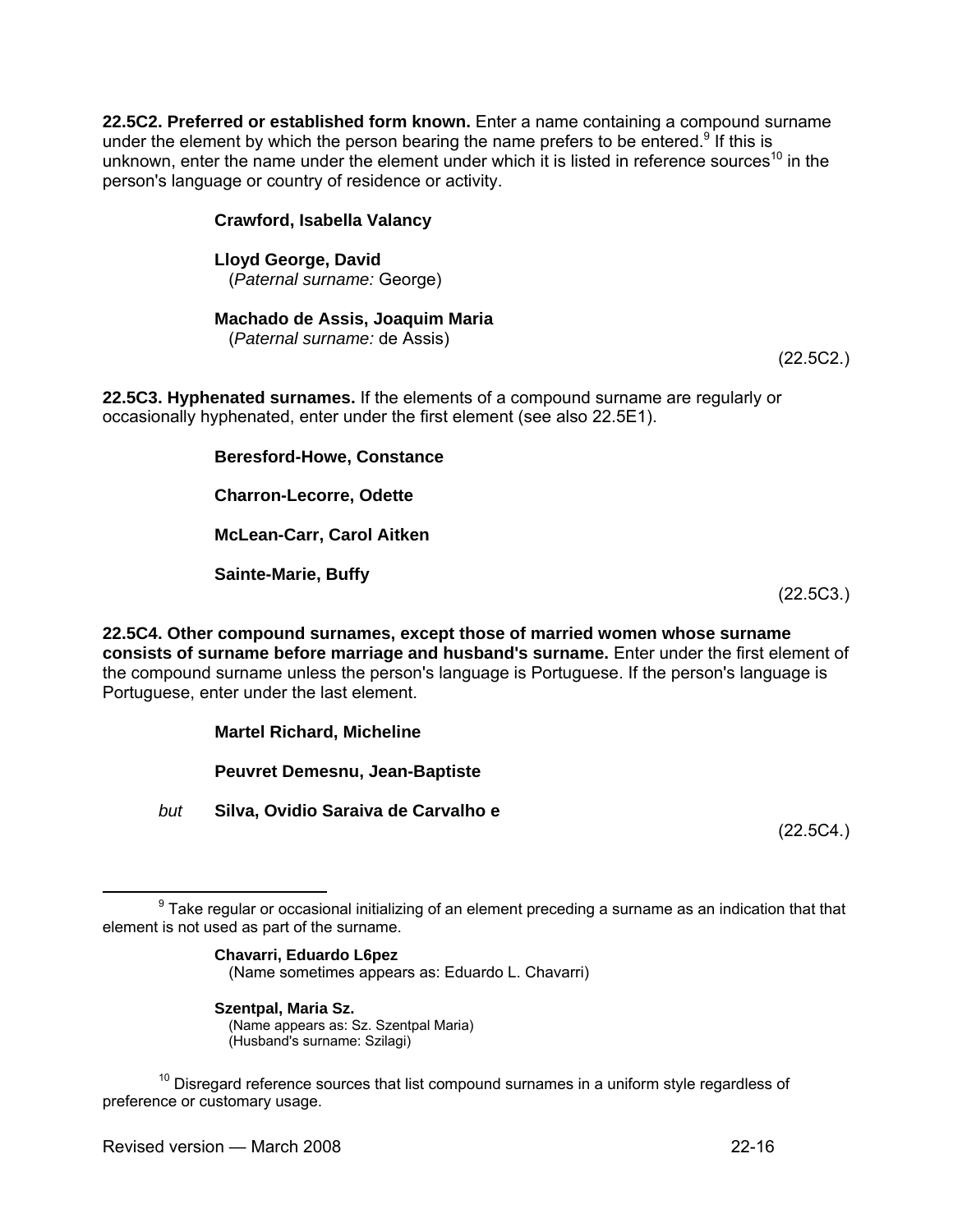Revised version — March 2008 22-17

**22.5C5. Other compound surnames. Married women whose surname consists of surname before marriage and husband's surname.** Enter under the first element of the compound surname (regardless of its nature) if the person's language is Czech, French, Hungarian, Italian, or Spanish. In all other cases, enter under the husband's surname. For hyphenated names, see 22.5C3.

> **Molina y Vedia de Bastianini, Delfina**  (*Language of person: Spanish*)

but **Stowe, Harriet Beecher**  (*Language of person: English*)

> **Smith, Mary Compton** (*Language of person: English*)

**22.5C6. Nature of surname uncertain.** If a name has the appearance of a compound surname but its nature is not certain, treat it as a compound surname unless the language of the person is English, Danish, Faroese, Norwegian, or Swedish.

**22.5C7. English names.** If the person's language is English, enter under the last part of the name and do not refer from the preceding part unless the name has been treated as a compound surname in reference sources.

## **Adams, John Crawford**

**Robertson, E. Arnot**

**22.5C8. Danish, Faroese, Norwegian, and Swedish names.** If the person's language is Danish, Faroese, Norwegian, or Swedish, enter under the last part of the name and refer from the preceding part.

> **Mahrt, Haakon Bugge**  *x* Bugge Mahrt, Haakon

**Olsen, lb Spang** 

*x* Spang Olsen, lb

(22.5C8.) **22.5C9. Place names added to surnames.** Treat a place name added to a person's surname and connected to it by a hyphen as part of the surname (see 22.5C3).

**22.5C10. Words indicating relationship following surnames.** Treat *Filho, Junior, Neto, Netto,*

(22.5C9.)

(22.5C7.)

**Muller-Breslau, Heinrich** 

or *Sobrinho* following a Portuguese surname as part of the surname.

**Castro Sobrinho, Antonio Ribeiro de** 

(22.5C6.)

(22.5C5.)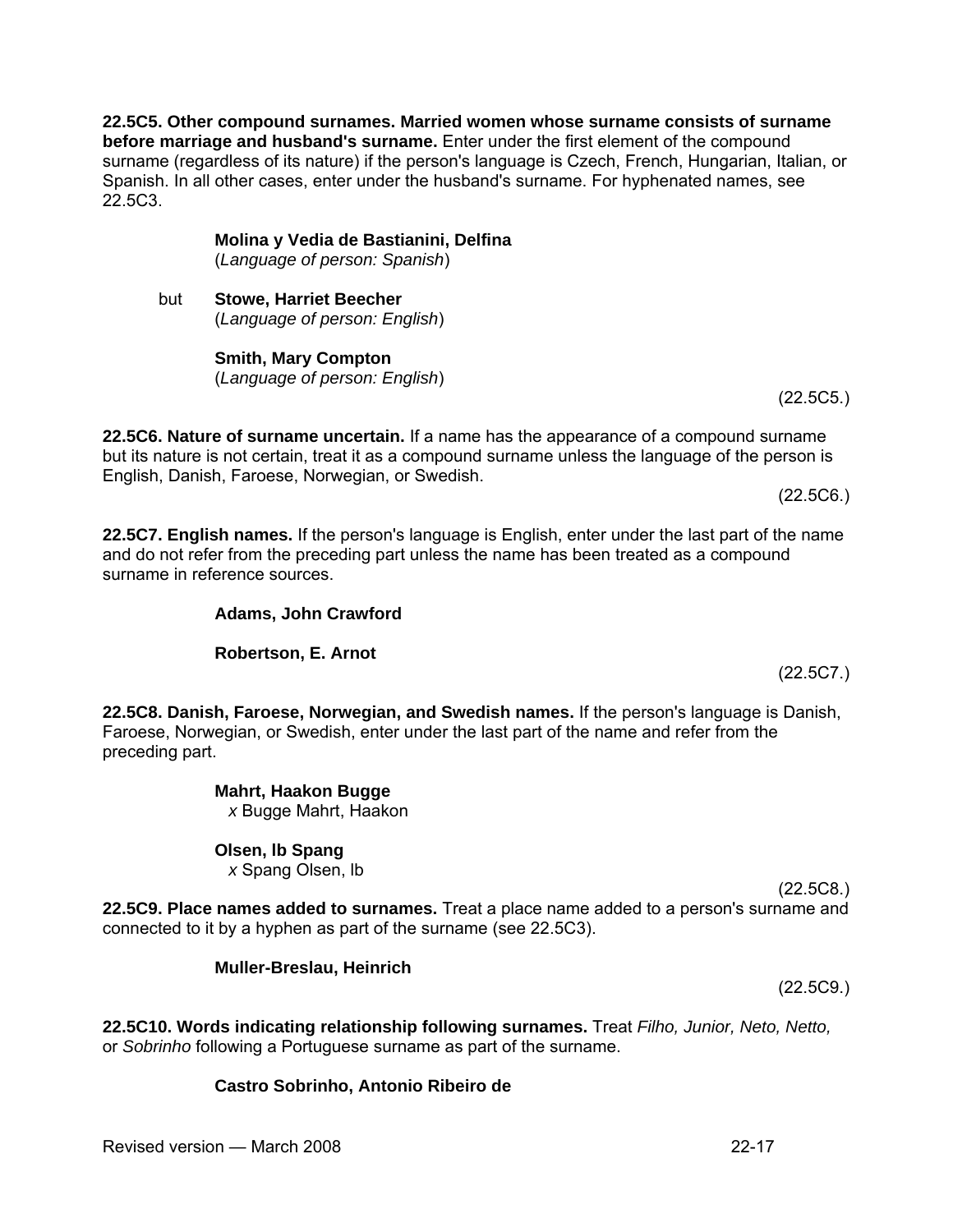Omit similar terms (e.g., *Jr., Sr., fils, père*) occurring in languages other than Portuguese. If such a term is required to distinguish between two or more identical names, add it as instructed in 22.19B.

(22.5C10.)

#### **22.5D. Surnames with separately written prefixes**

**22.5D1. Articles and prepositions.** If a surname includes an article or preposition or combination of the two, enter under the element most commonly used as entry element in alphabetically arranged directories, etc., in the person's language or country of residence or activity. The rules listed under languages and language groups below summarize entry element practice.

 If such a name is listed in a nonstandard fashion in reference sources in the person's language or country of residence, enter under the entry element used in those sources.

 If a person has used two or more languages, enter the name according to the language used in most of that person's works, in reference sources, in most of his or her fonds, or in most of the archival records (in that order of preference). In case of doubt, follow the rules for English if English is one of the languages. Otherwise, if the person is known to have changed his or her country of residence, follow the rules for the language of the adopted country. As a last resort, follow the rules for the language of the name.

Languages and language groups:

*AFRIKAANS.* Enter under the prefix.

**De Villiers, Anna Johanna Dorothea** 

**Du Toit, Stephanus Johannes** 

**Van der Post, Christiaan Willem Hendrik** 

#### **Von Wielligh, Gideon Retief**

 *CZECH AND SLOVAK.* If the surname consists of a place name in the genitive case preceded by *z*, enter under the part following the prefix. Refer from the place name in the nominative case. Omit the *z* from the reference.

#### **Zerotina, Karel z**

*x* Zerotin, Karel

*DANISH. See* Scandinavian languages.

*DUTCH.* If the surname is Dutch, enter under the part following the prefix unless the prefix is *ver*. In that case, enter under the prefix.

#### **Aa, Pieter van der**

**Beeck, Leo op de** 

**Braak, Menno ter** 

Revised version — March 2008 22-18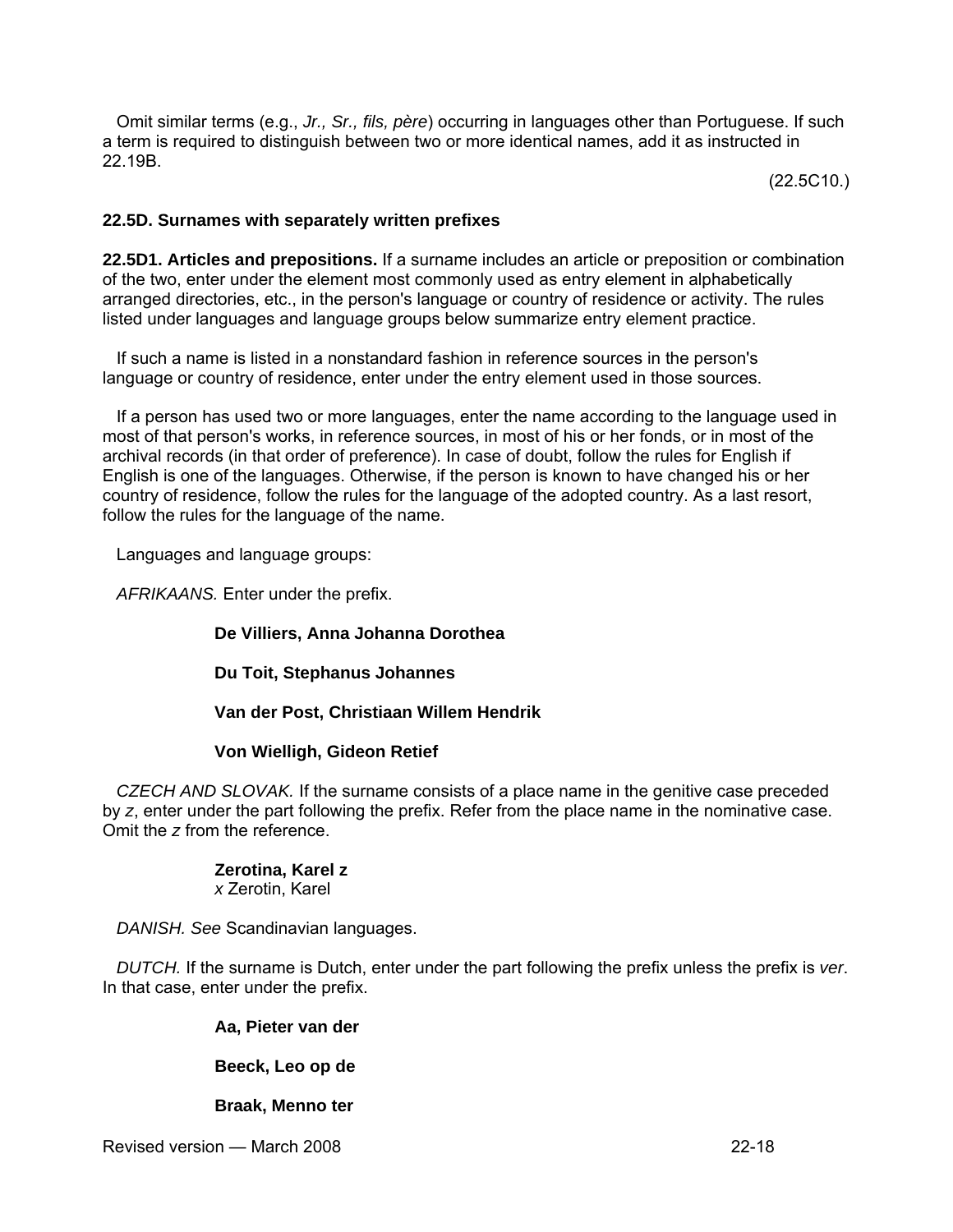**Brink, Jan ten Driessche, Albert van Hertog, Ary den Hoff, Jacobus Henricus van 't Wijngaert, Frank van den Winter, Karel de Ver Boven, Daisy**

 If the surname is not Dutch, enter the name of a Netherlander under the part following the prefix and the name of a Belgian according to the rules for the language of the name.

> **Faille, Jacob Baart de la**  (*Netherlander)*

**Long, Isaac le**   *(Netherlander)* 

**Du Jardin, Thomas**   *(Belgian; French name)* 

*ENGLISH.* Enter under the prefix.

**D'Anvers, Knightley** 

**De Morgan, Augustus** 

**De la Roche, Mazo** 

**Des Barres, Joseph F.W.** 

**Du Maurier, Daphne** 

**Le Page, John** 

#### **Van Buren, Martin**

*FLEMISH. See* Dutch.

 *FRENCH.* If the prefix consists of an article or of a contraction of an article and a preposition, enter under the prefix.

**La Rocque, Gilbert** 

#### **Le Mercier, François**

Revised version — March 2008 22-19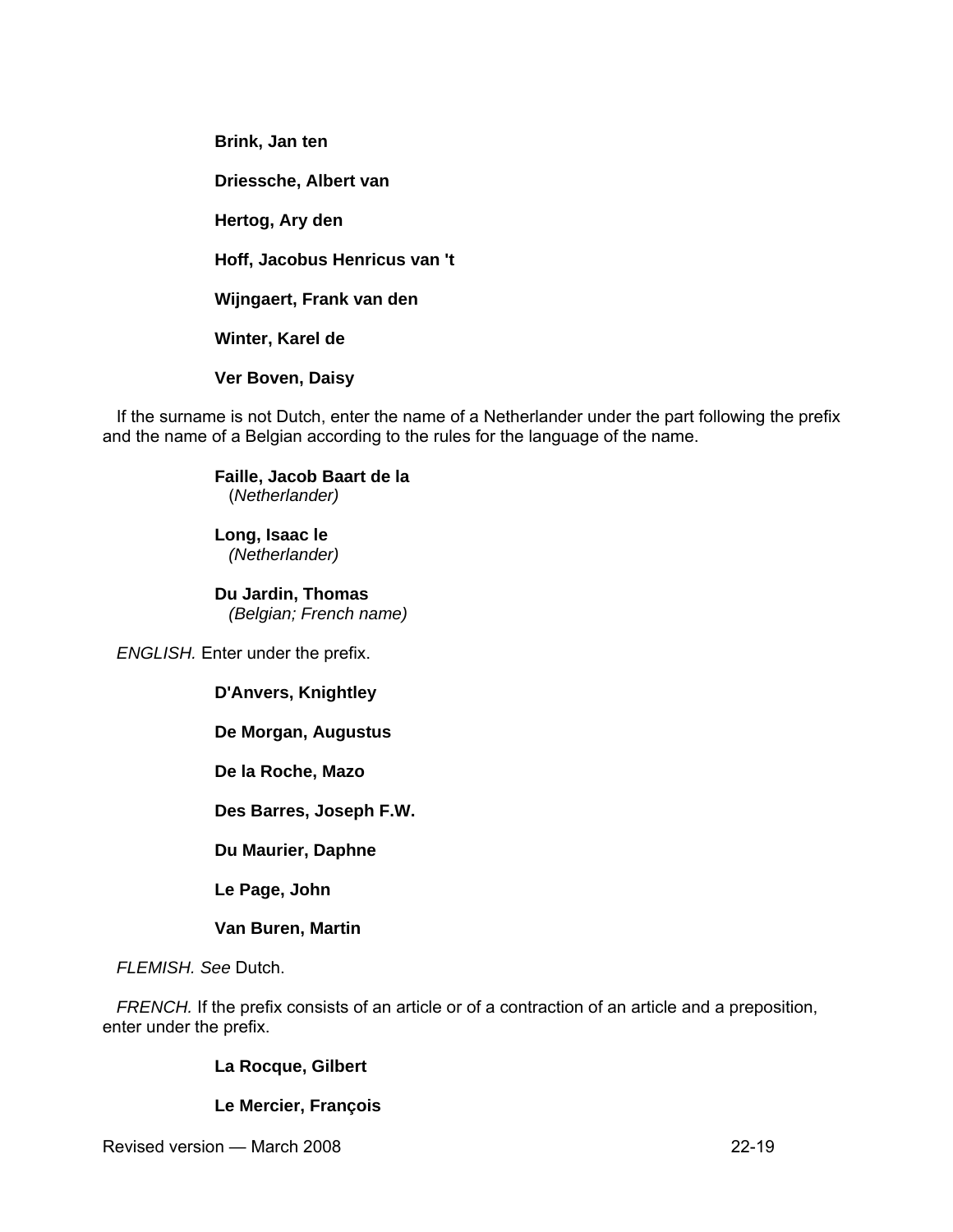**Des Châtelets, Michèle** 

**Des Granges, Charles-Marc** 

#### **Du Pont Duvivier, Francois**

Otherwise, enter under the part of the name following the preposition.

**Anville, Jean Baptiste Bourguignon d'** 

**La Fontaine, Jean de** 

**Lamirande, Claire de** 

**Pasquale, Domminique de**

*GERMAN.* If the name is German and the prefix consists of an article or of a contraction of an article and a preposition, enter under the prefix.

> **Am Thym, August Aus'm Weerth, Ernst Vom Ende, Erich Zur Linde, Otto**

 Follow the same rule for Dutch names with a prefix consisting of an article or of a contraction of an article and a preposition.

> **De Boor, Hans Otto**   *(Name of Dutch origin)*

> **Ten Bruggencate, Paul**   *(Name of Dutch origin)*

Enter other German and Dutch names under the part of the name following the prefix.

#### **Goethe, Johann Wolfgang von**

**Muhil, Peter von der** 

#### **Urff, Georg Ludwig von und zu**

 Enter names that are neither German nor Dutch according to the rules for the language of the name.

**Du Bois-Reymond, Emil** 

**Le Fort, Gertrud**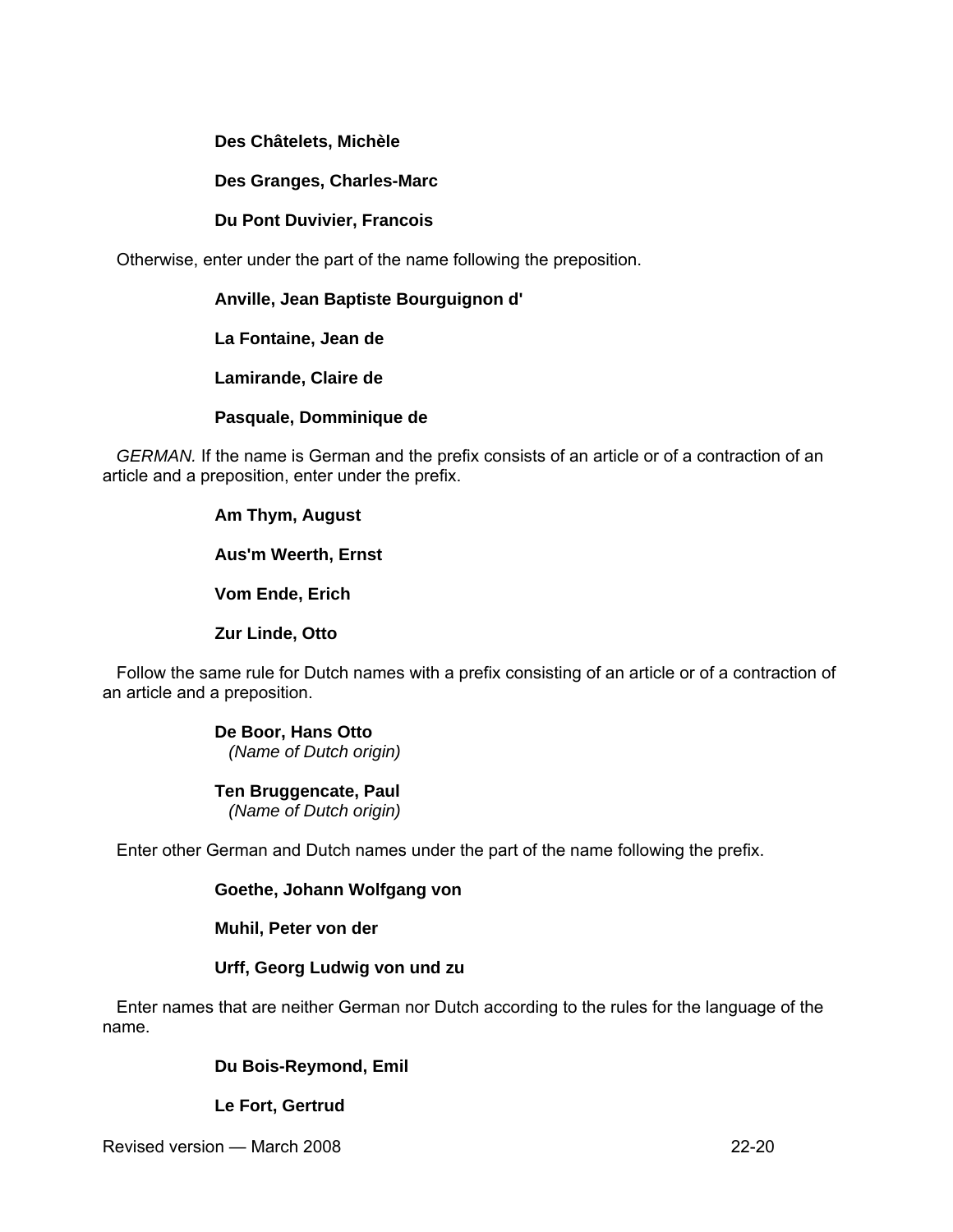*ITALIAN.* Enter modern names under the prefix.

**A Prato, Giovanni D'Arienzo, Nicola Da Ponte, Lorenzo De Amicis, Pietro Maria Del Lungo, Isidoro Della Volpaia, Eufrosino Li Greci, Gioacchino Lo Savio, Niccolo**

 For medieval and early modern names, consult reference sources about whether a prefix is part of a name. If a preposition is sometimes omitted from the name, enter under the part following the preposition. *De, de', degli, dei,* and *de li* occurring in names of the period are rarely part of the surname.

## **Alberti, Antonio degli**

#### **Anghiera, Pietro Martire d'**

#### **Medici, Lorenzo de'**

 Do not treat the preposition in an Italian title of nobility used as an entry element (see 22.6A) as a prefix.

*NORWEGIAN. See* Scandinavian languages.

*PORTUGUESE.* Enter under the part of the name following the prefix.

#### **Fonseca, Martinho Augusto da**

#### **Santos, Joao Adolpho dos**

*ROMANIAN.* Enter under the prefix unless it is *de*. In that case, enter under the part of the name following the prefix.

#### **A Mariei, Vasile**

*SCANDINAVIAN LANGUAGES.* Enter under the part of the name following the prefix if the prefix is of Scandinavian, German, or Dutch origin (except for the Dutch *de*). If the prefix is the Dutch *de* or is of another origin, enter under the prefix.

#### **Hallstrom, Gunnar Johannes af**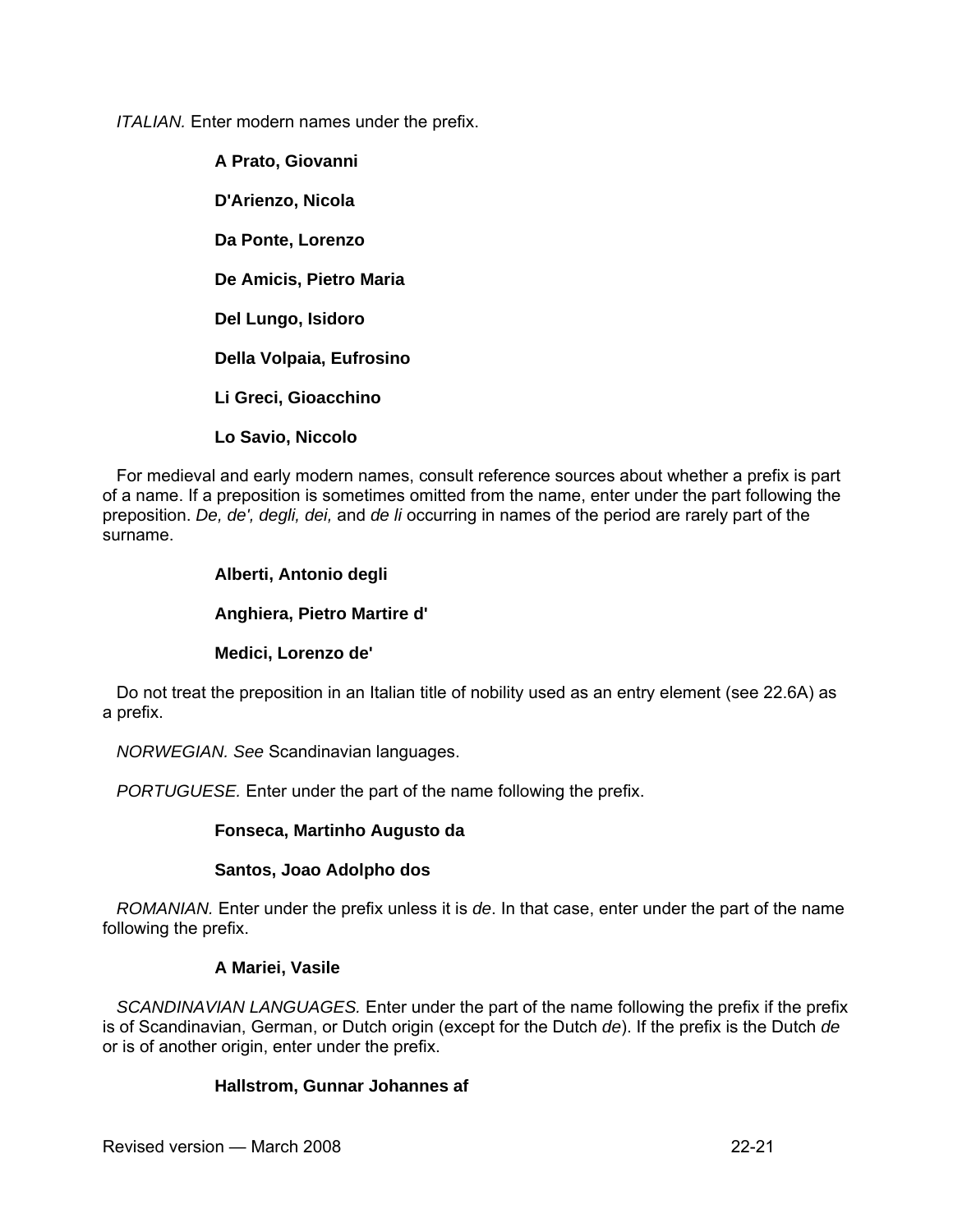**Linné, Carl von** 

**De Geer, Gerard** 

**De la Gardie, Magnus Gabriel** 

**La Cour, Jens Lassen**

*SLOVAK. See* Czech and Slovak.

*SPANISH.* If the prefix consists of an article only, enter under it.

## **Las Heras, Manuel Antonio**

Enter all other names under the part following the prefix.

**Figueroa, Francisco de** 

**Casas, Bartolomé de las** 

**Rio, Antonio del**

*SWEDISH. See* Scandinavian languages.

(22.5D1.)

**22.5D2. Other prefixes.** If the prefix is neither an article, nor a preposition, nor a combination of the two, enter under the prefix.

> **'Abd al-Hamid, Ahmad A'Beckett, Gilbert Abbott Abu Zahrah, Muhammad AI YasTn, Muhammad Hasan Ap Rhys Price, Henry Edward Ben Mayr, Berl O Faolain, Sean**

**Mac Muireadach, Niall Môr**

(22.5D2.)

## **22.5E. Prefixes hyphenated or combined with surnames**

**22.5E1.** If the prefix is regularly or occasionally hyphenated or combined with the surname, enter the name under the prefix. As required, refer from the part of the name following the prefix.

## **Desrochers, Alfred**

Revised version — March 2008 22-22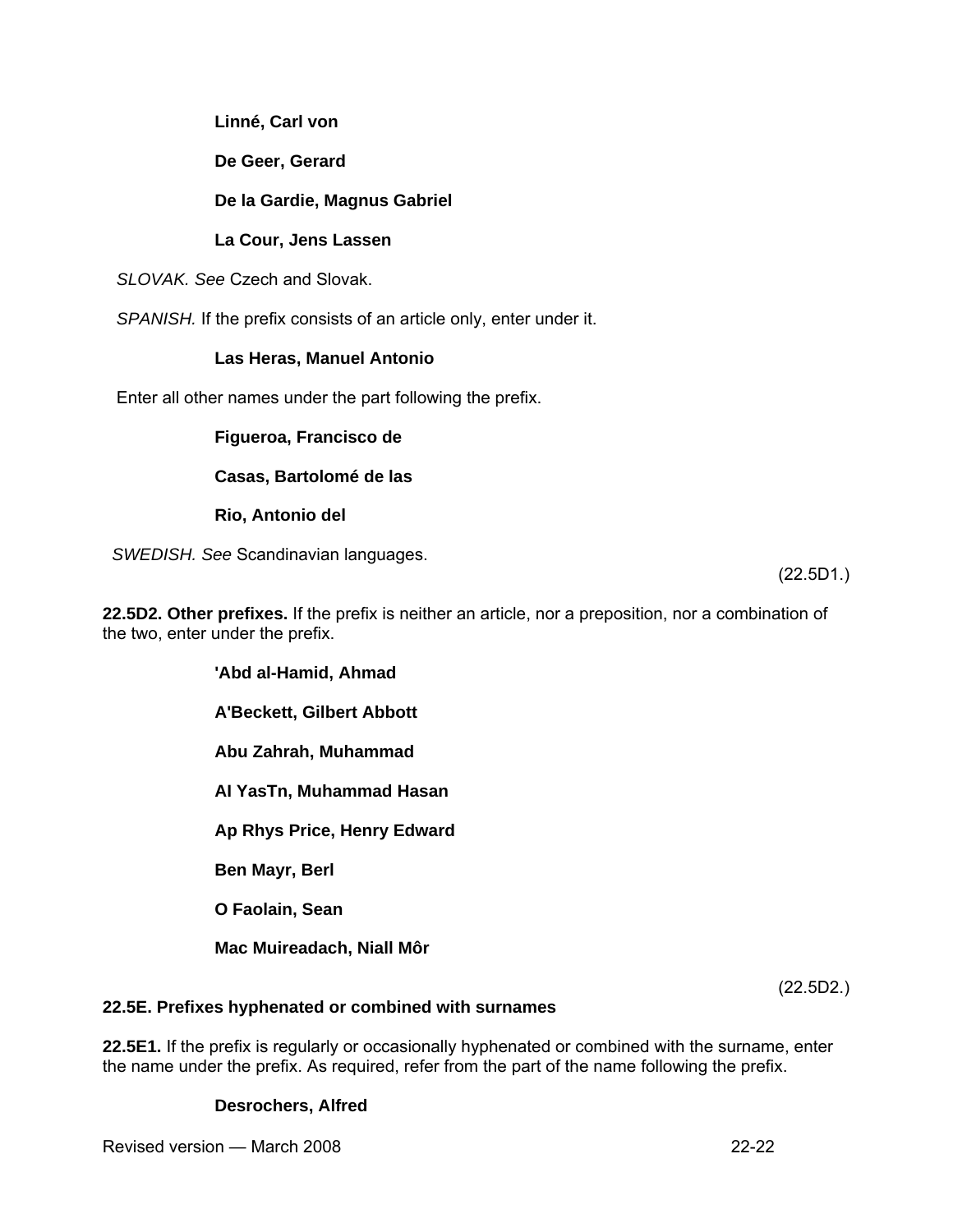**DeBlois, Albert D.**  *x* Blois, Albert D. de

**Fon-Lampe, A.A.**  *x* Lampe, A.A. Fon-

**FitzGerald, David** 

**Lalonde, Émile** 

**MacDonald, Sandra Margaret** 

(22.5E1.)

#### **22.5F. Members of royal houses entered under surname, etc.**

**22.5F1.** Enter the name of a member of a royal house no longer reigning or of a royal house that has lost or renounced its throne, and who is no longer identified as royalty, under surname or the part of the name by which he or she is identified in his or her works, in reference sources, in his or her fonds, or in the archival records in that order of preference (e.g., name of the house or dynasty, territorial title) if there is no surname. Add titles that the person still uses as instructed in 22.13. Refer from the given name followed by the title as instructed in 22.17A1-22.17A4.

#### **Bernadotte, Folke**

 *x* Bernadotte af Wisborg, Folke, *greve x* Folke, *Count Bernadotte of Wisborg x* Wisborg, Folke Bernadotte, *greve af*

## **Habsburg, Otto**

*x* Otto, *Archduke of Austria* 

**Hohenzollern, Franz Joseph,** *Fûrst von x* Franz Joseph, *Prince of Hohenzollern*

**Paris, Henri,** *comte de x* Henri, *Count of Paris*

(22.5F1.)

## **22.6. ENTRY UNDER TITLE OF NOBILITY**

#### **22.6A. General rule**

**22.6A1.** Enter under the proper name in a title of nobility (including courtesy titles) if the person is known by that title. Apply this rule to those persons who:

a) use their titles rather than their surnames in their published or distributed works

*or* b) are listed under their titles in reference sources.<sup>11</sup>

 $11$  Disregard reference sources that list members of the nobility either all under title or all under surname.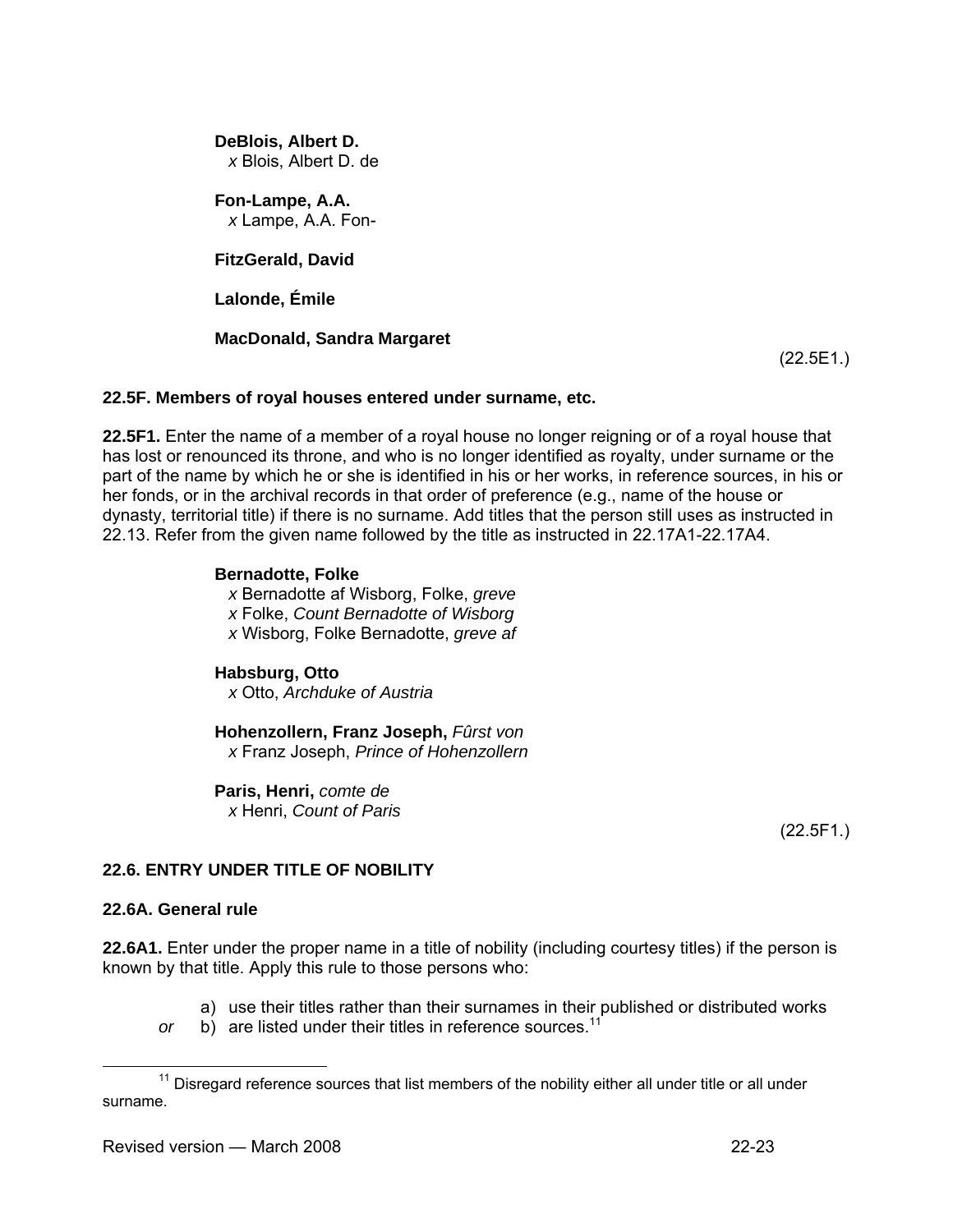*or* c) are identified by their titles rather than their surnames in their fonds

 Follow the proper name in the title by the personal name (excluding unused forenames) in direct order and the term of rank<sup>12</sup> in the vernacular. Omit the surname and term of rank if the person does not use a term of rank or a substitute for it. Refer from the surname (see 26.2A3) unless the proper name in the title is the same as the surname.

> **Dufferin and Ava, Frederick Temple Hamilton-Temple Blackwood,** *Marquess x* Blackwood, Frederick Temple Hamilton-Temple **Frontenac, Louis de Buade,** *comte de* **La Pérouse, Jean François de Galaup,** *comte de* **Macaulay, Thomas Babington Macaulay,** *Baron*  **Willoughby de Broke, Richard Greville Verney,** *Baron x* Broke, Richard Greville Verney, *Baron Willoughby de x* Verney, Richard Greville, *Baron Willoughby de Broke*

**Winchilsea, Anne Finch,** *Countess of x* Finch, Anne, *Countess of Winchilsea*

#### **Monluc, Blaise de**

 (*Name appears as:* Blaise de Monluc) *x* Lasseran Massencome, Blaise de, *seigneur de Monluc x* Massencome, Blaise de Lasseran, *seigneur de Monluc*

(22.6A1.)

#### **22.6B. Special rules**

**22.6B1.** Some titles in the United Kingdom peerage include a territorial designation that may or may not be an integral part of the title. If the territorial designation is an integral part of the title, include it.

## **Russell of Liverpool, Edward Frederick Langley Russell,** *Baron*

If it is not an integral part of the title, or if there is doubt that it is, omit it.

#### **Bracken, Brendan Bracken,** *Viscount*

*not* Bracken of Christchurch, Brendan Bracken, *Viscount*

(22.6B1.)

**22.6B2.** Apply 22.6A1 to judges of the Scottish Court of Session bearing a law title beginning with *Lord*.

 <sup>12</sup> The terms of rank in the United Kingdom peerage are *duke, duchess, marquess (marquis), marchioness, earl, countess, viscount, viscountess, baron, and <i>baroness*. The heir of a British peer above the rank of baron usually takes the next to highest title of the peer during the peer's lifetime.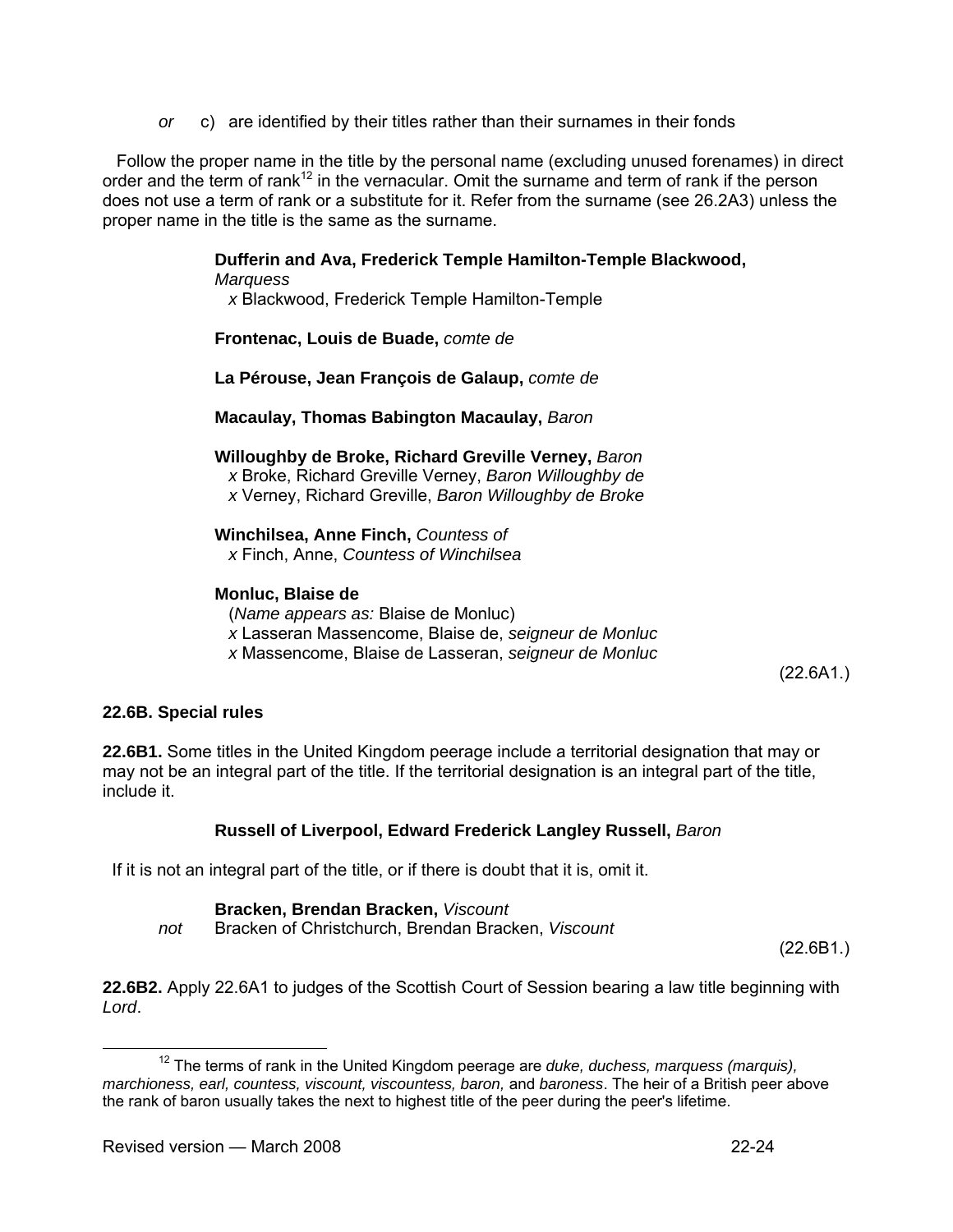## **Kames, Henry Home,** *Lord*

*x* Home, Henry, *Lord Kames*

(22.6B2.)

**22.6B3.** If a person acquires a title of nobility, disclaims such a title, or acquires a new title of nobility, follow the instructions in 22.2C in choosing the name to be used as the basis for the heading.

## **Beaverbrook, William Maxwell Aitken,** *Baron*

(*Previously* Aitken, William Maxwell)

## **Caradon, Hugh Foot,** *Baron*

(*Previously* Sir Hugh Foot)

**Grigg, John** 

(*Previously* Baron Altrincham; *peerage disclaimed*)

#### **Hailsham of St. Marylebone, Quintin Hogg,** *Baron* (*Originally* Quintin Hogg; *became* Viscount Hailsham,*1950; peerage disclaimed, 1963; became* Baron Hailsham of St. Marylebone, *1970*)

(22.6B3.)

## **22.7. ENTRY UNDER ROMANIAN PATRONYMIC**

**22.7A.** If a name of a person whose language is Romanian contains a patronymic with the suffix *ade*, enter under that patronymic.

## **Heliade Râdulescu, lon**

(22.7A.)

## **22.8. ENTRY UNDER GIVEN NAME, ETC.<sup>13</sup>**

## **22.8A. General rule**

**22.8A1.** Enter a name that does not include a surname and that is borne by a person who is not identified by a title of nobility under the part of the name under which the person is listed in reference sources. Include in the name any words or phrases denoting place of origin, domicile, occupation, or other characteristics that are commonly associated with the name in that person's works, in reference sources, in his or her fonds, or in the archival records (in that order of preference). Precede such words or phrases by a comma. Refer, as appropriate, from the associated words or phrases, from variant forms of the name, and from other names by which the person is known.

> **Alexander,** *of Aphrodisias x* Aphrodisias, Alexander of *x* Alexander, Aphrodisiensis

 <sup>13</sup> For Islamic names, see 22.22, 22.26C1, and 22.27.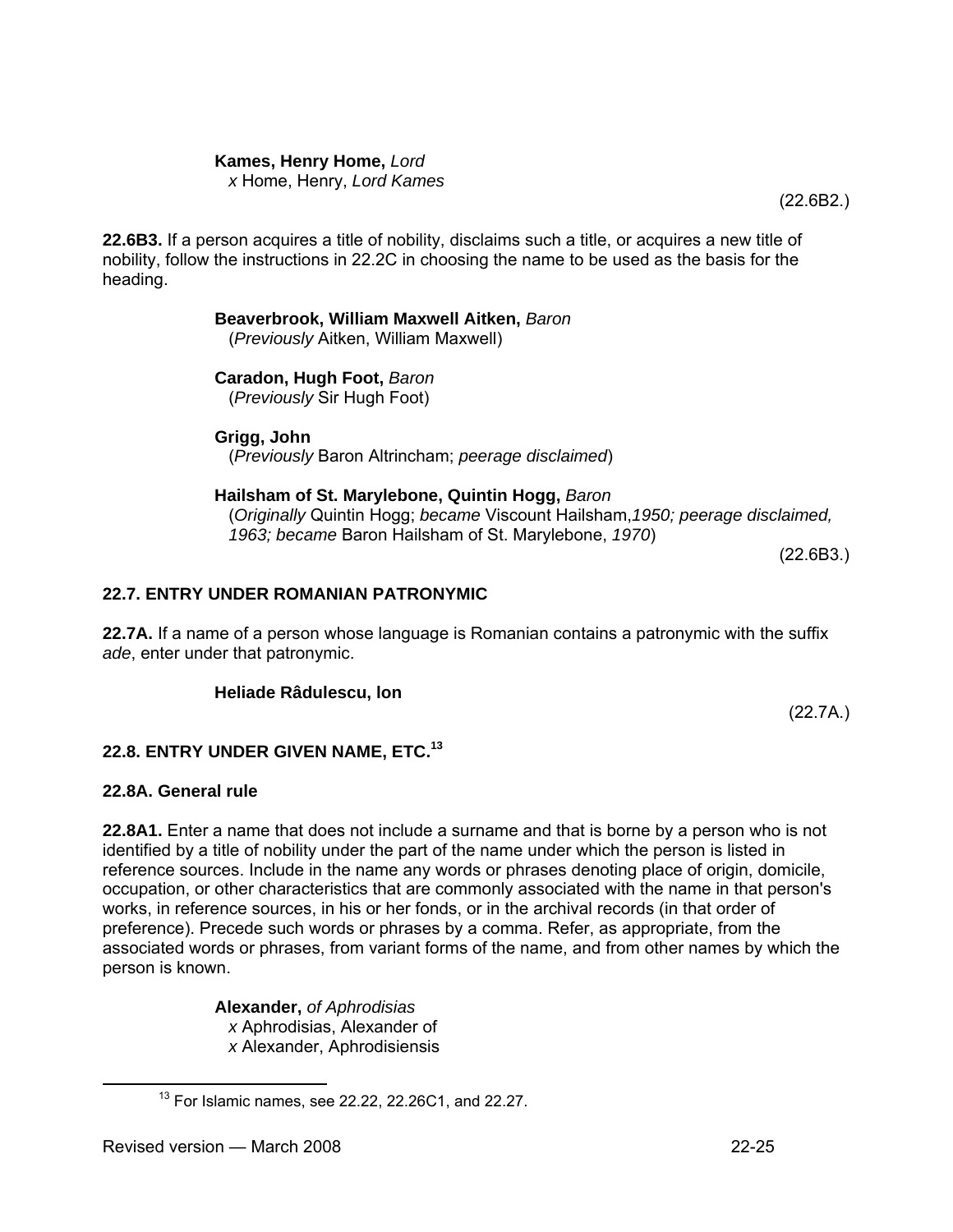**22.8C. Names of royal persons** 

**22.8C1.** If the name by which a royal person is known includes the name of a royal house, dynasty, territorial designation, etc., or a surname, enter the name in direct order. Add titles as instructed in 22.17A.

#### **Chandragupta Maurya ...**

**John II Comnenus ...** 

**Louis Bonaparte ...**

#### **22.9. ENTRY OF ROMAN NAMES**

**22.9A.** Enter a Roman active before, or mostly before, A.D. 476 under the part of the name most commonly used as entry element in reference sources.

#### **Caesar, Gaius Julius**

 *x* Alexander, *von Aphrodisias x* Alexandre, *d'Aphrodise* 

**John,** *the Baptist*

**Leonardo,** *da Vinci x* Vinci, Leonardo da

**22.8A2.** If a person with such a name is listed in reference sources by a part of the name other than the first, follow the instructions in 22.5B.

#### **Helena, Maria**

#### **22.8B. Names including a patronymic**

**22.8B1.** If a name consists of one or more given names and a patronymic, enter it under the first given name, followed by the rest of the name in direct order. If the patronymic precedes the given name(s), as with Mongolian names, transpose the elements to bring the first given name into first position. Refer from the patronymic.

#### **Isaac ben Aaron**

 (*Given name:* Isaac) (*Patronymic:* ben Aaron) *x* Aaron, Isaac ben

#### **Solomon Gebre Christos**

 (*Given name:* Solomon) (*Patronymic:* Gebre Christos) *x* Gebre Christos, Solomon

(22.8B1.)

(22.8C1.)

(22.8A2.)

(22.8A1.)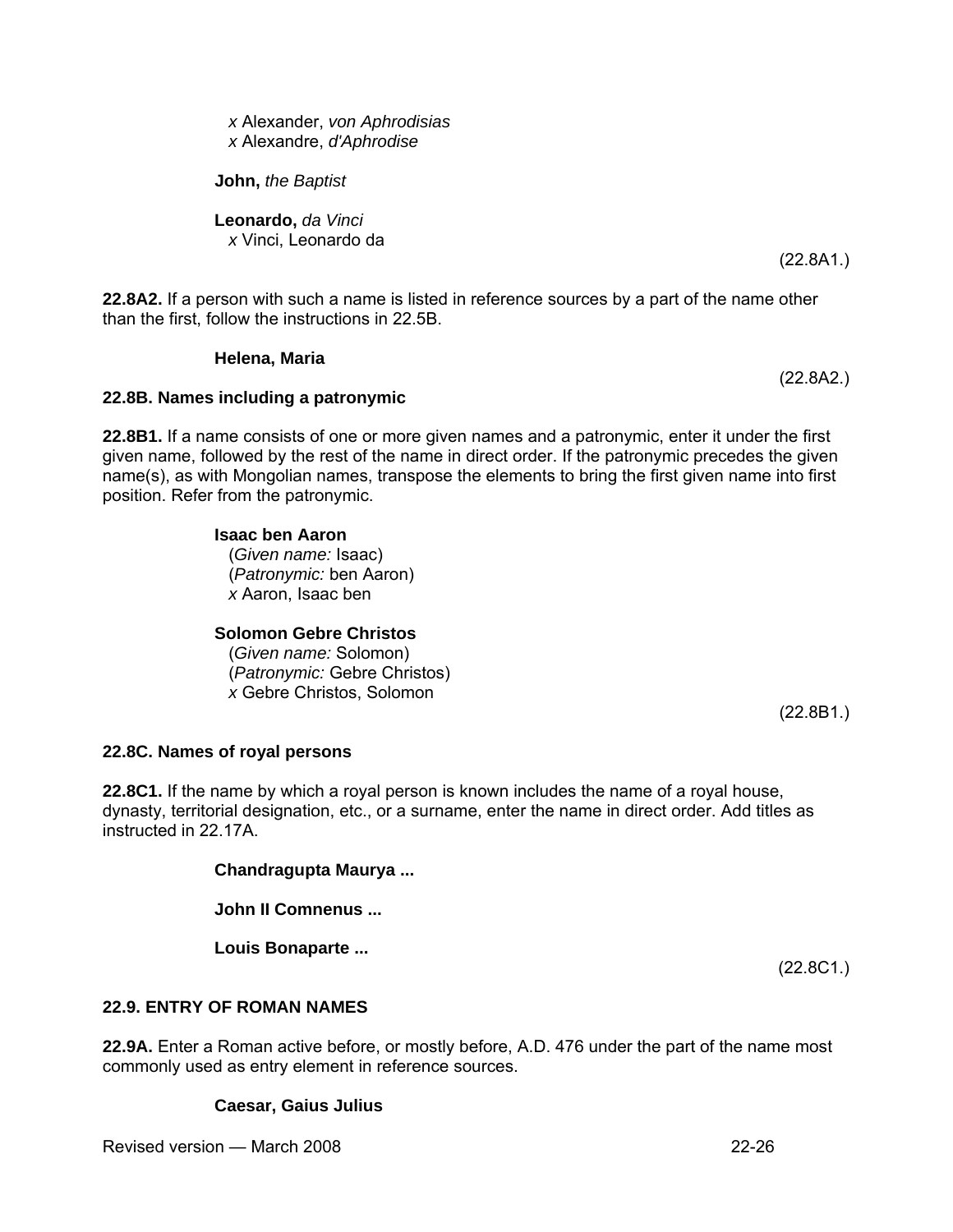#### **Antoninus Pius**

In case of doubt, enter the name in direct order.

#### **Martianus Capella**

(22.9A.)

### **22.10. ENTRY UNDER INITIALS, LETTERS, OR NUMERALS**

**22.10A.** Enter a name consisting of initials, or separate letters, or numerals, or consisting primarily of initials, under those initials, letters, or numerals in direct order. Include any typographic devices that follow the letters. Include any words or phrases associated with the initials, letters, or numerals. In the case of initials or letters, make a name-title reference from an inverted form beginning with the last letter for each item described. Make a reference from any phrase associated with the initials as required. In the case of numerals, make a name-title reference from the numbers as words for each item described.

#### **H.D.**

 *x* D., H. By Avon River *x* D., H. Flowering of the rod [*etc*.]

**B ...,** *abbé de* 

**i.e.,** *Master x* e., i., *Master x* Master, i.e.

#### **110908**

- *x* One Hundred and Ten Thousand, Nine Hundred and Eight Per ardua ad astra
- *x* One, One, Zero, Nine, Zero, Eight Per ardua ad astra

(22.10A.)

## **22.11. ENTRY UNDER PHRASE**

**22.11A.** Enter in direct order a name that consists of a phrase or appellation that does not contain a forename.

## **Dr. X**

#### **Father Time**

#### **Pan Painter**

 Also enter in direct order a phrase that consists of a forename or forenames preceded by words other than a term of address or a title of position or office. Make a reference from the forename(s) followed by the initial word(s).

Revised version — March 2008 22-27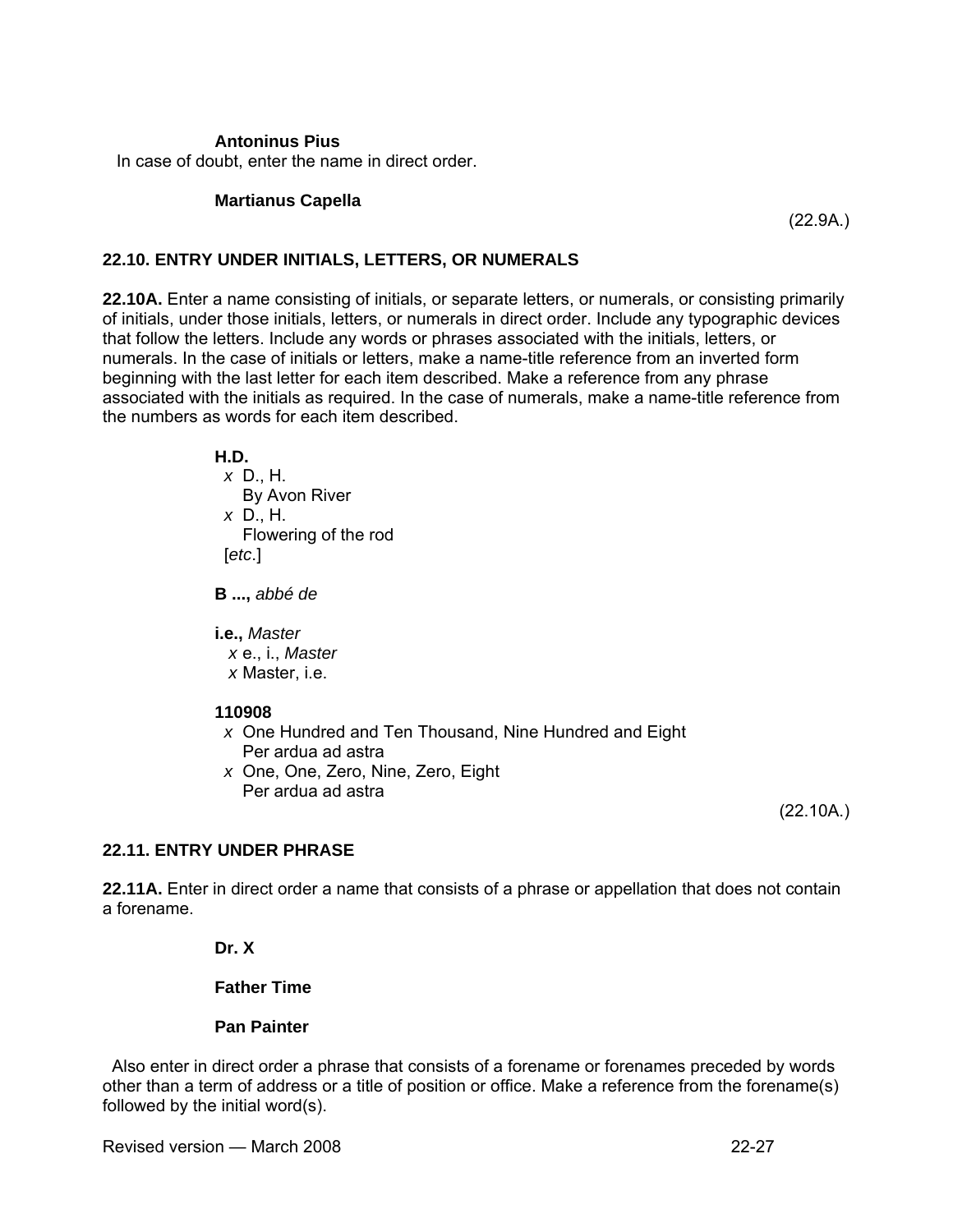**Buckskin Bill**  *x* Bill, *Buckskin* 

**Boy George**  *x* George, *Boy* 

**Calamity Jane**  *x* Jane, *Calamity*

**Poor Richard**  *x* Richard, *Poor*

 If, however, such a name has the appearance of a forename, forenames, or initials, and a surname, enter under the pseudosurname. Refer from the name in direct order.

**Tinner, I.M.** 

*x* l.M. Tinner

**Other, A.N.** 

*x* A.N. Other

 If such a name does not convey the idea of a person, add in parentheses a suitable designation in English.

**Taj Mahal** (*Musician*)

**River** (*Writer*)

(22.11A.)

**22.11B.** If a phrase consists of a forename preceded by a term of address (e.g., a word indicating relationship) or a title of position or office (e.g., a professional appellation), enter under the forename. Treat other word(s) as additions to the forename(s) (see 22.8A1). Refer from the name in direct order.

> **Pierre,** *Chef x* Chef Pierre

**Fannie,** *Cousin x* Cousin Fannie

(22.11B.)

**22.11C.** If a phrase by which a person is identified contains the name of another person, enter it in direct order. Make references to link the phrase and the heading for the other person if works or records by the person identified by the phrase have been ascribed to the other person (see 26.2C2 and 26.2D1).

> **Pseudo-Brutus**   *see also* **Brutus, Marcus Junius**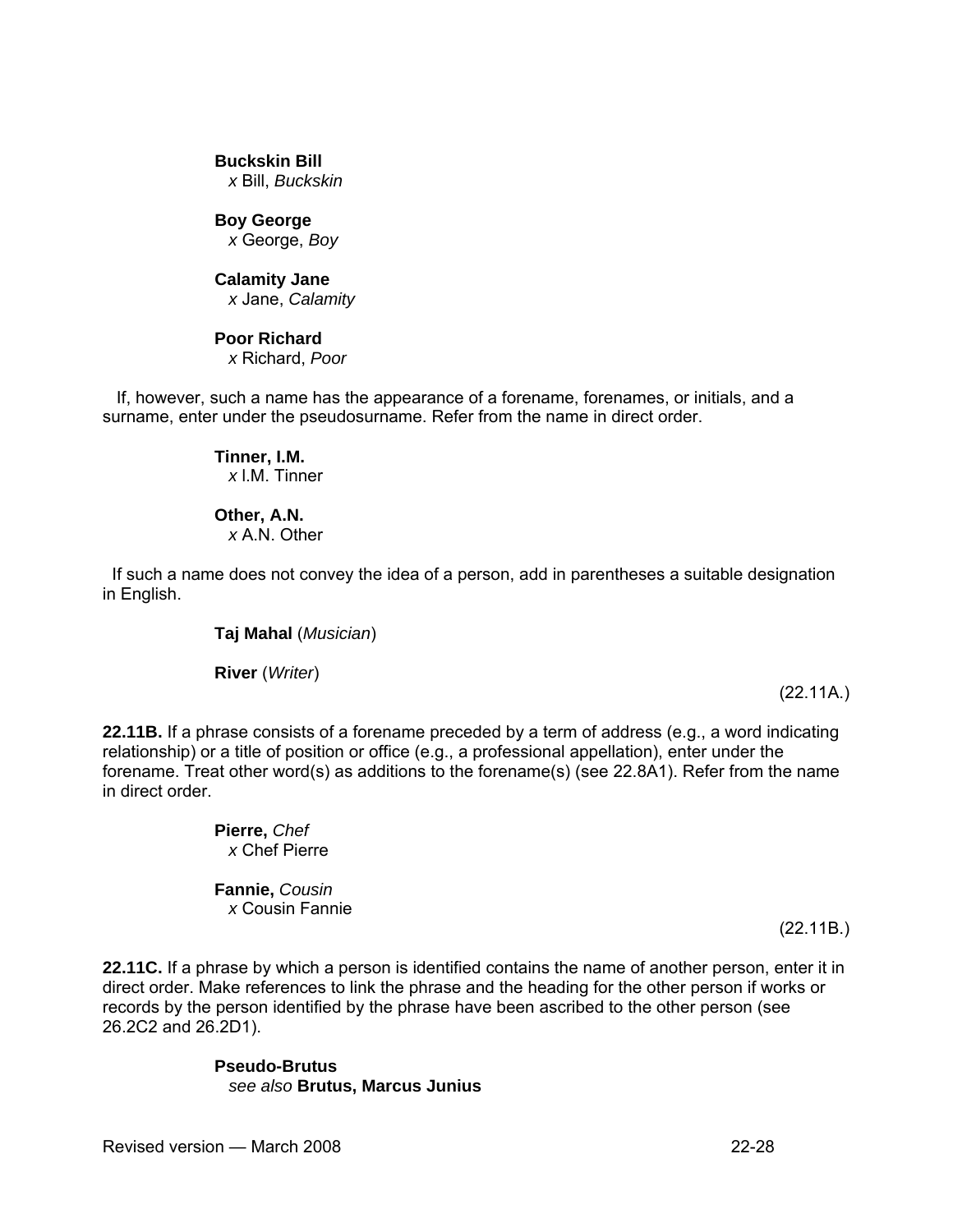#### **Brutus, Marcus Junius**

 For the Greek letters erroneously attributed to this person, *see* **Pseudo-Brutus**  (22.11C.)

**22.11D.** Enter a characterizing word or phrase, or a phrase naming another work by a person, in direct order. Omit an initial article. Consider such a word or phrase to be the heading for a person if that person is commonly identified by it in the chief sources of information of his or her works and in reference sources. Refer, when appropriate, from the title of the other work in the form [*Title*], *Author of*.

#### **Author of Early impressions**

 The unveiled heart : a simple story / by the Author of Early impressions *x* Early impressions, Author of

#### **Physician**

Memoir of Bowman Hendry ... / by a Physician

 If a person is commonly identified by a real name or another name (see 22.2A), and a word or phrase characterizing that person or including the title of another work has appeared in the chief source of information of any of his or her works, refer from the word or phrase. Also refer, when appropriate, from the title of the other work in the form [*Title*], *Author of*.

#### **Sassoon, Siegfried**

 Memoirs of an infantry officer / by the Author of Memoirs of a fox-hunting man *x* Author of Memoirs of a fox-hunting man *x* Memoirs of a fox-hunting man, Author of

#### **Bagnold, Enid**

 Serena Blandish, or, The difficulty of getting married / by a Lady of Quality *x* Lady of Quality

(22.11D.)

*Additions To Names* 

*General*

#### **22.12. DATES**

**22.12A.** Add a person's dates (birth, death, etc.), if known, in the form given below as the last element of a heading.

 Give dates in terms of the Christian era. Add *B.C.* when appropriate. Give dates from 1582 on in terms of the Gregorian calendar.<sup>14</sup>

 *Optionally,* only add date(s) to any personal name, if the heading is otherwise identical to another (see 22.18).

<sup>&</sup>lt;sup>14</sup> See Chapter 1, footnote 16.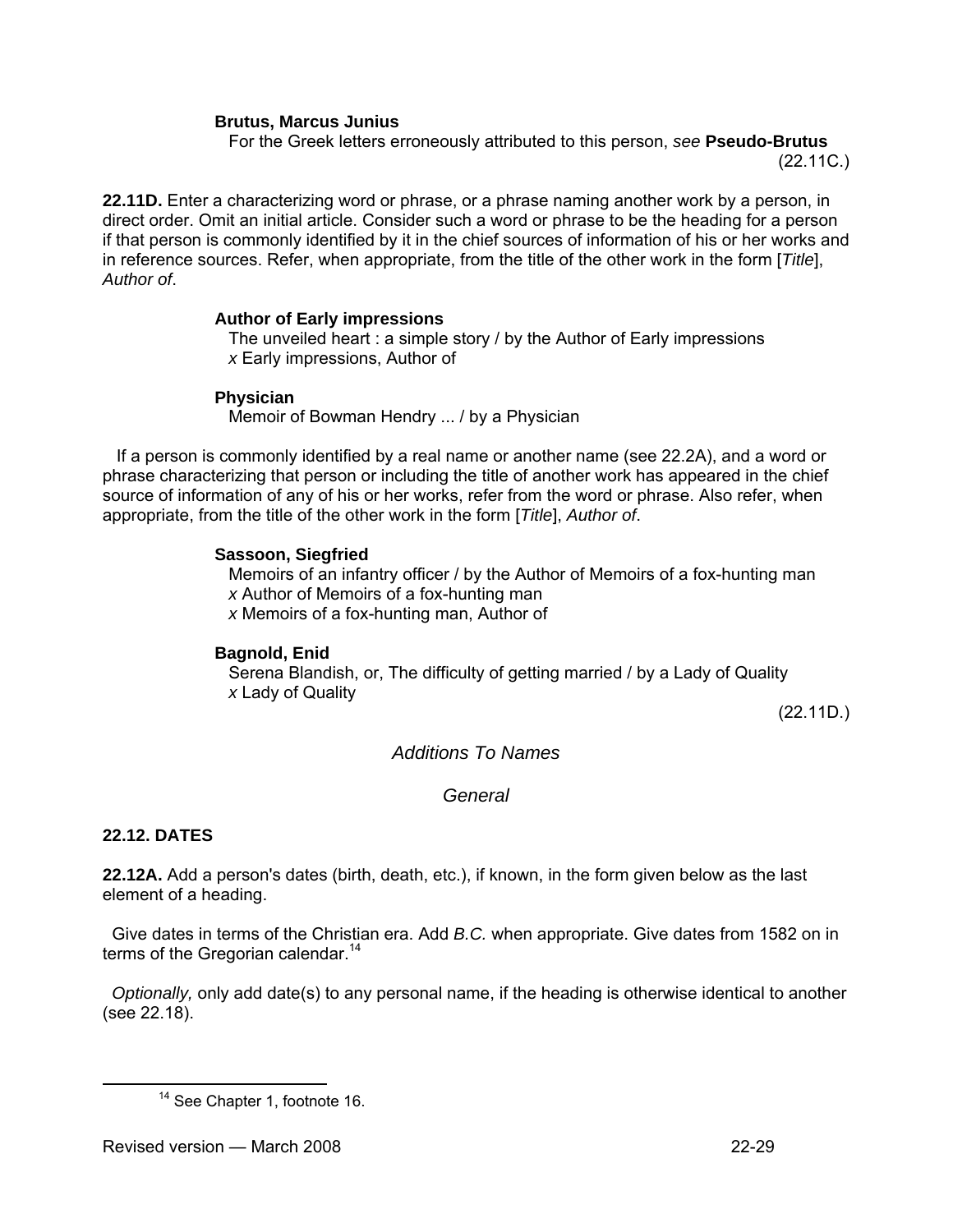| <b>Smith, John, 1924-</b><br><b>Smith, John, 1900 Jan. 10-}</b><br><b>Smith, John, 1900 Mar. 2-}</b> | Living person<br>Same name, same year     |
|------------------------------------------------------------------------------------------------------|-------------------------------------------|
| Smith, John, 1837-1896                                                                               | Both years known                          |
| Smith, John, 1836 or 1837-1896                                                                       | Year of birth uncertain; known to be      |
|                                                                                                      | one of two years                          |
| <b>Smith, John, 1837?-1896</b>                                                                       | Probable year of birth                    |
| Smith, John, ca. 1837-1896                                                                           | Year of birth uncertain by several        |
|                                                                                                      | vears                                     |
| <b>Smith, John, 1837-ca. 1896</b>                                                                    | Approximate year of death                 |
| Smith, John, ca. 1837-ca. 1896                                                                       | Both years approximate                    |
| <b>Smith, John, b. 1825</b>                                                                          | Year of death unknown                     |
| <b>Smith, John, d. 1859</b>                                                                          | Year of birth unknown                     |
| <b>Johnson, Carl F., fl. 1893-1940 }</b>                                                             |                                           |
| <b>Joannes, Diaconus, fl. 1226-1240 }</b>                                                            | Years of birth and death unknown.         |
|                                                                                                      | Some years of activity known. Do          |
|                                                                                                      | not use fl. dates within the twenty-first |
|                                                                                                      | century.                                  |
| <b>Joannes, Diaconus, 12th cent.</b>                                                                 | Years of birth and death unknown,         |
|                                                                                                      | years of activity unknown, century        |
|                                                                                                      | known. Do not use for the twenty-first    |
|                                                                                                      | century.                                  |
| Joannes, Actuarius, 13th/14th cent.                                                                  | Years of birth and death unknown.         |
|                                                                                                      | Years of activity unknown, but            |
|                                                                                                      | active in both centuries. Do not use      |
|                                                                                                      | for the twenty-first century.             |
| Lin, Li, chin shih 1152                                                                              | Date at which a Chinese literary          |
|                                                                                                      | degree was conferred                      |
|                                                                                                      | 1 ררי                                     |

(22.17A.)

#### **22.13. TITLES OF NOBILITY AND TERMS OF HONOUR**

#### **22.13A. Titles of nobility**

**22.13A1.** Add, to the name of a nobleman or noblewoman not entered under title (see 22.6), the title of nobility in the vernacular if the title or part of the title or a substitute for the title<sup>15</sup> appears with the name in the person's works, in reference sources, in his or her fonds, or in the archival records (in that order of preference).<sup>16</sup> In case of doubt, add the title.

**Bismarck, Otto,** *Fûrst von*

**Sévigné, Marie Rabutin-Chantal,** *marquise de*

 <sup>15</sup> United Kingdom peers (other than dukes and duchesses) usually use the terms of address *Lord* or *Lady* in place of their titles. For example, George Gordon, Baron Byron, is almost invariably referred to as Lord Byron.

<sup>&</sup>lt;sup>16</sup> Disregard, in this context, reference sources dealing with the nobility.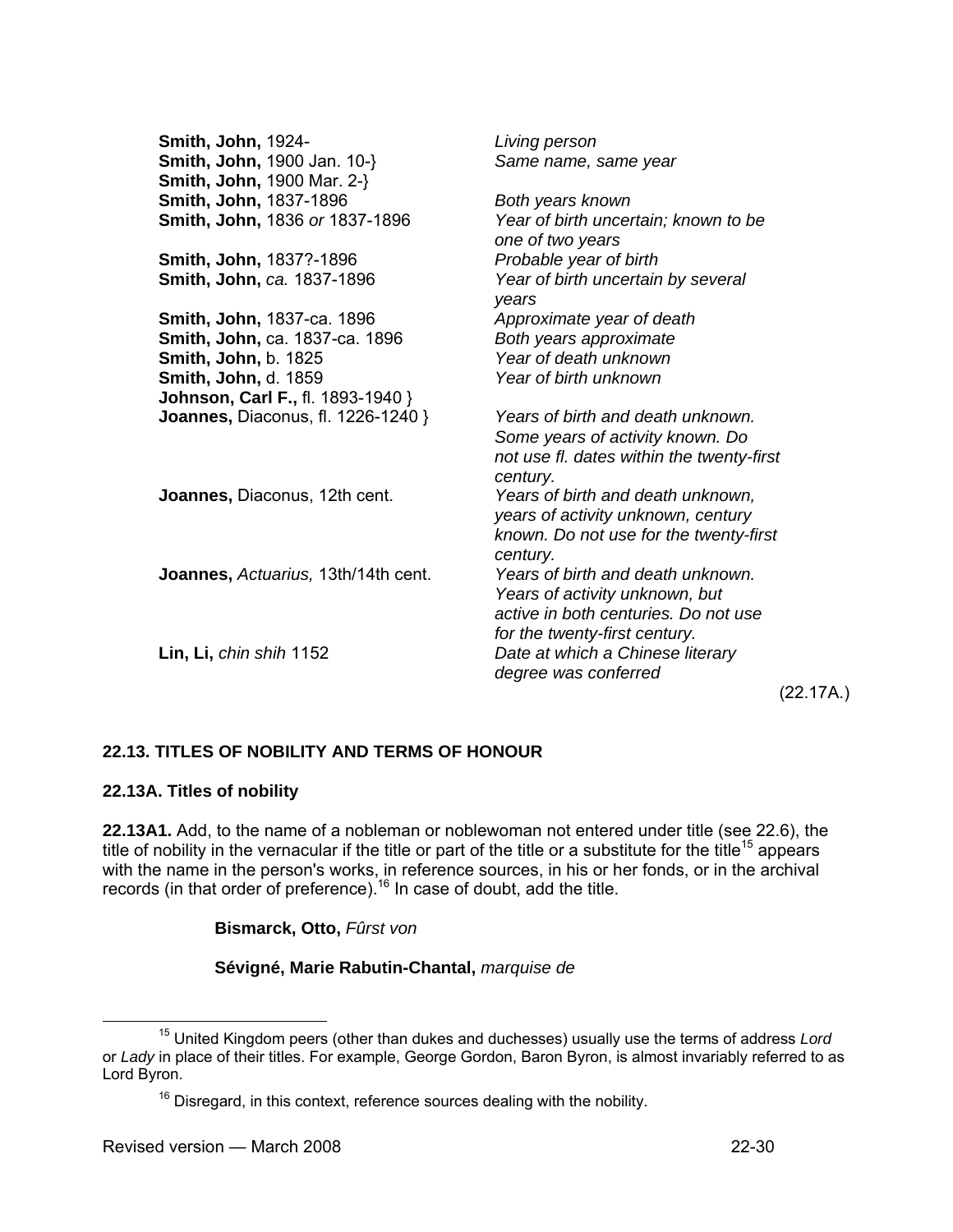**Buchan, John** 

(*Title* Baron Tweedsmuir *not used in the majority of his works*)

## **Visconti, Luchino**

(*Title* conte de Modrone *not used in his works*)

(22.12A1.)

## **22.13B. British terms of honour**

**22.13B1.** Add a British term of honour (*Sir, Dame, Lord,* or *Lady*) if the term appears with the name in the person's works, in reference sources, in his or her fonds, or in the archival records (in that order of preference).<sup>17</sup> In case of doubt, add the term of honour.

 Add the term at the end of the name if the person is entered under given name or if the person is the wife of a baronet or knight (unless she is also the daughter of a duke, duchess, marquess, marchioness, earl, or countess, see below).

## **Gregory, Augusta,** *Lady*

(*Wife of a knight*)

 Add the term before the forename(s) if the person is a baronet or knight, a dame of the Order of the British Empire (D.B.E.) or of the Royal Victorian Order (D.R.V.O.), a younger son of a duke, duchess, marquess, or marchioness, or a daughter of a duke, duchess, marquess, marchioness, earl, or countess.

 **Pender,** *Sir* **John** 

## **Alexander,** *Sir* **William**

## **Eaton,** *Sir* **John Craig**

*but* **Wodehouse, P.G.**  (*Knight; term of honour* Sir *not used in his works*)

## **Christie, Agatha**

(*D.B.E.; term of honour* Dame *not used in her works*)

## **Fraser, Antonia**

(*Daughter of an earl; term of honour* Lady *not used in her works*)

(22.12B1.)

## **22.14. SAINTS**

**22.14A.** Add *Saint* after the name of a Christian saint, unless the person was a pope, emperor, empress, king, or queen, in which case follow 22.17A-22.17B.

*but* 

 $17$  Disregard, in this context, reference sources dealing with the nobility and gentry.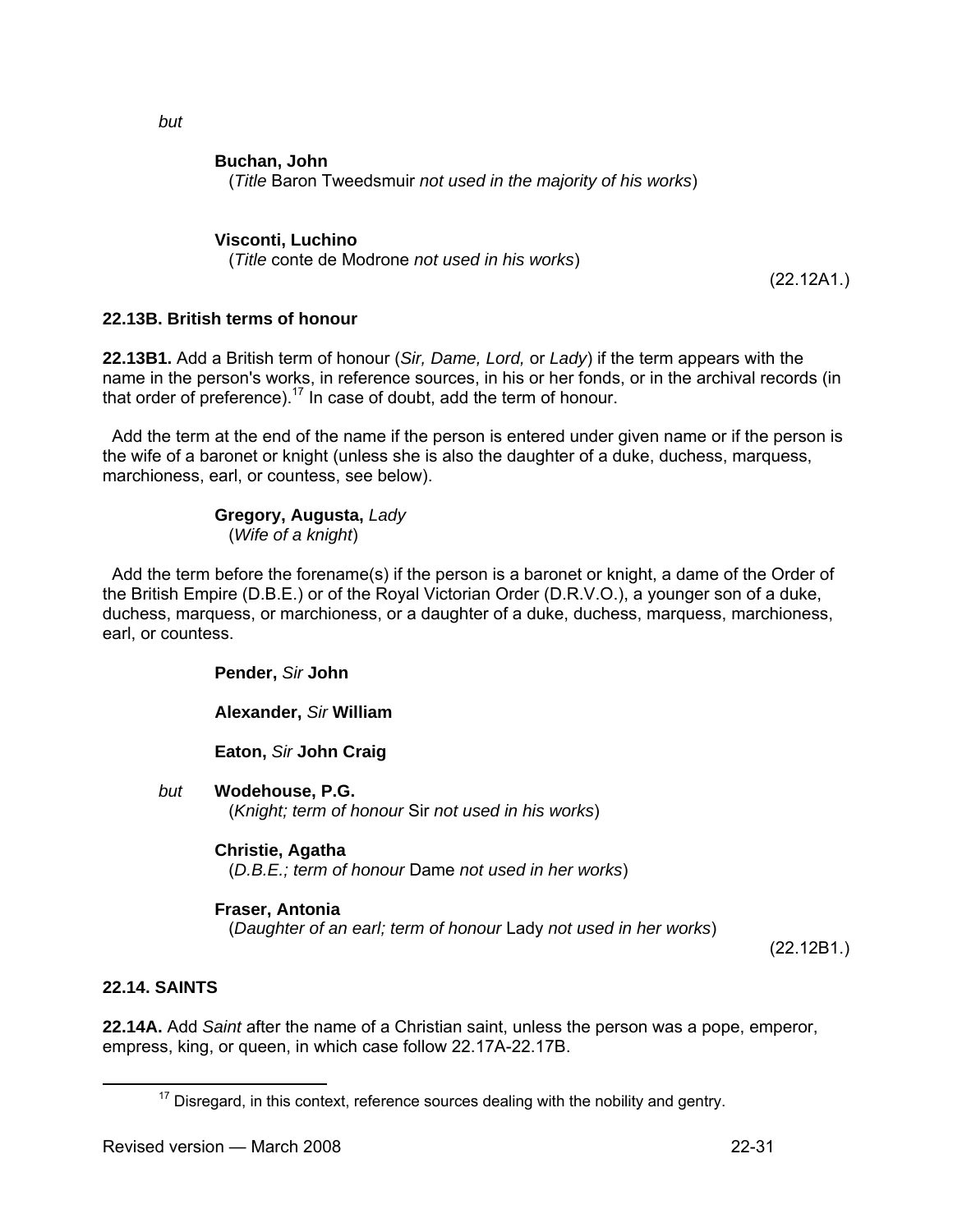**Francis,** *of Assisi, Saint*

**Seton, Elizabeth Ann,** *Saint*

**22.14B.** Add any other suitable word or phrase necessary to distinguish between two saints.

**Augustine,** *Saint, Archbishop of Canterbury*

**Augustine,** *Saint, Bishop of Hippo*

## **22.15. SPIRITS**

**22.15A.** Add (*Spirit*) to a heading established for a spirit communication.

**Parker, Theodore** (*Spirit*)

**Beethoven, Ludwig van** (*Spirit*)

**Espirito Universal** (*Spirit*)

(22.14A.)

(22.13A.)

(22.13B.)

## **22.16. ADDITIONS TO NAMES ENTERED UNDER SURNAME**

**22.16A.** If the name by which a person is known consists only of a surname, add the word or phrase associated with the name in the person's works, in reference sources, in his or her fonds, or in the archival records (in that order of preference). As required, refer from the name in direct order.

> **Lamb,** *Dr. x* Dr. Lamb

**Edwards,** *Miss x* Miss Edwards

**Moses,** *Grandma x* Grandma Moses

 If no such word or phrase exists, make additions to surnames alone only when they are needed to distinguish two or more persons with the same name (see 22.19B).

(22.15A.)

## **22.16B. Terms of address of married women**

**22.16B1.** Add the term of address of a married woman if she is identified only by her husband's name.

**Johnson,** *Mrs.* **Alexander** 

(22.15B1.)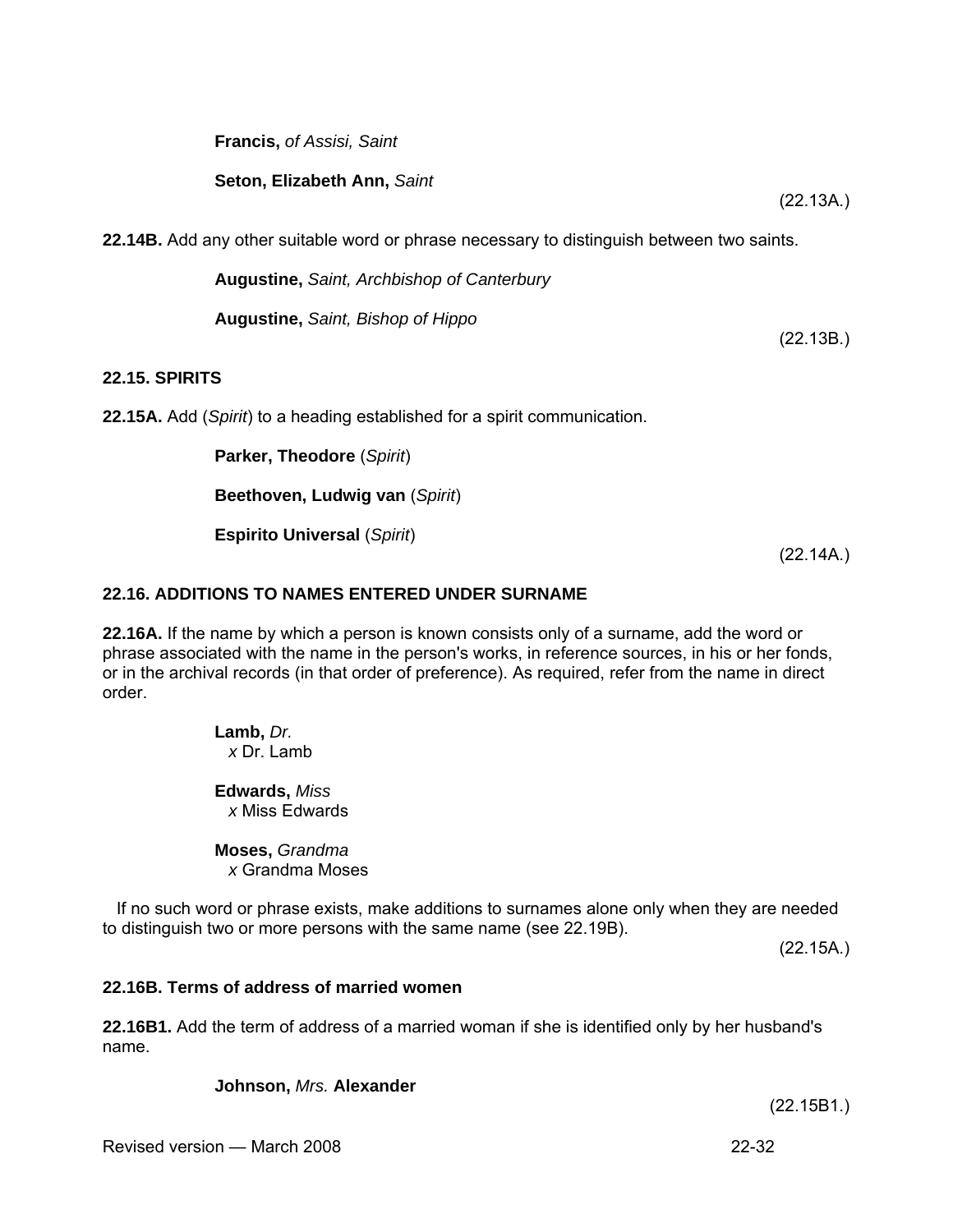**22.16B2.** Include the enclitic *né* attached to the names of some Hungarian married women.

### **Magyary, Zoltánné**

(22.1 5B2.)

**22.16C.** Do not add other titles or terms associated with names entered under surname unless they are required to distinguish between two or more persons with the same name and neither dates nor fuller forms of name are available (see 22.19B).

(22. 15C.)

## **22.17. ADDITIONS TO NAMES ENTERED UNDER GIVEN NAME, ETC.**

## **22.17A. Royalty**

**22.17A1.** Add, to the name of the person with the highest royal status within a state or people, <sup>18</sup> a phrase consisting of a person's title (in English if there is a satisfactory English equivalent) and the name of the state or people in English.

> **Elizabeth I,** *Queen of England*  **Anne,** *Queen of Great Britain*  **Ferdinand I,** *Holy Roman Emperor*  **Feisal II,** *King of Iraq*  **Robert III,** *Duke of Burgundy*  **Shuja-ud-daulah,** *Nawab Wazir of Oudh*

(22.16A1.)

**22.17A2.** Do not add other epithets associated with the name of such a person. Refer from the name with the epithet(s).

> **Constantine I,** *Emperor of Rome x* Constantine, *Saint*

**Edward,** *King of the English x* Edward, *the Confessor, Saint* 

**Catherine II,** *Empress of Russia x* Catherine, *the Great* 

**Suleiman I,** *Sultan of the Turks*

 $18$  Persons with such highest status are kings and queens, persons of imperial rank (emperors and empresses), and persons with other titles which denote such a status within a state or people (grand-dukes, grand-duchesses, princes, princesses, etc.). Rank is the only determining factor in applying these rules, not the degree of authority or power wielded by the person.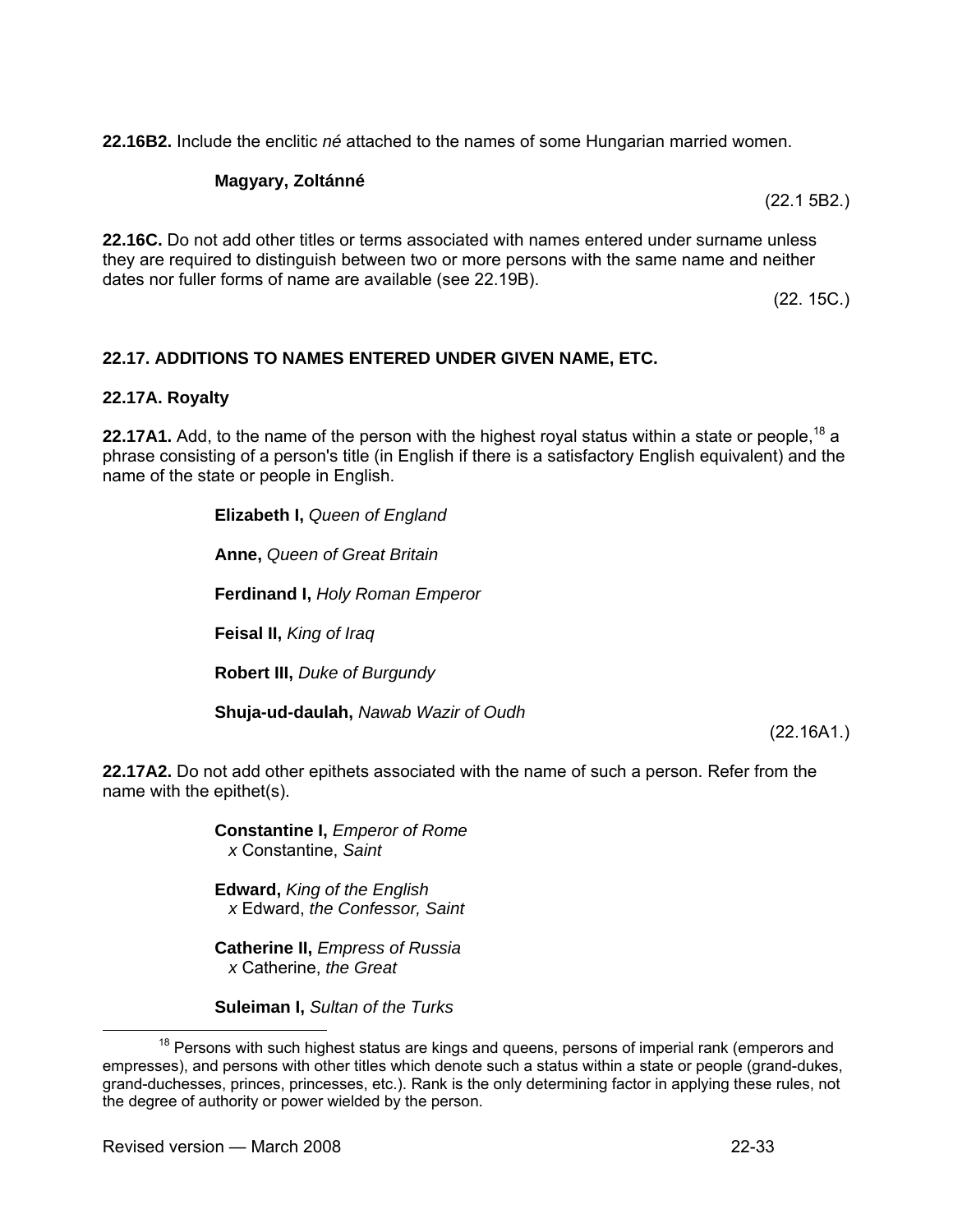*x* Suleiman, *the Magnificent*

**Frederick I,** *Holy Roman Emperor x* Frederick, *Barbarossa* 

(22.16A2.)

**22.17A3. Consorts of royal persons.** Add, to the name of a consort of a person with the highest royal status within a state or people, his or her title (in English if there is a satisfactory English equivalent) followed by *consort of* [the name of the royal person as prescribed in 22.17A1].

> **Albert,** *Prince Consort, consort of Victoria, Queen of the United Kingdom* (*His title was* Prince Consort)

**Philip,** *Prince, consort of Elizabeth Il, Queen of the United Kingdom*

**Eleanor,** *of Aquitaine, consort of Henry Il, King of England x* Eleanor, *Queen, consort of Henry II, King of England*

(22.16A3.)

**22.17A4. Children and grandchildren of royal persons.** Add, to the name of a child or grandchild of a person with the highest royal status within a state or people, the title (in English if there is a satisfactory English equivalent) borne by him or her.

**Carlos,** *Prince of Asturias*

**Eulalia,** *Infanta of Spain*

 If such a child or grandchild is known only as *Prince* or *Princess* (or a similar title in English or another language) without a territorial designation, add that title (in English if there is a satisfactory equivalent) followed by:

a) another title associated with the name

or b) *daughter of* ..., *son of* ..., *granddaughter of* ..., or *grandson of*... [the name and title of the parent or grandparent as prescribed in 22.17A1].

**Anne,** *Princess Royal, daughter of Elizabeth II, Queen of the United Kingdom*

**Mary,** *Princess Royal, Countess of Harewood*

**Arthur,** *Prince, son of Victoria, Queen of the United Kingdom*

**Alexis Petrovich,** *Prince, son of Peter I, Emperor of Russia*

(22.16A4.)

#### **22.17B. Popes**

**22.17B1.** Add *Pope* to a name identifying a pope.

 **Gregory I,** *Pope not* Gregory, *Saint, Pope Gregory I* 

Revised version — March 2008 22-34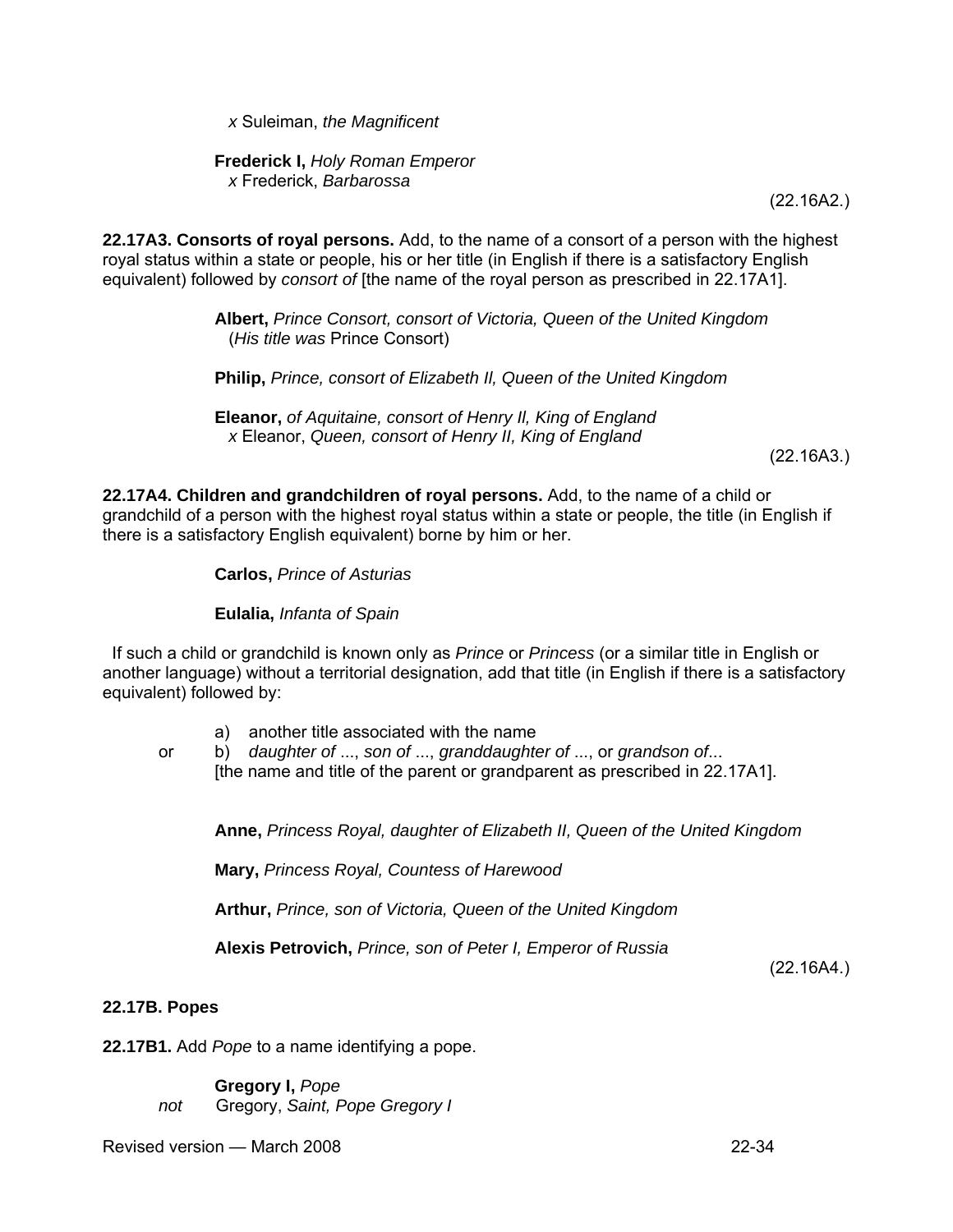Gregory, *the Great, Pope*

 **Pius XII,** *Pope*

Add *Antipope* to a name identifying an antipope.

### **Clement VII,** *Antipope*

(22.16B1.)

## **22.17C. Bishops, etc.**

**22.17C1.** If a bishop, cardinal, archbishop, metropolitan, abbot, abbess, or other high ecclesiastical official is identified by a given name, add the title (in English if there is a satisfactory English equivaient). If the person has borne more than one such title, give the one of highest rank.

 Use *Archbishop* for all archbishops other than cardinals. Use *Bishop* for all bishops other than cardinals. Use *Chorepiscopus* for persons so designated. Use *Cardinal* for cardinal-bishops, cardinal-priests, and cardinal-deacons. Add to the title of a diocesan bishop or archbishop or of a patriarch the name of the latest see, in English if there is an English form.

> **Bessarion,** *Cardinal*  **Dositheos,** *Patriarch of Jerusalem*  **Platon,** *Metropolitan of Moscow*  **John,** *Abbot of Ford*  **Ruricius I,** *Bishop of Limoges*

 If the name is of an ecclesiastical prince of the Holy Roman Empire, add *Prince-Bishop*, *Prince-Archbishop, Archbishop* and *Elector*, etc., as appropriate, and the name of the see. Add *Cardinal* also if appropriate.

**Neithard,** *Prince-Bishop of Bamberg* 

**Albert,** *of Brandenburg, Archbishop and Elector of Mainz, Cardinal* 

(22.16C1.)

#### **22.17D. Other persons of religious vocation**

**22.17D1.** Add the title, term of address, etc., in the vernacular to all other names of persons of religious vocation entered under given name, etc. If there is more than one such term, use the one that is most often associated with the name or is considered to be more important. Use spellings found in English-language dictionaries. For Thai names in religion, see also 22.28D.

**Angelico,** *fra* 

**Mary Loyola,** *Mother*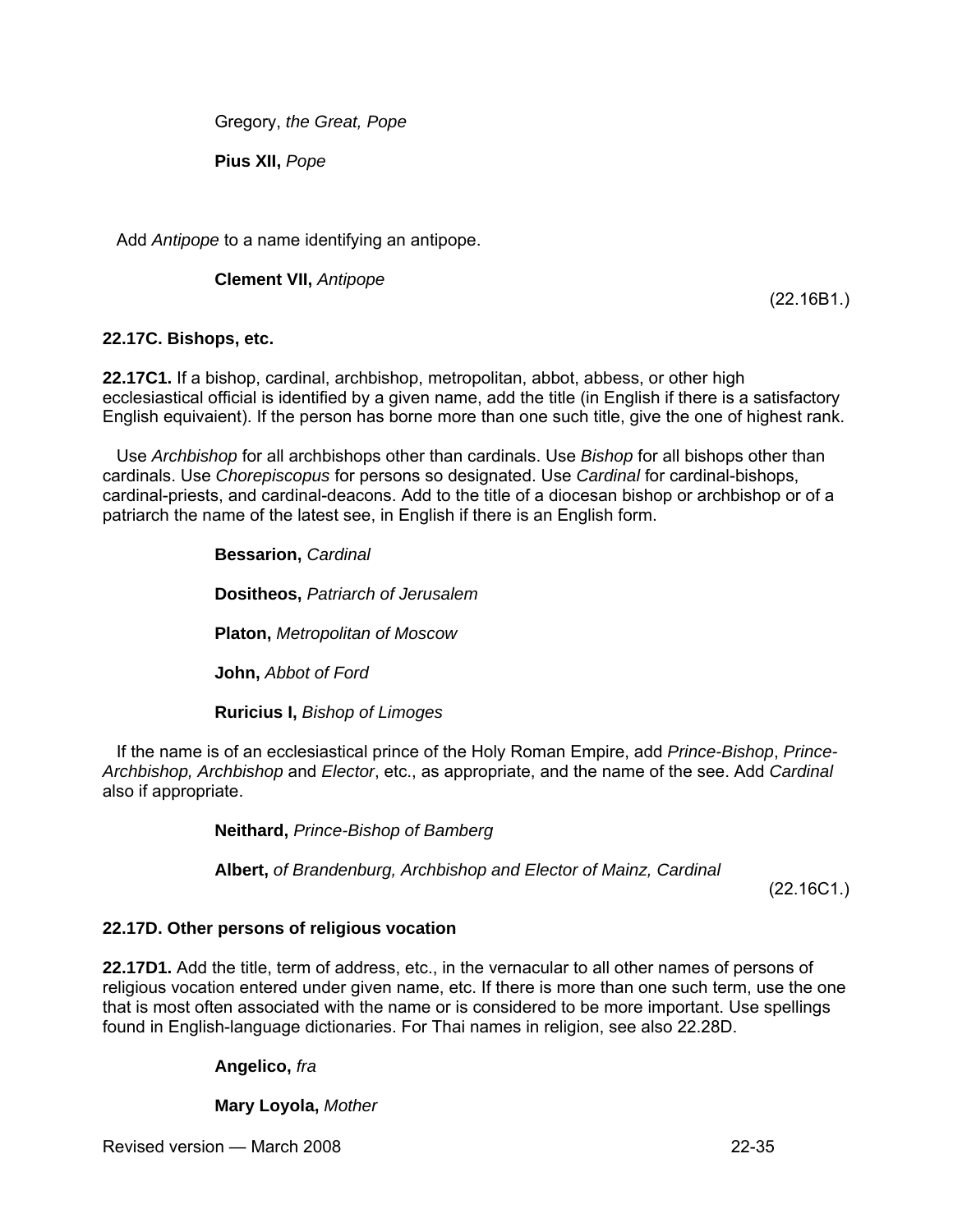**Claude,** *d'Abbeville, père* 

**Vivekananda,** *Swami*

If such a title, etc., has become an integral part of the name, treat it as such.

## **Kakushin-ni**

*not* Kakushin, *Ni*

 Add also the initials of a Christian religious order if they are regularly used by the person.

**Anselm,** *Brother, F.S.C.* 

**Perpetua,** *Sister, R.S.M.* 

(22.16D1.)

## *Additions to Distinguish Identical Names*

#### **22.18. FULLER FORMS**

**22.18A.** If a fuller form of a person's name is known and if the heading as prescribed by the preceding rules does not include all of that fuller form, add the fuller form to distinguish between headings that are otherwise identical. Add all the fuller form of the inverted part of the heading and/or the fuller form of the entry element, as appropriate. Enclose the addition in parentheses.

 The most common instances of such additions occur when the heading as prescribed by the preceding rules contains initials and the spelled out form is known. Less common instances occur when known forenames, surnames, or initials are not part of the heading as prescribed.

Refer from the fuller form of the name when appropriate.

**McLeod, Robert R. (Robert Randall)**  *x* McLeod, Robert Randall

**McCann, L.D. (Lawrence Douglas)**  *x* McCann, Lawrence Douglas

**Miller,** *Mrs.* **J. (Dorothea)**  *x* Miller, Dorothea

 *Optionally,* make the additions specified above even if they are not needed to distinguish between headings. However, when following this option, do not add:

> unused forenames to headings that contain forenames initials of names that are not part of the heading unused parts of surnames to headings that contain surnames.

#### **Lawrence, D.H. (David Herbert)**

Revised version — March 2008 22-36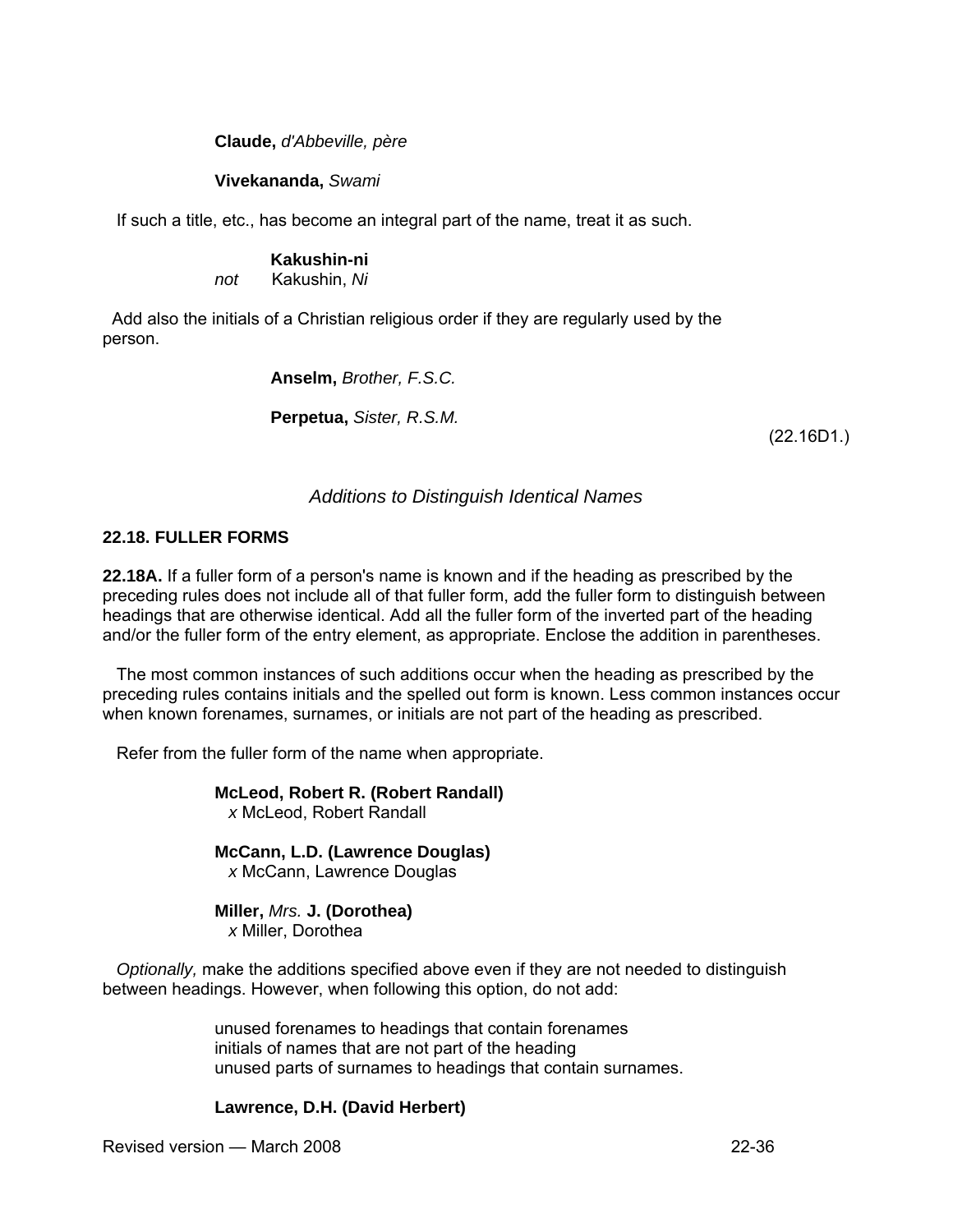*x* Lawrence, David Herbert

**H.D. (Hilda Doolittle)**  *x* Doolittle, Hilda

**Wanner, Joh. (Johann)** 

**Beeton,** *Mrs.* **(Isabella Mary)**  *x* Beeton, Isabella Mary

*but* 

 **Welch, Denton** 

*not* Welch, Denton (Maurice Denton)

**Morgan, Percival** 

*not* Morgan, Percival (C. Percival)

**Wilson, Angus** 

*not* Wilson, Angus (Angus Frank Johnstone-Wilson)

(22.18A.)

#### **22.19. DISTINGUISHING TERMS**

#### **22.19A. Names in which the entry element is a given name, etc.**

**22.19A1.** If neither a fuller form of name nor dates are available to distinguish between identical headings of which the entry element is a given name, etc., devise a suitable brief term and add it in parentheses.

**Agnes** (*Slave*)

**Johannes** (*Notary*)

**Thomas** (*Anglo-Norman poet*)

(22.19A1.)

#### **22.19B. Names in which the entry element is a surname**

**22.19B1.** If neither a fuller form of name nor dates are available to distinguish between identical headings of which the entry element is a surname, add a qualifier (e.g., term of address, title of position or office, initials of an academic degree, initials denoting membership in an organization) that appears with the name in the person's works, in reference sources, in his or her fonds, or in the archival records (in that order of preference).

**Brown, George,** *Captain* 

**Brown, George,** *F.I.P.S.*

**Brown, George,** *Rev.*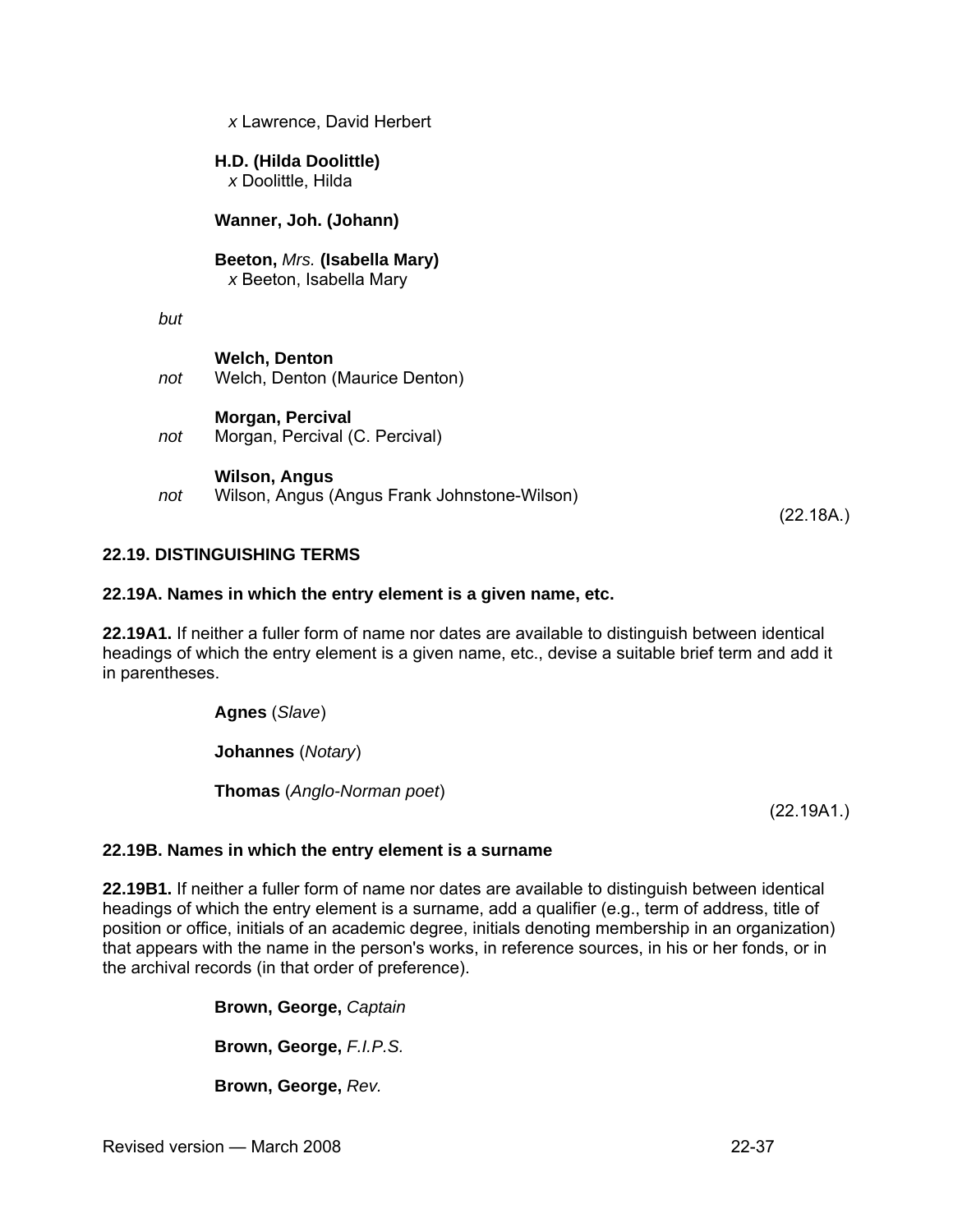**Valmer,** *capitaine*

**Harris, James** 

**Harris, James,** *Jr.*

 Do not use such a term if dates are available for one person and it seems likely that dates will eventually be available for the other(s).

**Mudge, Lewis Seymour,** 1868-1945

**Mudge, Lewis Seymour**  (*Name appears as:* Lewis Seymour Mudge, Jr.)

(22.19B1.)

## **22.20. UNDIFFERENTIATED NAMES**

**22.20A.** If no suitable addition (fuller form of name, dates, or distinguishing term) is available, use the same heading for all persons with the same name.

> **Smith, Donald**  Donald Smith fonds

**Smith, Donald**  Petition

**Smith, Donald**  A prospectus ...

(22.20A.)

*Special Rules for Names in Certain Languages* 

## **22.21. INTRODUCTORY RULE**

**22.21A.** The preceding rules in this chapter give general guidance for personal names not written in the roman alphabet and for names in a non-European language written in the roman alphabet. For more detailed treatment of names in certain of these languages, follow the special rules given below. For more detailed treatment of names in other languages, see the IFLA International Office for UBC's survey of personal names.<sup>19</sup>

(22.21A.)

 <sup>19</sup> *Names of Persons : National Usages for Entries in Catalogues* / compiled by the IFLA International Office for UBC. - 3rd ed. — London: The Office, 1977.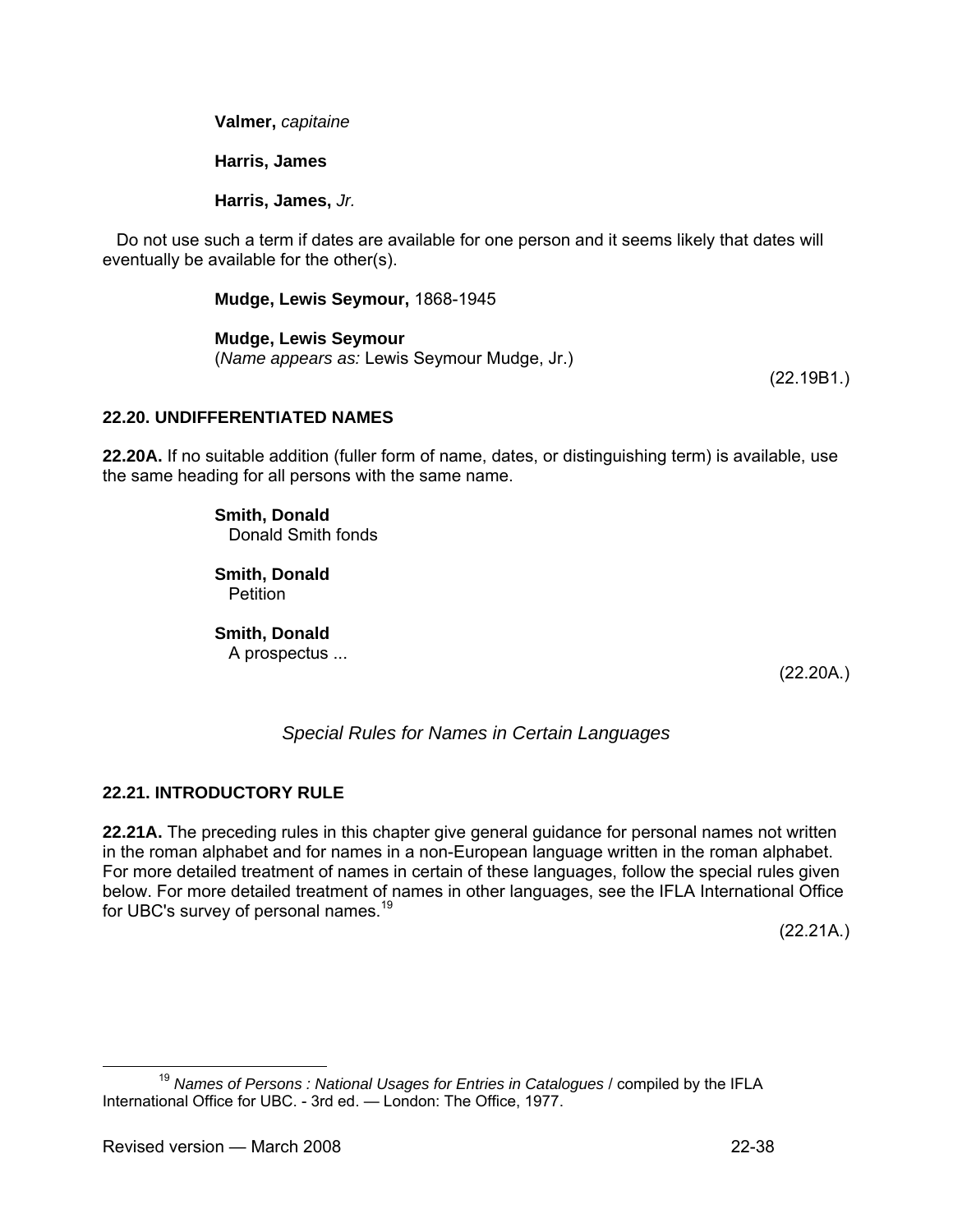# Revised version — March 2008 22-39

## **22.22. NAMES IN THE ARABIC ALPHABET<sup>20</sup>**

## **22.22A. Scope**

**22.22A1.** Apply this rule only to names (regardless of their origin) originally written in the Arabic alphabet that do not contain a surname or a name performing the function of a surname. In case of doubt, assume that a name of a person active in the twentieth century includes a surname (see 22.5) and that other names do not.

## **22.22B. Entry element**

**22.22B1.** Enter a name made up of a number of elements under the element or combination of elements by which the person is best known. Determine this from reference sources. When there is insufficient evidence available, enter under the first element. Refer from any part of the name not used as entry element if there is reason to believe that the person's name may be sought under that part. Refer as necessary from variant romanizations (see 22.3C). (22.22B1.)

#### **22.22C. Essential elements**

**22.22C1.** If the entry element is not the given name *(ism)* or a patronymic derived from the name of the father (a name usually following the given name and compounded with *ibn*), include these names unless they are not customarily used in the name by which the person is known. Include an additional name, descriptive epithet, or term of honour that is treated as part of the name if it aids in identifying the individual. Generally omit other elements of the name, particularly patronymics derived from anyone other than the father.

#### **22.22D. Order of elements**

**22.22D1.** When the elements of the name have been determined, place the best-known element or combination of elements first. Give the other elements in the following order: khitab, kunyah, ism, patronymic, any other name. Insert a comma after the entry element unless it is the first part of the name.

(22.22A1.)

(22.22C1.)

<sup>&</sup>lt;sup>20</sup> Maior reference sources for names written in the Arabic alphabet and their treatment (note that romanization practices in these sources differ):

Babinger, Franz. *Die Geschichtsschreiber der Osmanen und ihre Werke* / mit einem Anhang, Osmanische Zeitrechnungen von Joachim Mayr. — Leipzig: Harrassowitz, 1927.

Brockelmann, Carl. *Geschichte der arabischen Literatur*. — 2. den Supplementbanden angepasste Aufl. — Leiden: Brill, 1943-1949. — 1.-3. Supplementband: Leiden: Brill, 1937-1942.

Caetani, Leone. *Onomasticon Arabicum* / compilato per cura di Leone Caetani e Giuseppe Gabrieli. — Roma: Casa editrice italiana, 1915.

*The Encyclopaedia of Islam* ... / prepared by a number of leading orientalists ; edited by M. Th. Houtsma... [et al.]. — Leyden: Brill, 1913-1934. — Supplement: Leiden: Brill, 1938.

*The Encyclopaedia of Islam* / prepared by a number of leading orientalists. — New ed. / edited by an editorial committee consisting of H.A.R. Gibb ... [et al.]. — Leiden: Brill, 1960-

*Islâm ansiklopedisi : Islâm âlemi cografya, etnografya ve biyografya lûgati* / Beynelmilel Akademiler Birliginin yardimi ve taninmis mustesriklerin istiraki ile nesredenler M. Th. Houtsma ... [et al.]. — Istanbul: Maarif Matbaasi, 1940-

*Philologiae Turcicae Fundamenta* ... una cum praestantibus Turcologis ediderunt Jean Deny ... [et al.]. — Aquis Mattiacis : Steiner, 1959-

Sezgin, Fuat. *Geschichte des arabischen Schrifttums*. — Leiden: Brill, 1967- Storey, Charles Ambrose. *Persian Literature: A Biobibliographical Survey.* — London : Luzac, 1927-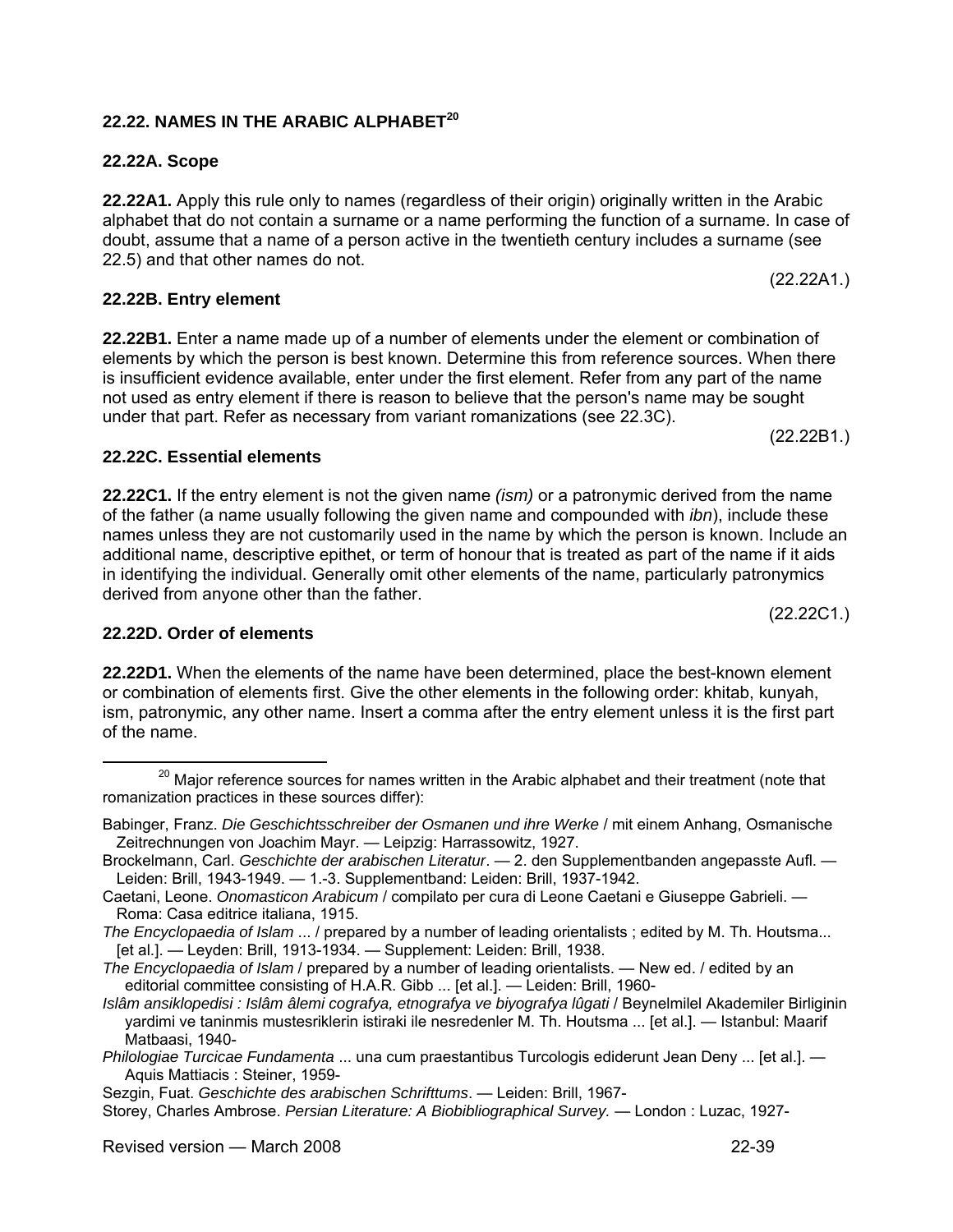KHITAB (honorific compound of which the last part is typically al-DFn)

#### **Rashid al-DBn Tabib**

**Sadr al-Dn al-Qunawi, Muhammad ibn Ishaq**  x Muhammad ibn Ishfq al-QUnawl, Sadr al-DIn x al-QUnawi, Sadr al-Dmn Muhammad ibn Ishaq

KUNYAH (typically a compound with Abu as the first word)

**Abû al-Barakat Hibat Allah ibn 'All** 

x Hibat Allah ibn 'Ail, Abû al-Barakat

**AbU Hayyan al-Tawhidl, 'Ail ibn Muhammad**  x al-TawhidT, Abû Hayyan 'AIT ibn Muhammad x 'AIl ibn Muhammad, Abû Hayyàn al-TawhTdT

#### **Abû Hurayrah**

ISM (given name)

**'AIT ibn AbT Talib,** *Caliph* 

**Bashshar ibn Burd** 

**Malik ibn Anas** 

**Nashwan ibn Sa'ld al-Himyari**  x al-Himyari, Nashwan ibn Sa'Td

**Taha Husayn**  x Husayn, Taha

**Muhammad Isma'lI Panipati**  x PanTpati, Muhammad Isma'I

**Ghulam Hasan Khûyihami**  x KhuyihamT, Ghulam Hasan

**Nadirah Khâtûn**  x KhatUn, Nadirah

PATRONYMIC (typically a compound with Ibn as the first word)

**Ibn Hisham, 'Abd al-Malik**  x 'Abd al-Malik ibn Hisham

**Ibn Hazm, 'All ibn Ahmad**  x 'AIT ibn Ahmad ibn Hazm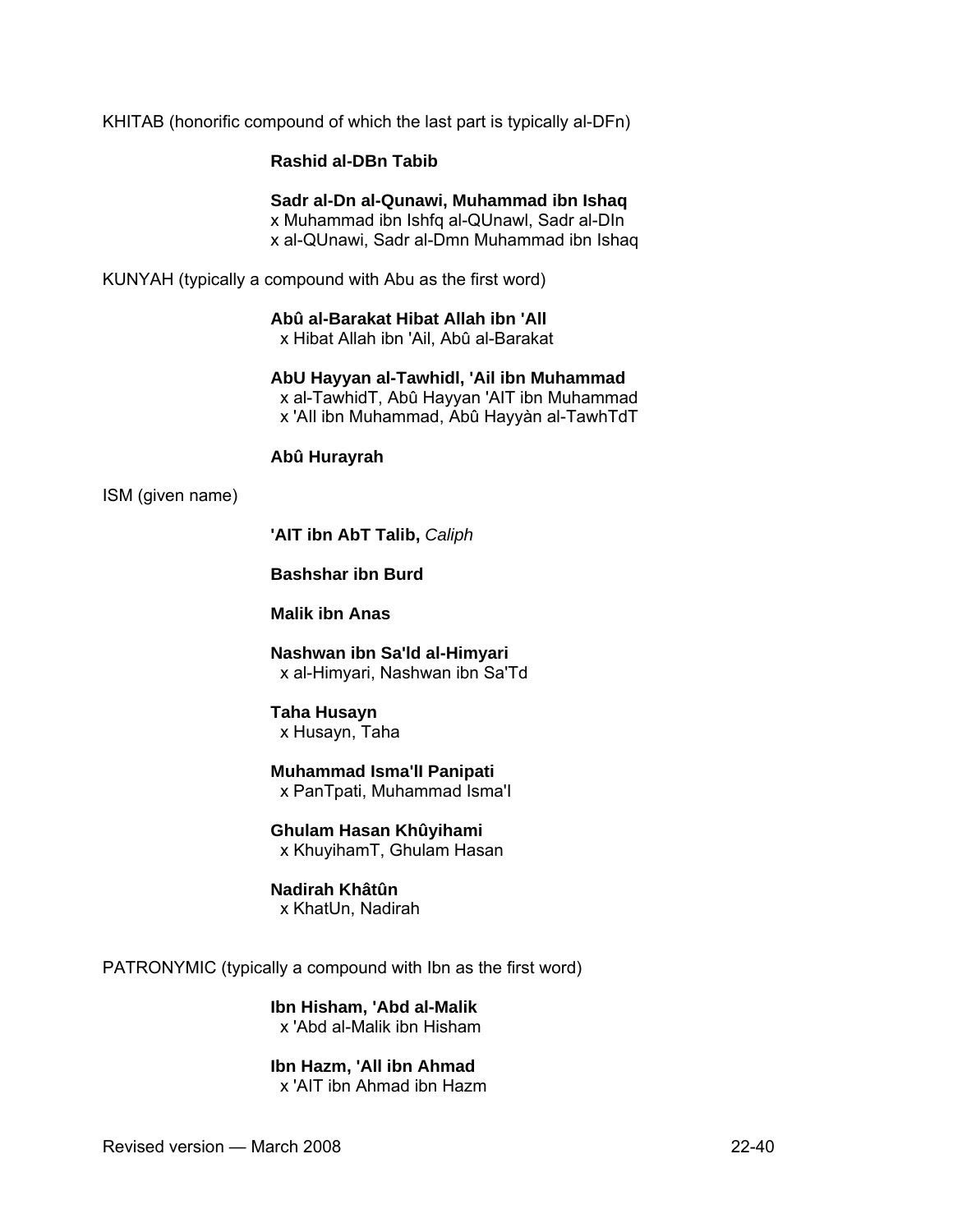#### **Ibn Sana' al-Mulk, Hibat Allah ibn Ja'far**

x Hibat Allah ibn Ja'far ibn Sana' al-Mulk

#### **Ibn al-Mu'tazz, 'Abd Allah**

x 'Abd Allah ibn al-Mu'tazz

#### **Ibn al-Muqaffa', 'Abd Allah**

x 'Abd Allah ibn al-Muqaffa'

#### OTHER NAMES

*Laqab* (descriptive epithet)

#### **al-Jahiz, 'Amr ibn Bahr**

x 'Amr ibn Bahr al-Jahiz

#### **Abû Shamah, 'Abd al-Rahman ibn Isma'il**

x 'Abd al-Rahman ibn Isma'TI AbU Shamah

#### **al-Katib al-lsfahanl, 'lmad al-Din Muhammad ibn Muhammad**  x Muhammad ibn Muhammad al-Katib al-lsfahanl, 'lmad al-DTn x al-lsfahani, 'lmad aI-Dmn Muhammad ibn Muhammad al-Katib

#### **al-Qadl al-Fadil, 'Abd al-Rahim ibn 'Ali**

x 'Abd al-Rahlm, ibn 'All al-Q.dT al-Fadil

#### **Mirza Khan Ansari**

x Ansari, Mirza Khan

*Nisbah* (proper adjective ending in T, indicating origin, residence, or other circumstances)

#### **al-BukharT, Muhammad ibn Isma'il**

x Muhammad ibn Isma'TI al-Bukharî

**Mazandarani, 'Abd Allah ibn Muhammad**  x 'Abd Allah ibn Muhammad MazandaranT

#### **'AbbasT, 'Ali Ahmad**  x 'AIl Ahmad 'Abbasl

#### **Hilali, Muhammad Khan Mir**

x Muhammad Khan MTr HilalT

Takhallus (pen name)

**Qa'ani, Habib Allah Shirazi**  x Habib Alah ShTrazT Qa'ani

#### **'Ibrat, Zafar Hasan**  x Zafar Hasan 'Ibrat

Revised version — March 2008 22-41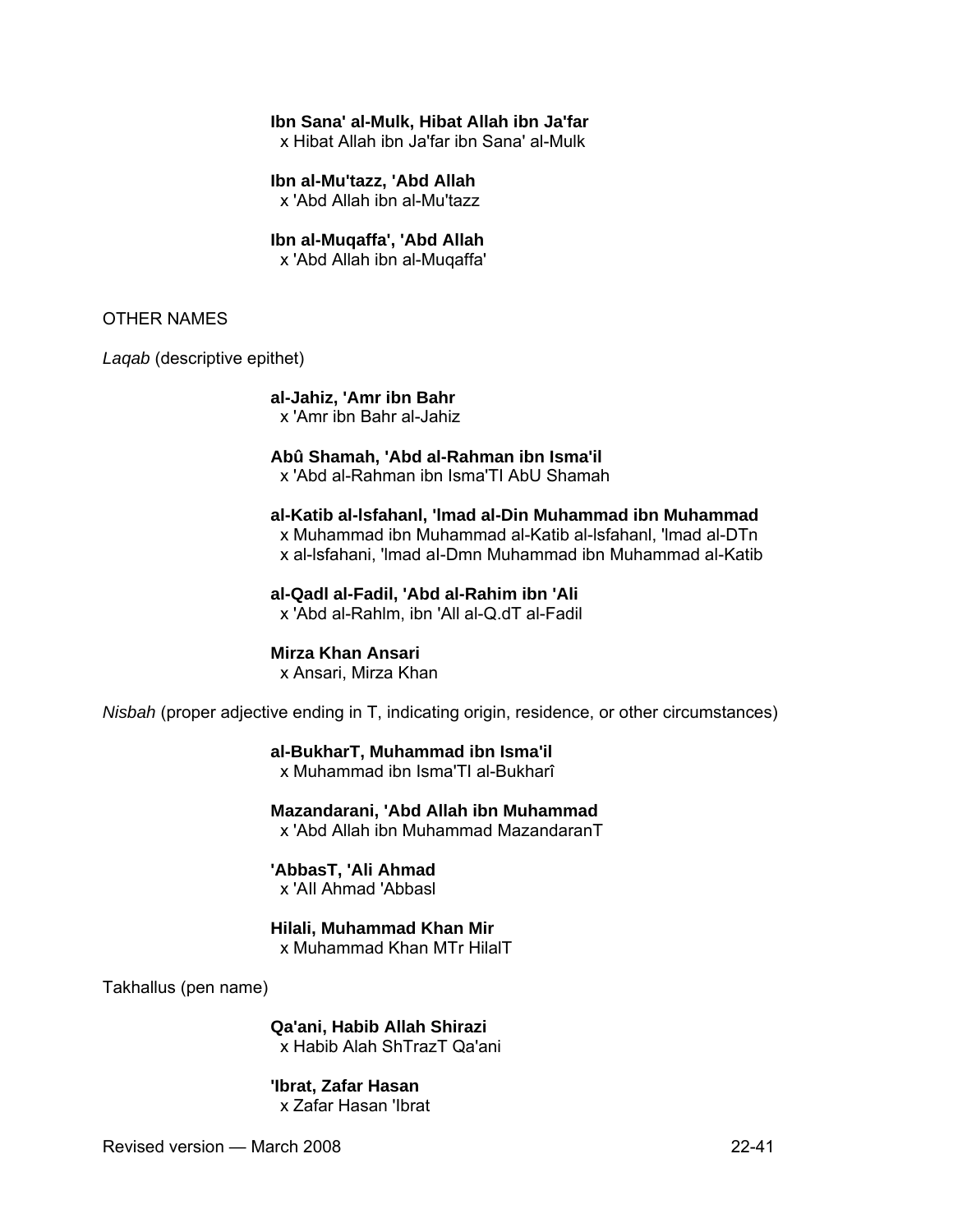#### **22.23. BURMESE AND KAREN NAMES**

**22.23A.** Enter a Burmese or Karen name that includes a Western given name preceding the vernacular name(s) under the vernacular name(s). Transpose the Western name to the end.

#### **Hla Gyaw, James**  (*Name:* James Hla Gyaw)

(22.23A.)

**22.23B.** Add the term of address that usually accompanies a Burmese or Karen name. Add also any other distinguishing terms generally associated with the name. If the name of the same person is found with different terms of address, use the term of highest honour. Distinguish terms of address from the same words used as names.

> **BaU,** U **Chit Maung,** Saw **Mya Sein,** Daw **Saw,** U **U Shan Maung,** Maung **Kaing, Katie,** Naw **Hla,** Ludu U

**Ba Yin,** Hanthawaddy U

(22.23B.)

### **22.24. CHINESE NAMES CONTAINING A NON-CHINESE GIVEN NAME**

22.24A. If a name of Chinese origin contains a non-Chinese given name and the name is found in the order [non-Chinese given name] [surname] [Chinese given names], enter the name as [surname], [non-Chinese given name] [Chinese given names]. Enter all other names as instructed in 22.5.

> **Loh, Philip Fook Seng**  (*Name appears as:* Philip Loh Fook Seng)

> > (22.24A.)

#### **22.25. INDIC NAMES**

**22.25A. Early names**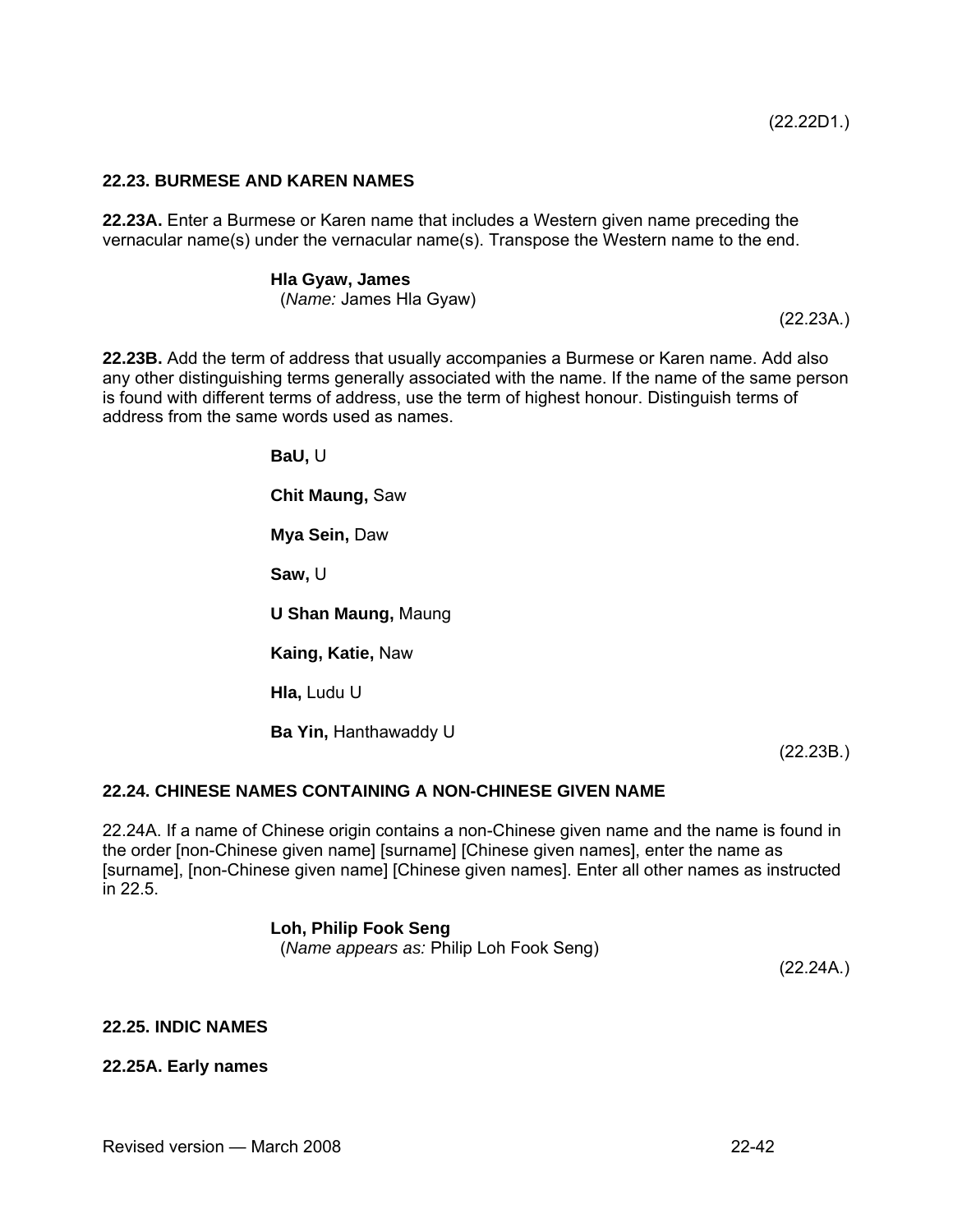**22.25A1.** Enter an Indic name borne by a person who flourished before the middle of the nineteenth century under the first element of the personal name, ignoring honorifics and religious terms of address that may precede it (e.g., Shri (Sri), Swami, Acharya, Muni, Bhikkhu). For such terms as integral parts of names, see below. Do not include the enclitic -ji (or -jee) sometimes added to the personal element of the name.

#### **Kalidasa**

**Panini** 

#### **Isvara Kaula**

#### **Narmadashankar Lalshankar**

 Enter the name of an ancient or medieval Sanskrit author or an author (usually Jain) of a Prakrit text under the Sanskrit form of the name. Refer from any significantly different form.

#### **Aryabhata**

x Arya Bhata

#### **Asvaghosa**

 x Assaghosa x Ashwa Ghoshu x Açvaghosha

#### **BhattojT Diksita**

#### **Karnapura**

 Include a title (e.g., Shri (Sri), Swami, Sastri, Acharya, Bhatta, Saraswati, Muni, Gani) as an integral part of the name if it usually appears with the name in reference sources.

**Narain Swami** 

**Sànkaracarya** 

**Sriharsa** 

#### **SrTdharasvamin**

but **Ramanuja**  (Sometimes appears as: Ram.nujacarya)

 Enter the name of a Buddhist author of a Pali text under the Pali form of the name. Refer from any significantly different form.

> **Dhammakitti**  x Dharmaklrti **Nanamoli,** *Bhikkhu*

(22.25A1.)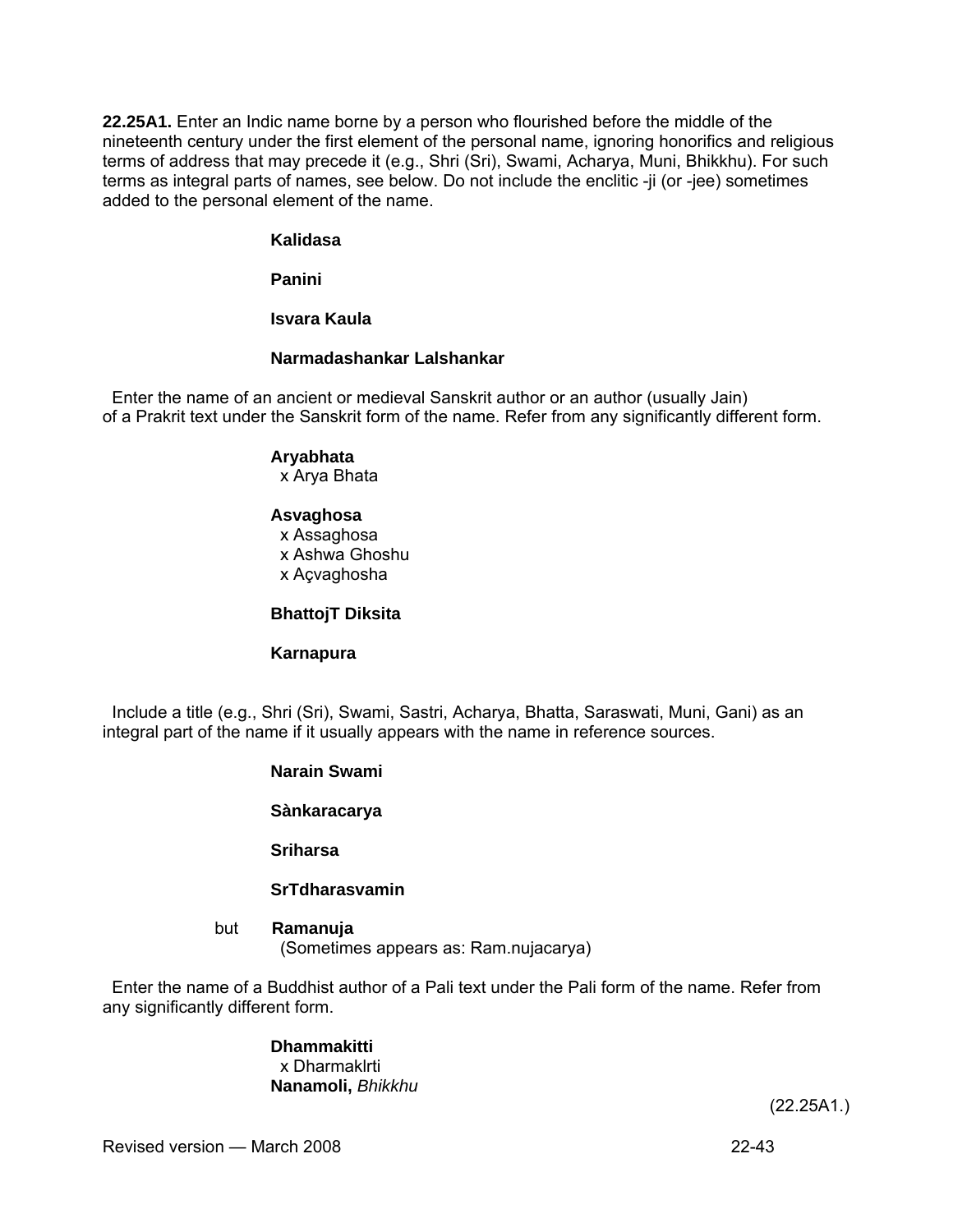#### **22.25B. Modern names**

**22.25B1.** With the exceptions specified in 22.25B2-22.25B3, enter an Indic name of a person flourishing after the middle of the nineteenth century under the surname or the name that the person is known to have used as a surname. If there is no surname, enter under the last name.

#### **Dutt, Romesh Chunder**

**Krishna Menon, V.K.** 

**Singh, Indrajit**  (*For Sikh names ending in* Singh, *see 22.25B3*)

**Das Gupta, Hemendra Nath** 

**Shastri,21 Lal Bahadur** 

(22.25B1.)

**22.25B2.** Kannada, Malayalam, Tamil, and Telugu names. If a name in one of these languages does not contain a surname or a name known to have been used by the person who bears the name as a surname, enter under the given name. Given names in these languages are normally preceded by a place name and occasionally by the father's given name and may be followed by a caste name.

#### **Kirusna Ayyahkar, Tittai**

 (*Given name:* Kirusna) (*Caste name:* Ayyarkar) (*Place name:* Tittai)

#### **Sankaran Nair,** *Sir* **C.**

 (*Given name:* Sankaran) (*Caste name*: Nair) (*House name:* C. (Chettur))

#### **Josaph, O.P.**

(*Given name:* Josaph) (*Initials of place name and of father's given name:* O.P. (Oorakath Paul))

#### **Radhakrishnan, S.**

(*Given name:* Radhakrishnan) (*Initial of place name:* S. (Sarvepalli))

(22.25B2.)

**22.25B3. Sikh names.** Enter the Sikh name of a person who does not use Singh or Kaur as a surname under the first of his or her names (the given name). **Amrit Kaur** 

 <sup>21</sup> *Sastri (Shastr-i)* is sometimes used as a surname, sometimes as a religious title, sometimes as an appendage to a personal name, and sometimes as a reinforcement to another surname.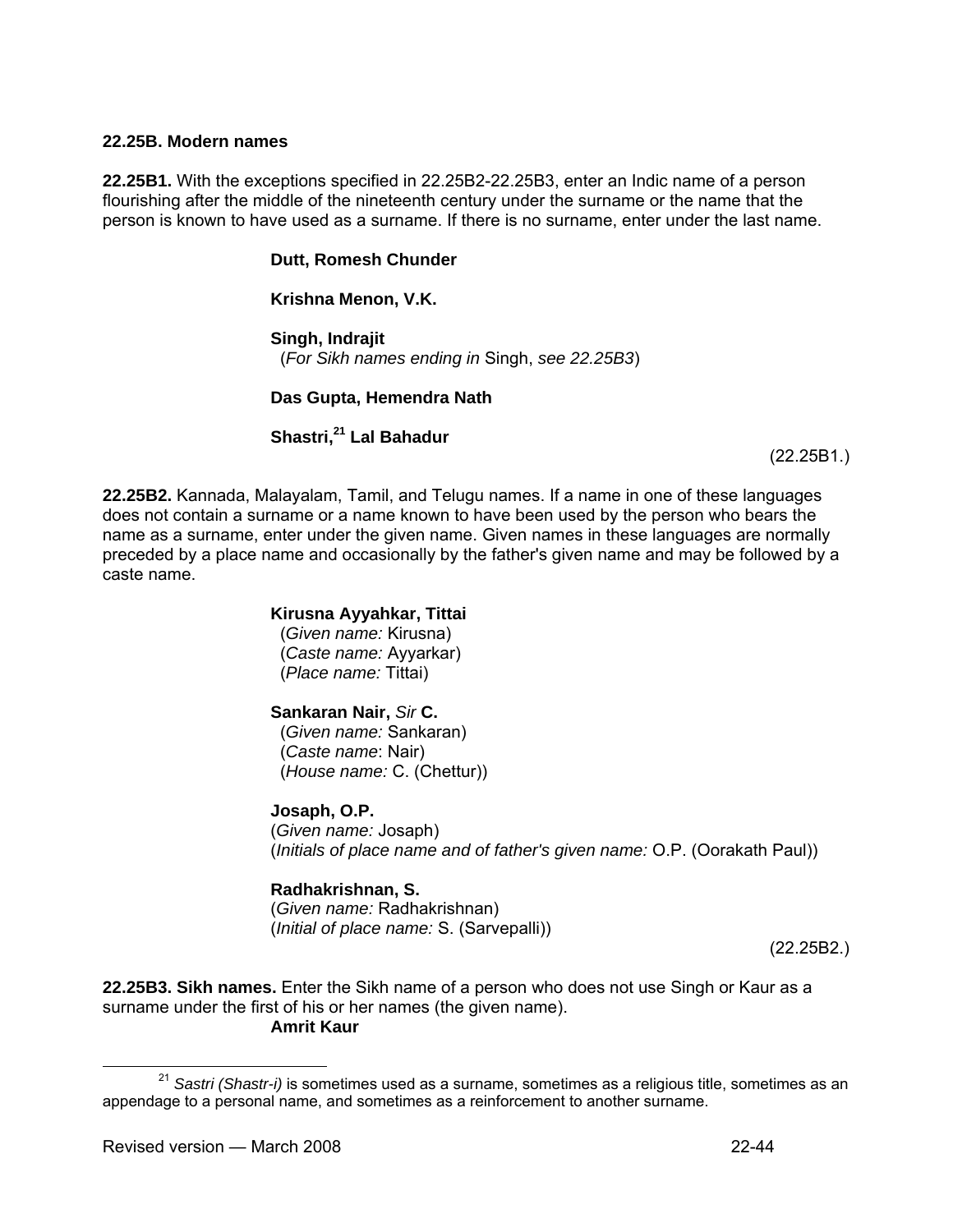#### **Mehtab Singh**

**22.25B4. Religious names.** Enter a modern person of religious vocation (whether Hindu,

Buddhist, or Jain) under the religious name. Add the religious title.

**Chinmayananda,** *Swami*  **Ramana,** *Maharshi* **Punyavijaya,** *Muni* 

**Sangharakshita,** *Bhikshu*

(22.25B4.)

#### **22.26. INDONESIAN NAMES**

#### **22.26A. Scope**

**22.26A1.** Apply this rule to names of Arabic, Chinese, Dutch, Indic, Javanese, Malayan, Sumatran, or other origin.

(22.26A1.)

#### **22.26B. Entry element**

**22.26B1.** With the exceptions specified in 22.26C-22.26F, enter an Indonesian name consisting of more than one element under the last element of the name. Refer from the name in direct order unless the first element is a European name.

#### **Hatta, Mohammad**

 *(Compound given name) x* Mohammad Hatta

#### **Djajadiningrat, Idrus Nasir**

*(Given name plus surname) x* Idrus Nasir Djajadiningrat

#### **Purbatjaraka, Purnadi**

 *(Given name plus father's name) x* Purnadi Purbatjaraka

#### **Nasution, Amir Hamzah**

 *(Given name plus clan name) x* Amir Hamzah Nasution

#### **Ginarsa, Ktut**

 *(Balinese name containing an element indicating seniority of children) x* Ktut Ginarsa

(22.25B3.)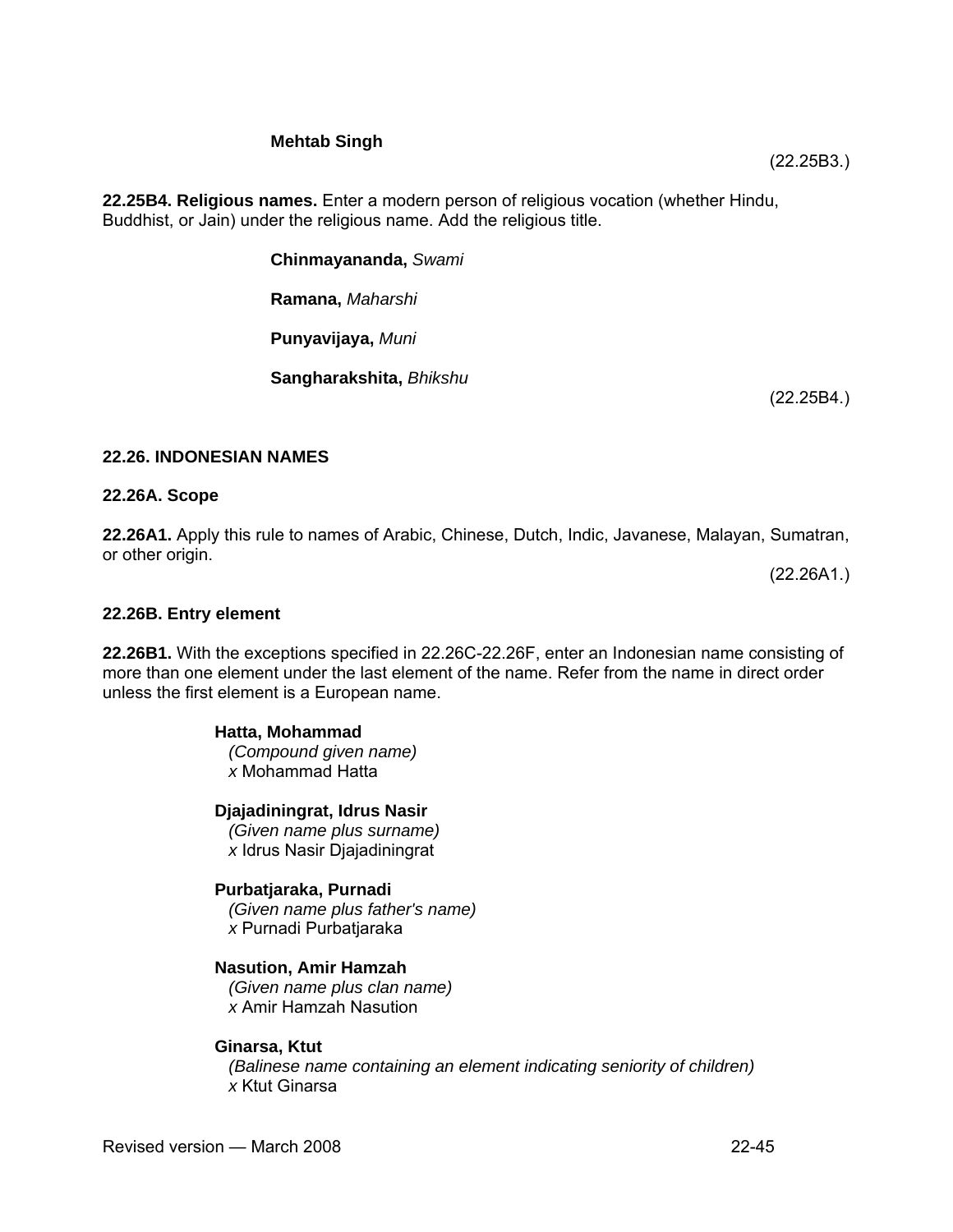### **Djelantik, I Gusti Ketut**

 *(Balinese name) x* I Gusti Ketut Djelantik *x* Gusti Ketut Djelantik, I *x* Ketut Djelantik, I Gusti

#### **Sani, Sitti Nuraini**

*(Married woman's name; last element may be the husband's or the father's name) x* Sitti Nuraini Sani

(22.26B1.)

#### **22.26C. Names entered under the first element**

**22.26C1.** Enter the following categories of names under the first element of the name. Refer from the last element. If that element is an initial, refer also from the next to the last element.

a) A name consisting of a given name followed by an element denoting filial relationship (e.g., *bin, binti, ibni*) plus the father's name.

#### **Abdullah bin Nuh**

*x* Nuh, Abdullah bin

#### **S. bin Umar**

*x* Umar, S. bin

b) A name that may be written as one word or as separate words and that begins with one of the following elements: *Adi, Budi (Boedi), Joko (Djoko), Karta, Kusuma (Koesoema), Mangku (Mangkoe), Noto, Prawira, Pura (Poera), Sastra, Sri, Surya (Soerya, Surja, Suria),* and *Tri*. (If the name of a particular person sometimes appears as one word and sometimes as separate words, use the one-word form.)

#### **Adi Waskito**

*x* Waskito, Adi

#### **Adisendjaja**

#### **Sri Muljono**

*x* Muljono, Sri

b) A name containing an initial or abbreviation as the last element.

#### **Djakaria N.E.**

*x* E., Djakaria N.

(22.26C1.)

#### **22.26D. Names consisting of given name(s) plus** *adat* **title**

**22.26D1.** Enter a name that includes one or more of the terms *gelar* (sometimes abbreviated as gl. or glr), *Daeng, Datuk*, or *Sutan* under the element introduced by such words. Refer from the name in direct order.

Revised version — March 2008 22-46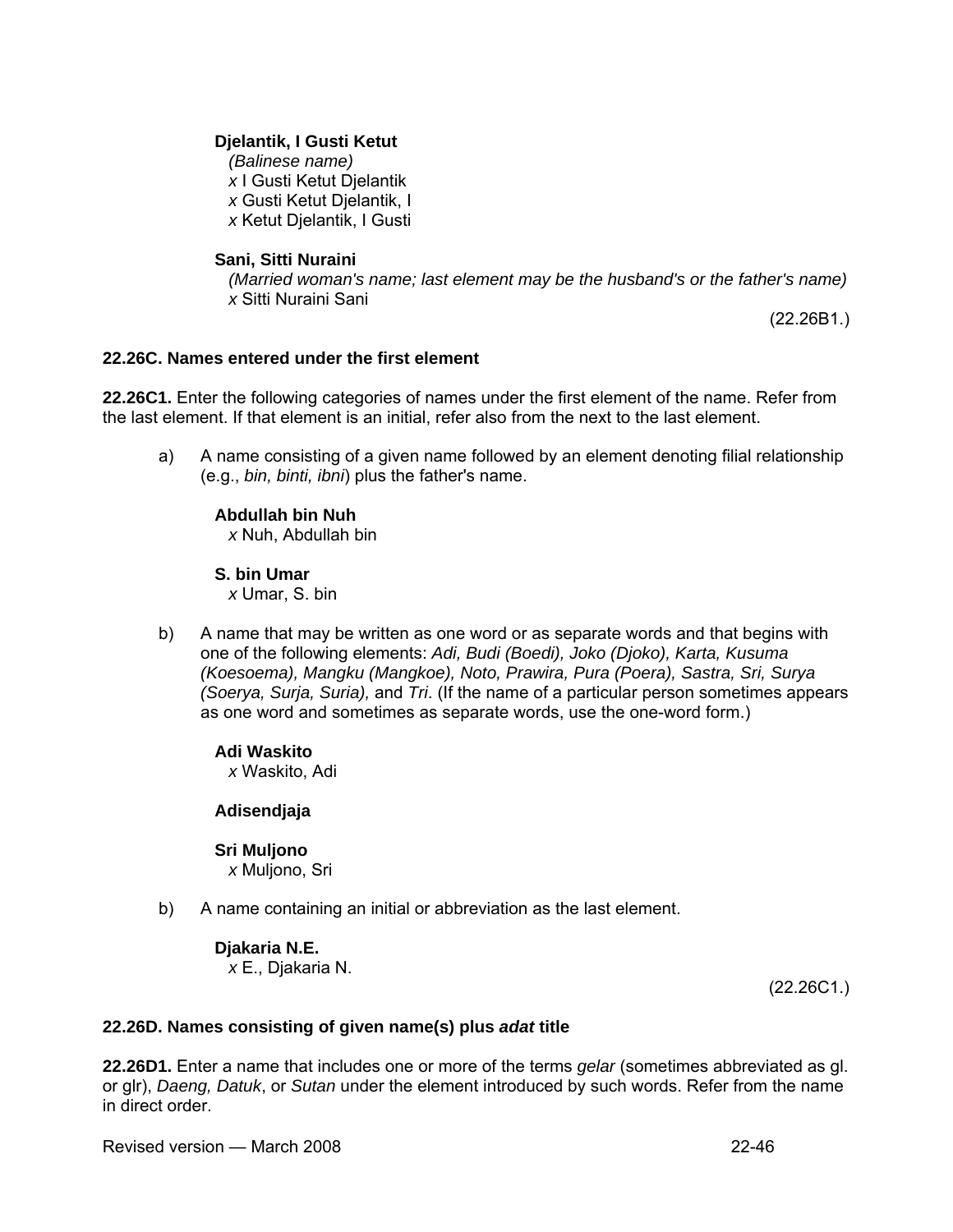#### **Palindih, Rustam Sutan**

*x* Rustam Sutan Palindih

#### **Batuah, Ahmad gelar Datuk**

*x* Ahmad gelar Datuk Batuah

#### **Radjo Endah, Sjamsuddin Sutan**

 *x* Sjamsuddin Sutan Radjo Endah *x* Endah, Sjamsuddin Sutan Radjo

(22.26D1.)

#### **22.26E. Names containing place names**

**22.26E1.** Enter a name consisting of personal names followed by a place name under the element preceding the place name. Treat the place name as an integral part of the name.

#### **Abdullah Udjong Buloh**

#### **Daud Beureuh, Muhammad**

(22.26E1.)

#### **22.26F. Names of Chinese origin**

**22.26F1.** Enter a name of Chinese origin that follows the normal Chinese order (surname first) under the first element of the name. Refer from the last element of the name.

## **Lim, Yauw Tjin**

 (Name appears as: Lim Yauw Tjin) *x* Tjin, Lim Yauw

## **Oei, Tjong Bo**

 (*Name appears as:* Oei Tjong Bo) *x* Bo, Oei Tjong

(22.26F1.)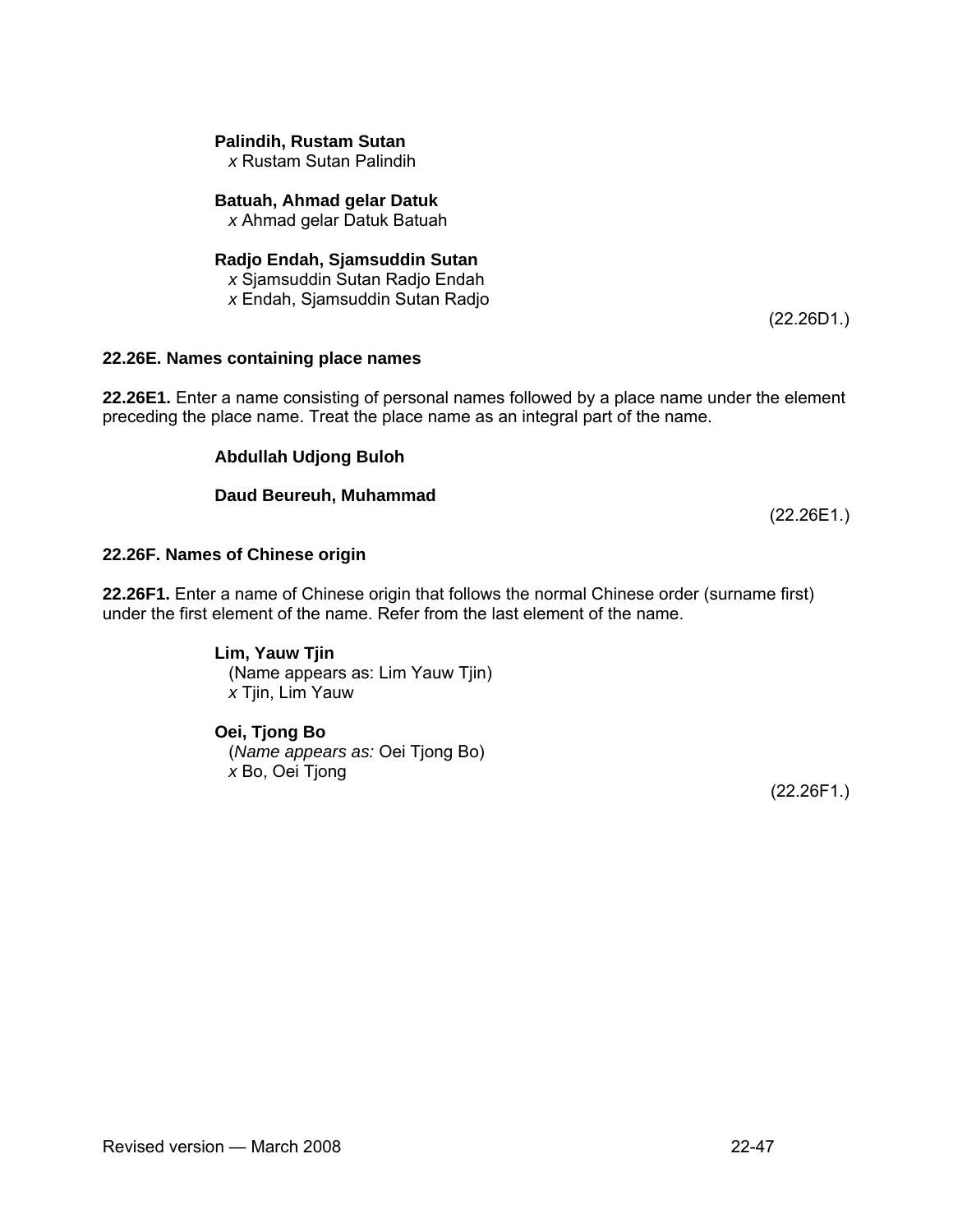## **22.26G. Titles<sup>22</sup>**

**22.26G1.** Add titles and honorific words to an Indonesian name as instructed in 22.13A. Refer from the direct form of title plus name.

#### **Purbatjaraka,** *Raden Mas Ngabei x* Raden Mas Ngabei Purbatjaraka

Refer from the direct form of title plus name even when the title is not used in the heading.

#### **Amrullah, Abdul Malik Karim**

 *x* Hadji Abdul Malik Karim Amrullah *x* Abdul Malik Karim Amrullah

 Distinguish titles used as such from the same words adopted by a person as elements of his or her name. When in doubt, treat the words as a title.

#### **Rusli, Marah**

 (*Title* Marah *used as a personal name*) *x* Marah Rusli

 $22$  The following list of Indonesian titles and honorific words is incomplete as only some of the more commonly used titles are listed. A few variant spellings are also noted.

| adipati                 | ide (ida)               | raden pandji (or panji)     |
|-------------------------|-------------------------|-----------------------------|
| anak agung (or agoeng)  | ide aju (ide ayu, ide   | raden roro                  |
| qde                     | ajoe)                   | radja (raja)                |
| anak agung (or agoeng)  | ide bagus (ide bagoes)  | ratu (ratoe, ratoh)         |
| istri                   | imam                    | sidi                        |
| andi                    | marah                   | siti                        |
| aria (arja, arya, arjo, | mas                     | sultan (soeltan)            |
| aryo, ardjueh,          | ngabei (ngabehi,        | susuhunan (soesoehoenan)    |
| arjueh)                 | ngabeui)                | sutan (soetan)              |
| datuk (datoek, dato,    | nganten                 | tengku (tungku, teuku,      |
| datok)                  | pangeran                | teungku)                    |
| desak                   | pedanda                 | tjokorde (cokorde)          |
| dewa gde (or gede)      | raden                   | tjokorde (or cokorde) gde   |
| gusti (goesti)          | raden adjeng (or ajeng) | tjokorde (or cokorde) istri |
| gusti aju (gusti ayu,   | raden aju (or ayu)      | tubagus (or oebagoes)       |
| goesti ajoe)            | raden aria (or arya)    | tumenggung (toemenggoeng)   |
| gusti gde (goesti gede) | raden mas               | tunku (toenkoe)             |
| hadji (haji)            | raden nganten           |                             |

 *Gelar*, meaning "titled," often precedes an Indonesian title. Do not use the following terms of address in headings:

> bung (boeng)—brother, when used as a term of respect empu (mpu) —mister engku (ungku) —mister entjik (encik che, entje, inche, tje) —mister or mistress ibu (boe, bu, iboe) —mother, when used as a term of respect njonja (yonya) —mistress nona—miss pak (pa') —father, when used as a term of respect tuan (toean) —mister wan—mister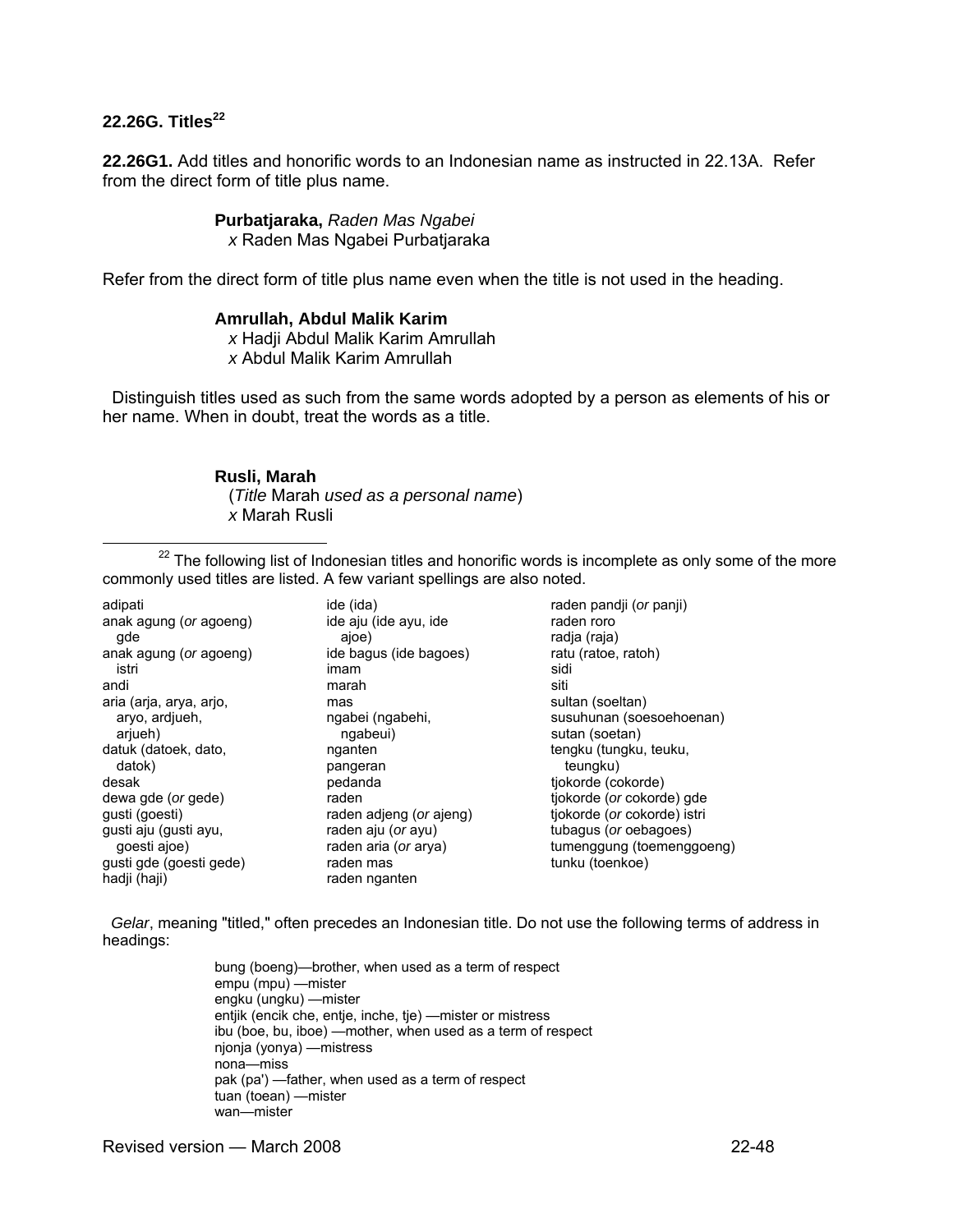#### **Djuanda, H.**

 (*Name and title* hadji Djuanda *appears as:* Dr. H. Djuanda) *x* Djuanda, Hadji *x* Hadji Djuanda

(22.26G1.)

#### **22.27. MALAY NAMES**

#### **22.27A. Scope**

**22.27A1.** Apply this rule to Malay names, including names of Arabic origin beginning with the element *al-*, borne by persons living in Malaysia, Singapore, or Brunei. Apply this rule also to names from other ethnic groups native to Malaysia such as Ibans, Kedazans, etc. Enter a name from an ethnic group of non-Malay origin (e.g., Indian, Chinese) borne by a person living in one of these countries according to the rules for the language of the name.

(22.27A1.)

#### **22.27B. General rule**

**22.27B1.** Enter a Malay name under the first element of the name and refer from the last element unless it is known that the bearer of the name treats another element of the name as a surname. In that case, enter under the surname and refer from the first element.

> **A. Samad Said**  *x* Said, A. Samad

#### **Rejab F.I.**

*x* I., Rejab F.

## **Shahnon Ahmad**

*x* Ahmad, Shahnon

**Luat anak Jabu**  *x* Jabu, Luat anak

**A.L. Bunggan**  *x* Bunggan, A.L.

#### **William Duncan**

 (*Full name:* William Duncan anak Ngadan) *x* Duncan, William *x* Ngadan, William Duncan anak

#### *but*

**Merican, Faridah**  (*Surname:* Merican)

*x* Faridah Merican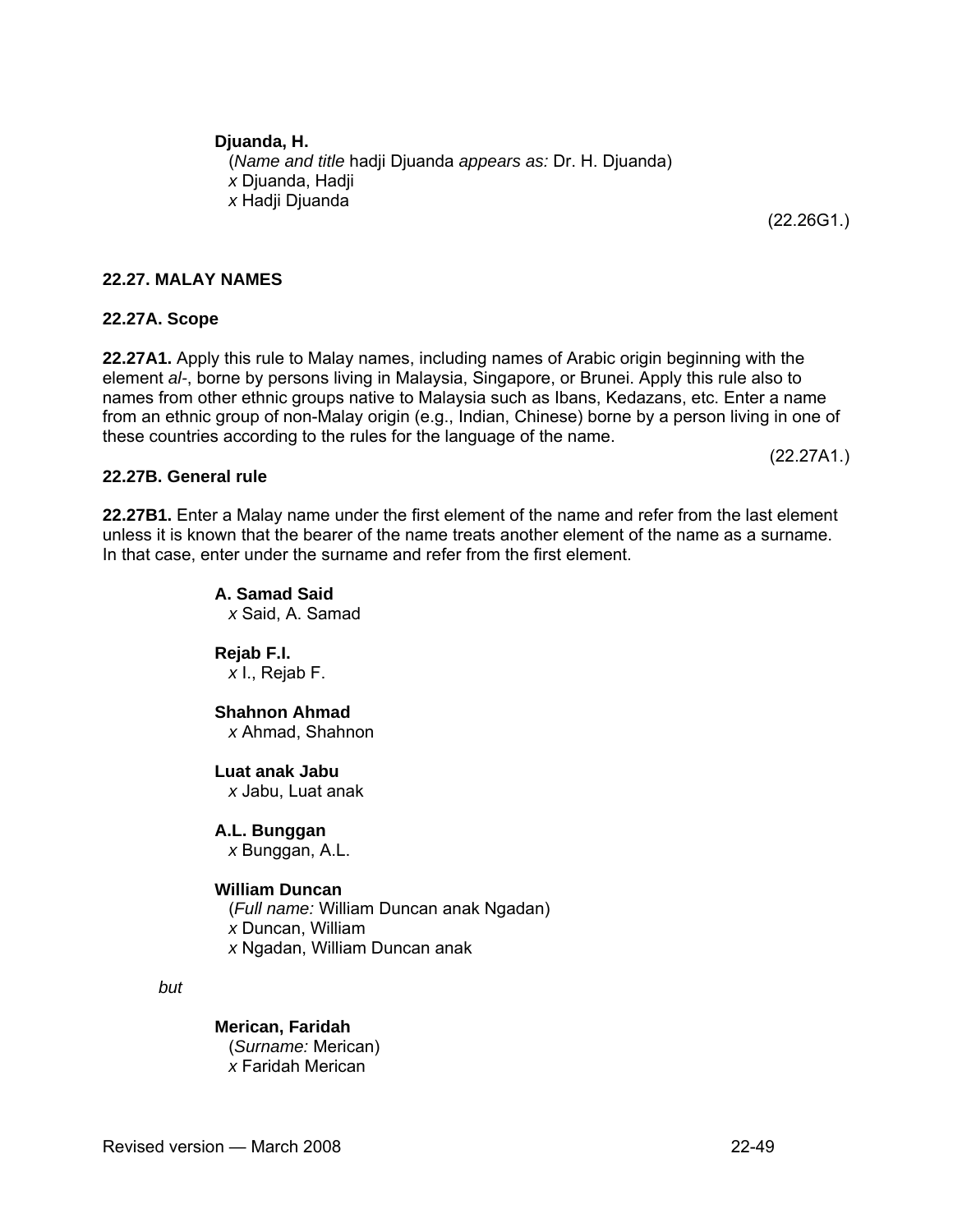**Nichol, Linda**  (*Surname:* Nichol) *x* Linda Nichol

(22.27B1.)

#### **22.27C. Filial indicators**

**22.27C1.** Omit words or abbreviations denoting filial relationship<sup>23</sup> unless consistently used by the person.

#### **Adibah Amin**

(*Sometimes appears as:* Khalidah Adibah binti Haji Amin)

*but* 

#### **Abdullah Sanusi bin Ahmad**

#### **Siti Norma bte. Ahmad**

(22.27C1.)

**22.27C2.** If the filial relationship is shown beyond one generation, include only the first unless more are required to distinguish between names that are otherwise identical.

#### **Ali bin Ahmad**

 (*Name appears as:* Ali bin Ahmad bin Hussein) *x* Ahmad, Ali bin *x* Ali bin Ahmad bin Hussein *x* Hussein, Ali bin Ahmad bin

(22.27C2.)

## **22.27D. Titles<sup>24</sup>**

<sup>23</sup> Words denoting filial relationship are:

anak (a., ak, *or* ak.)—child of bin (b.) —son of binte (bte.) —daughter of binti (bt.) —daughter of ibni—son of(royalty)

#### <sup>24</sup> Iban titles are:

TITLES OF HONOUR TITLES OF OFFICE Penghulu Dalam<br>Pengarah Tuai Kayau **Tuai Kayau Kepatah Kepatah Kepatah**<br>Kepala Manok Sabong **Pengangkang** Kepala Manok Sabong Manok Sabong Mandal Kepala Pugu Menoa Tuai rumah Tuai Menoa Orang Kaya Orang Kaya Panglima RELIGIOUS TITLES Orang Kaya Pemanca Kepala Lemambang Orang Kaya Temenggong Saut Lemambang

Revised version — March 2008 22-50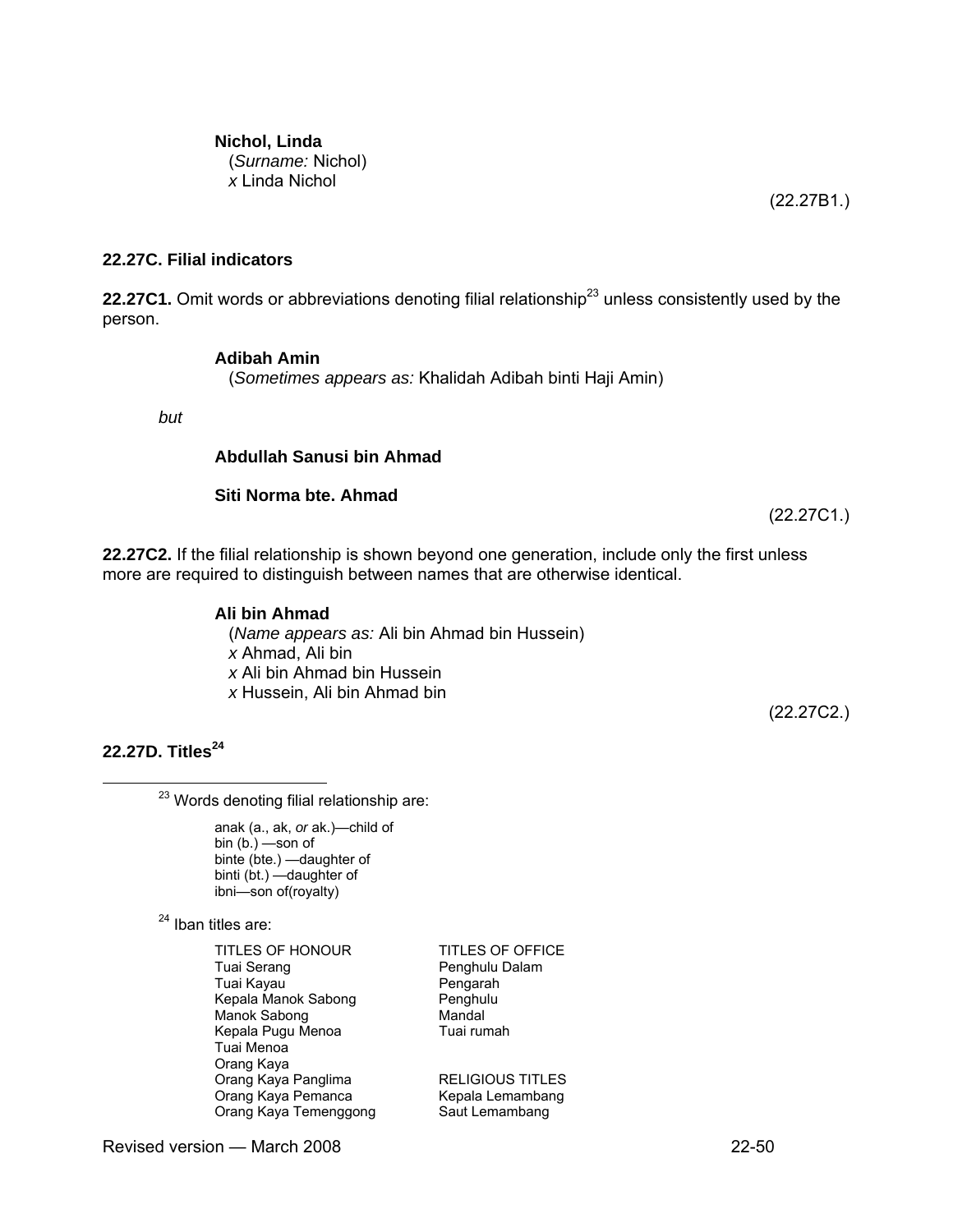**22.27D1.** Add after the name titles of honour, rank, or position that are commonly associated with the name. Refer from the direct form of title plus name.

> **Abdul Majid bin Zainuddin,** *Haji x* Haji Abdul Majid bin Zainuddin *x* Zainuddin, Haji Abdul Majid bin

**Hamzah Sendut,** *Tan Sri Datuk x* Tan Sri Datuk Hamzah Sendut *x* Sendut, Tan Sri Datuk Hamzah

**Iskandar bin Raja Muhammad Zahid,** *Raja x* Raja Iskandar bin Raja Muhammad Zahid *x* Zahid, Raja Iskandar bin Raja Muhammad

(22.27D1.)

#### **22.28. THAI NAMES**

#### **22.28A. General rule**

**22.28A1.** Enter a Thai name under the first element. Refer from the last element, which is normally a surname.<sup>25</sup> Omit a term of address (e.g., Khun, Nai, Nang, Nangsfo) unless it is a title of nobility. In case of doubt, include it.

> **Dhanit Yupho**  x Yupho, Dhanit

## **Prayut Sitthiphan**

x Sitthiphan, Prayut

## **S. Bannakit**

x Bannakit, S.

#### **Maenmas Chavalit**

x Chavalit, Maenmas

#### **22.28B. Royalty**

(22.28A1.)

**22.28B1.** Make additions to the name of a king or queen of Thailand (and of a consort of a king or queen) as instructed in 22.17A.

#### **Bhumibol Adulyadej,** King of Thailand

<u>**Example 2018**</u><br>
Patinggi **Lemambang** Temenggong Manang Bali

Radin Manang Mansau Pateh Manang Mengeris

 $25$  Surnames became a legal requirement for most persons in 1915.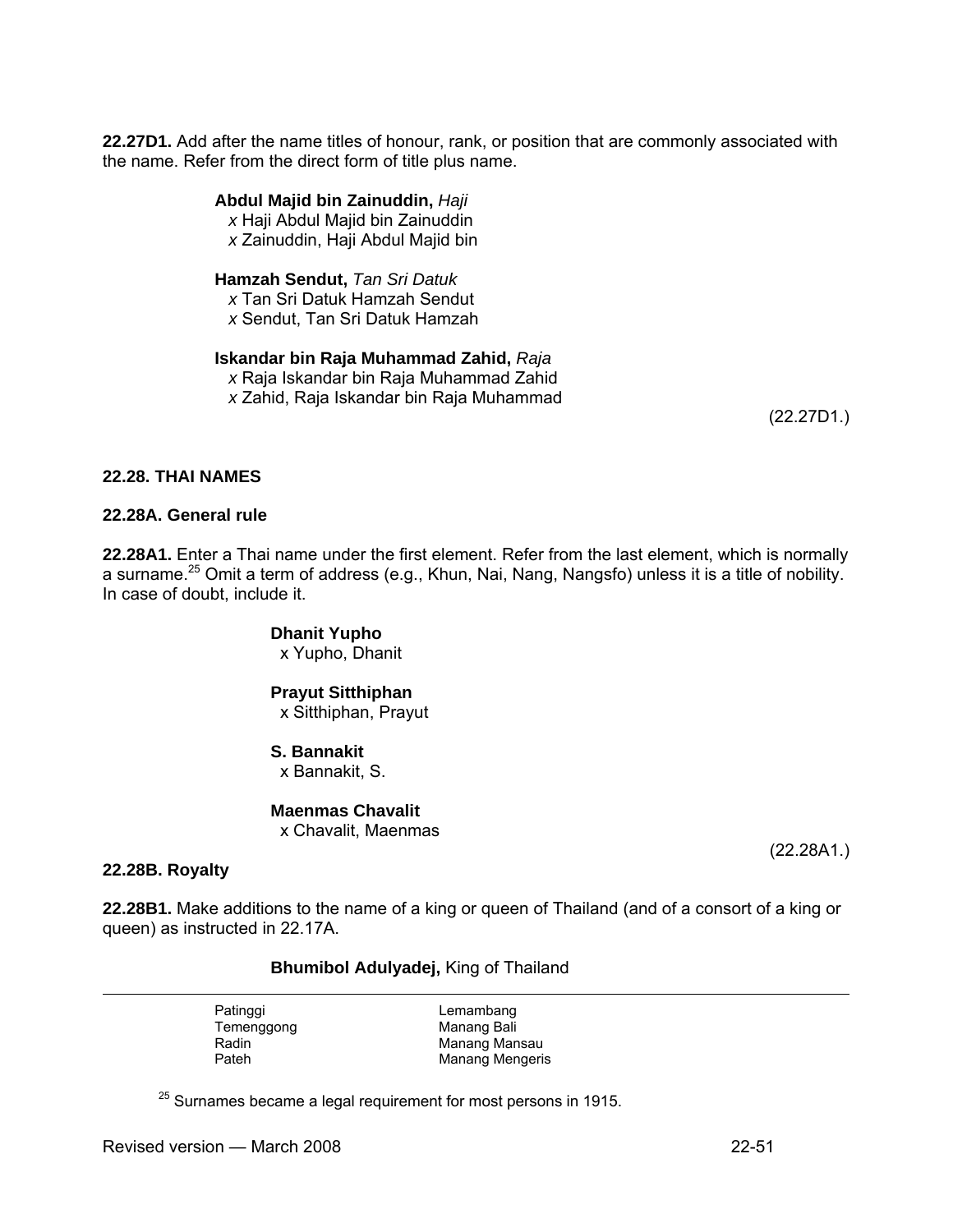#### **Chulalongkorn,** King of Siam

**Saowapha,** Queen, consort of Chulalongkorn, King of Siam

**Thapthim, Chaoôhçmmanda,** consort of Chulalongkorn, King of Siam (22.28B1.)

**22.28B2.** Enter the name of a person of royal descent under the first element of the name, or latest name, that he or she uses. Add Prince or Princess for those of the ranks Chaofa and Phra'ong Ôhao. Use M.C., M.R., and M.L. for Mom Ôhao, Mom Ratchawong, and Mom Luang, respectively. If the person also bears a krom rank, do not add it. Refer from any earlier names, together with associated ranks and titles, borne by the person.

#### **Damrongrachanuphap,** *Prince*

 x Rajanubhab, Damron, *Prince*  x DitsawQnkuman, *Prince* 

#### **Seni Pramoj,** *M.R.*

x Pramoj, Seni, *M.R.*  x Pramot, Séni, *M.R.*

(22.28B2.)

#### **22.28C. Nobility (Khunnang)**

22.28CI. Enter a name containing a title of nobility under that title in the vernacular (ratchathinanam). If a person has more than one title, enter under the latest. Add the given name, when ascertainable, in parentheses. Add the vernacular rank (yot bandasak) associated with the title. Refer from the given name, from the surname, and from any earlier titles borne by the person.

#### **PrachakitkQra,hak (Chæm),** *Phraya*

 x Chæm Bunnak x Bunnak, Chem

**PrachakitkQra,hak (Chup),** *Phrayf* 

x Chup 'Osathanon

x 'Osathanon, Chup

## **Thammasakmontri (Sanan),** *Chaophrayâ*

x Sanan Thephatsadin Na 'Ayutthaya

(22.28C1.)

**22.28C2.** Enter the name of the wife of a man bearing a title of nobility under her own name, followed by the husband's title and the wife's conferred rank, if any.

#### **Sangiam Phrasadetsurêntharathibodi,** Thanphuying

(22.28C2.)

#### **22.28D. Buddhist monastics, ecclesiastics, and patriarchs**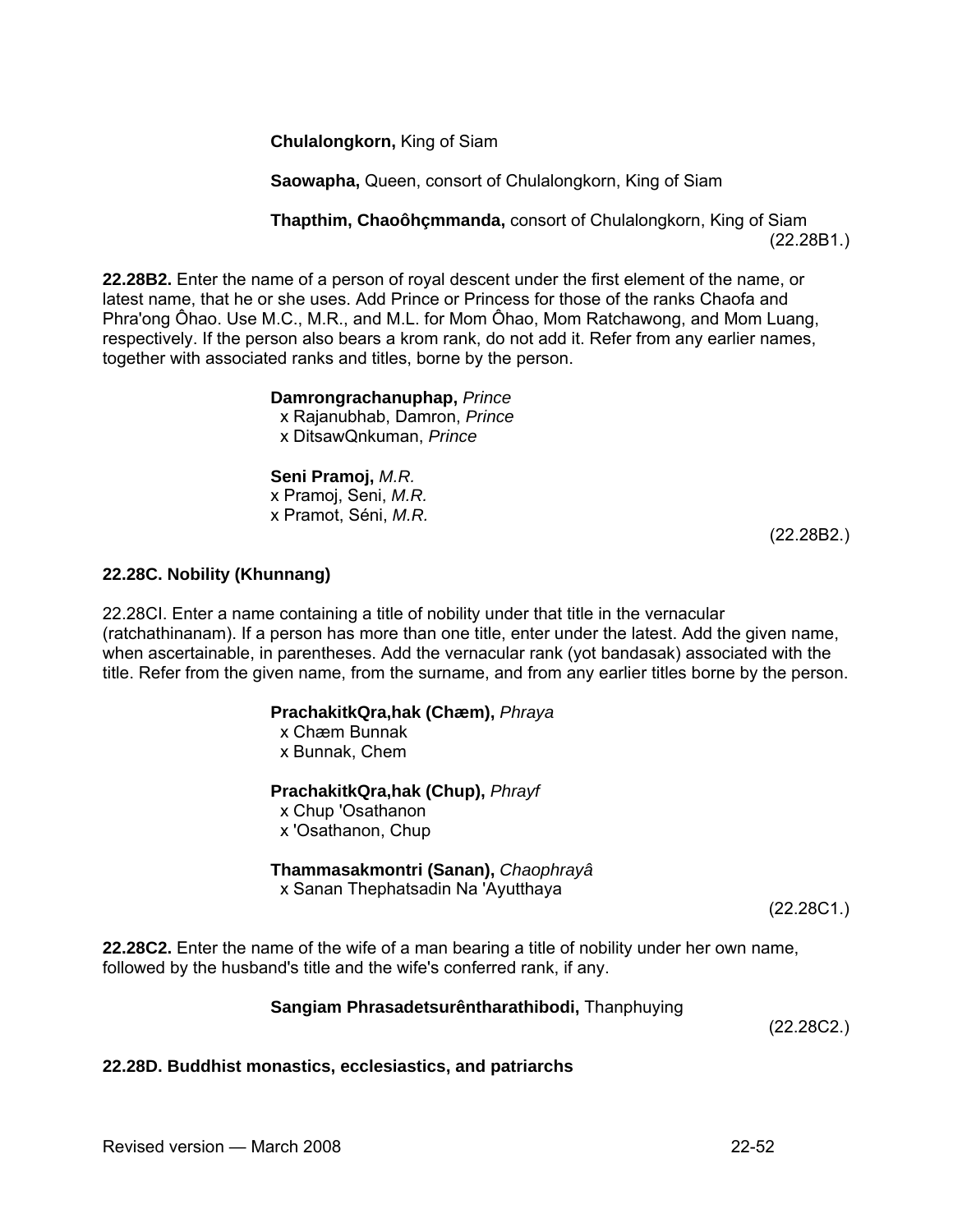**22.28D1. Monastics.** Enter the name of a Buddhist monastic under the Pali name in religion unless the monastic is better known under the given name. Add Phik-khu to a Pali name in religion. If the monastic is better known under the given name, enter under the given name and add the rank (samanasak) Phra Maha or Phra Khru. In the latter case, refer from the Pali name in religion if known.

#### **Thammasaro,** *Phikkhu*

**Khieo,** *Phra Mahâ*  x Thammathinno, Phikkhu

 $(22.28D1.)$ 

**22.28D2. Ecclesiastics.** Enter the name of a Buddhist ecclesiastic under the latest title. Add the given name in parentheses. Add also any word indicating rank. Refer from the distinctive word in the title, from the given name, and from the surname.

#### **Phra ThammathatsanathQn (ThOngsuk)**

- x ThammathatsanathQn (Thongsuk), Phra
- x ThQngsuk Suthatso
- x Suthatso, ThOngsuk
- x ThQngsuk ChantharakhachQn
- x ChantharakhaChQn, ThQngsuk
- x Sutsasa, Théra

(22.28D2.)

**22.28D3. Supreme patriarchs.** Enter the name of a supreme patriarch who is a commoner under the given name. Add Supreme Patriarch to the name. Refer from the surname and from any earlier names or titles by which the person is identified.

**Plot,** *Supreme Patriarch* 

- x Phra Wannarat (Plot), *Somdet*
- x Phra Phrommunî (Plot)
- x Phra 'Ariyawongsakhatayan (Plot), *Somdet*
- x Plot Kittisophon
- x Kittisophon, Plot
- x Kittisophano, *Mahâthéra*
- x Wannarat (Plot), *Somdet Phra*
- x Phrommuni (Plot), *Phra*
- x 'Ariyawongsakhatayan (Plot), *Somdet Phra*

 Enter the name of a supreme patriarch of royal descent under the conferred name. Add the secular and ecclesiastical titles in that order. Refer from any earlier names or titles by which the person is identified.

> **Wachirayanawong,** *Prince, Supreme Patriarch* x Chu'n Nopphawong, *M.R.*

- x Nopphawong, Chu'n, *M.R*.
- x Phra SukhunkhanaphQn (ChU'n, *M.R*.)
- x Phra YanwaraphQn (Chû'n, *M.R*.)
- xSukhunkhanaphQn (Chû'n, *M.R*.), *Phra*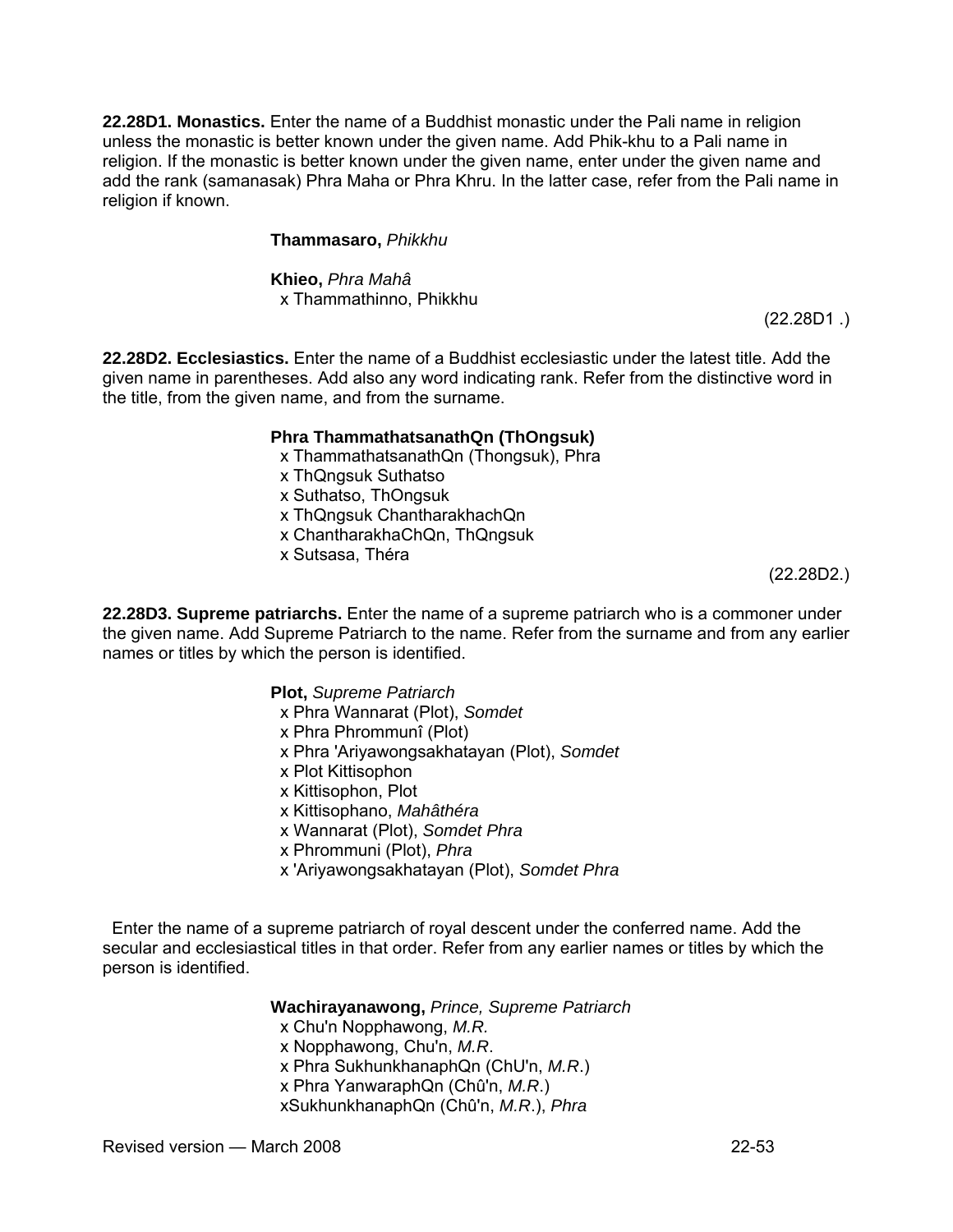(22.28D3.)

*Special Rules for Family Names* 

#### **22.29. FAMILY NAMES**

#### **22.29A. General rule**

The heading of a family consists of the family's surname(s) and the term *family.*

#### **22.29B. Entry element**

 For a named family in the title proper of the fonds, follow the rules for entry for persons (rules 22.1 to 22.8D inclusive)<sup>26</sup> to create the heading for the family name(s) and add *family* in parentheses.

Giroux *(family)*

Taylor *(family)* 

Charron-Lecorre *(family)*

Chaussegros de Léry *(family)* 

Molina y Vedia de Bastianini *(family)* 

De Villiers *(family) (for the Afrikaans family)* 

Beeck, op de *(family) (for the Dutch family)* 

Bronson *(family)* 

MacDonald *(family)* 

Mac Muireadach *(family)*

#### **22.29C. Distinguishing among identical names**

 Add other elements of the name and other qualifiers as necessary to distinguish otherwise identical headings in the following preferred order:

- forenames;
- titles of nobility and terms of honour in accordance with rule 22.13;
- additions to names in accordance with rules 22.16 to 22.20;

<sup>&</sup>lt;sup>26</sup> When creating a heading for a family whose members have different names or different forms of the same name, follow the guidance provided by rules 22.2 and 22.3.